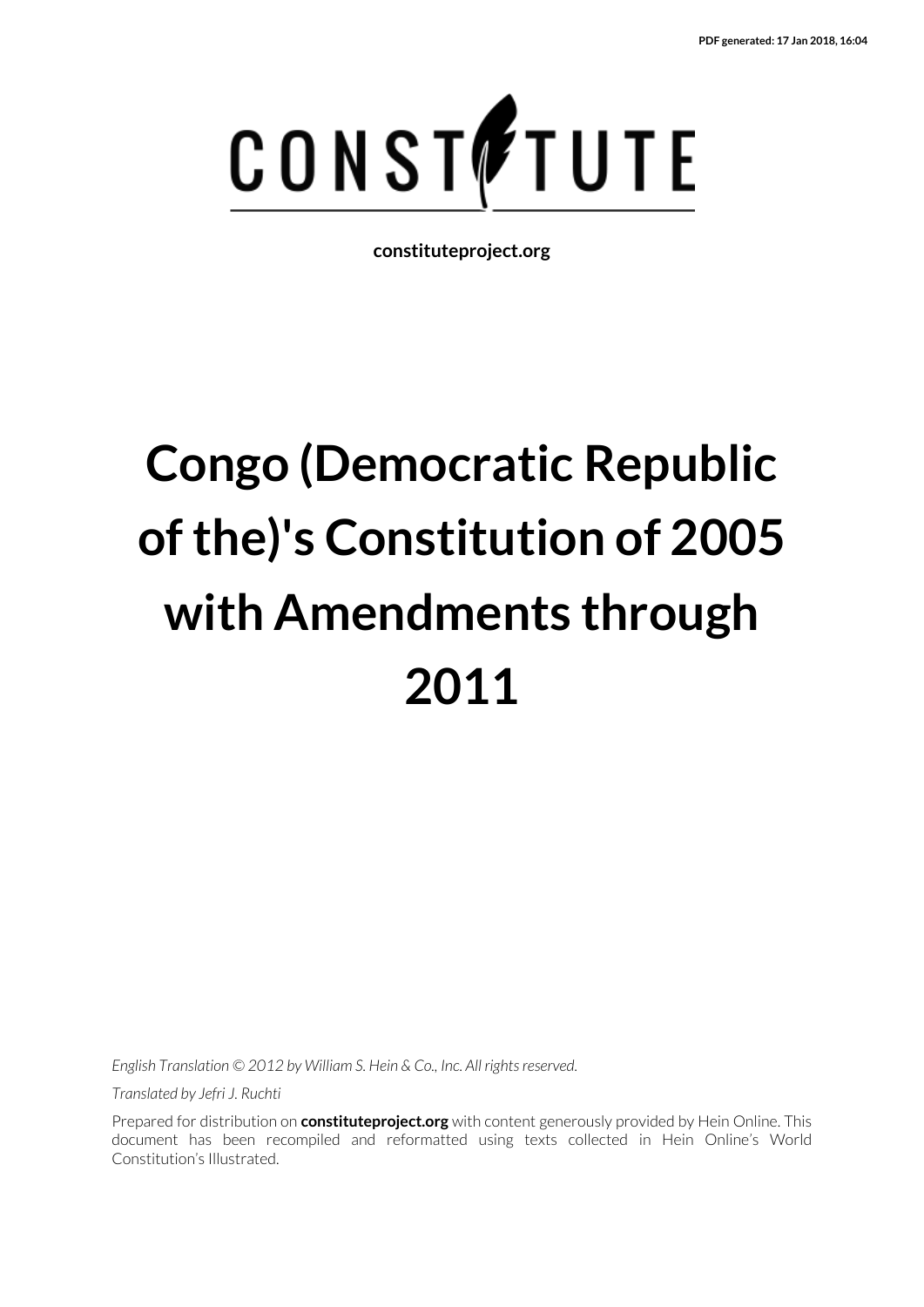# **Table of contents**

| TITLE I: OF THE GENERAL PROVISIONS 4                                                          |
|-----------------------------------------------------------------------------------------------|
|                                                                                               |
|                                                                                               |
|                                                                                               |
|                                                                                               |
| TITLE II: OF HUMAN RIGHTS, OF FUNDAMENTAL FREEDOMS AND OF THE                                 |
|                                                                                               |
|                                                                                               |
|                                                                                               |
|                                                                                               |
| TITLE III: OF THE ORGANIZATION AND OF THE EXERCISE OF POWER 18                                |
|                                                                                               |
|                                                                                               |
|                                                                                               |
|                                                                                               |
| Paragraph 3: Of Provisions Common to the President of the Republic and to the Government . 24 |
|                                                                                               |
|                                                                                               |
|                                                                                               |
|                                                                                               |
| Paragraph 4: Of the Rights of National Deputies and of Senators 27                            |
| Paragraph 5: Of the End and of the Suspension of the Mandate of National Deputy or of         |
| Paragraph 6: Of the Functioning of the National Assembly and of the Senate 29                 |
| Section 3: Of the Relations Between the Executive Power and the Legislative Power 32          |
|                                                                                               |
|                                                                                               |
|                                                                                               |
|                                                                                               |
|                                                                                               |
|                                                                                               |
|                                                                                               |
|                                                                                               |
|                                                                                               |
|                                                                                               |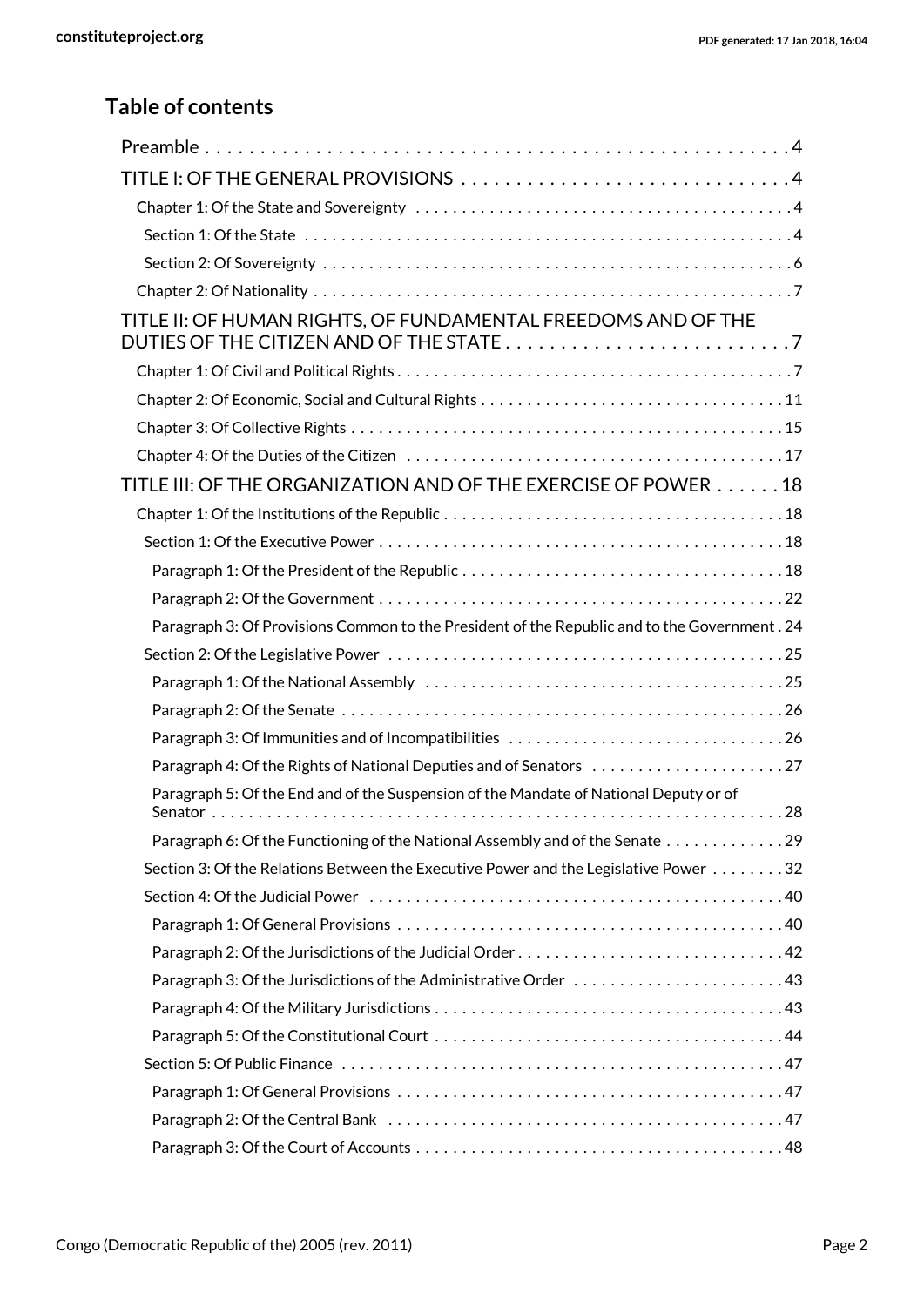| Paragraph 4: Of the Caisse Nationale de Péréquation [National Fund for Equalization] 49          |
|--------------------------------------------------------------------------------------------------|
|                                                                                                  |
|                                                                                                  |
|                                                                                                  |
|                                                                                                  |
|                                                                                                  |
|                                                                                                  |
| 53. Section 2: Of the Distribution of Competences Between the Central Power and the Provinces 53 |
|                                                                                                  |
| TITLE IV: OF THE ECONOMIC AND SOCIAL COUNCIL 61                                                  |
| TITLE V: OF THE INSTITUTIONS IN SUPPORT OF DEMOCRACY 61                                          |
|                                                                                                  |
| Chapter 2: Of the Superior Council for Audiovisual Media and of Communication 62                 |
| TITLE VI: OF THE INTERNATIONAL TREATIES AND AGREEMENTS 62                                        |
|                                                                                                  |
|                                                                                                  |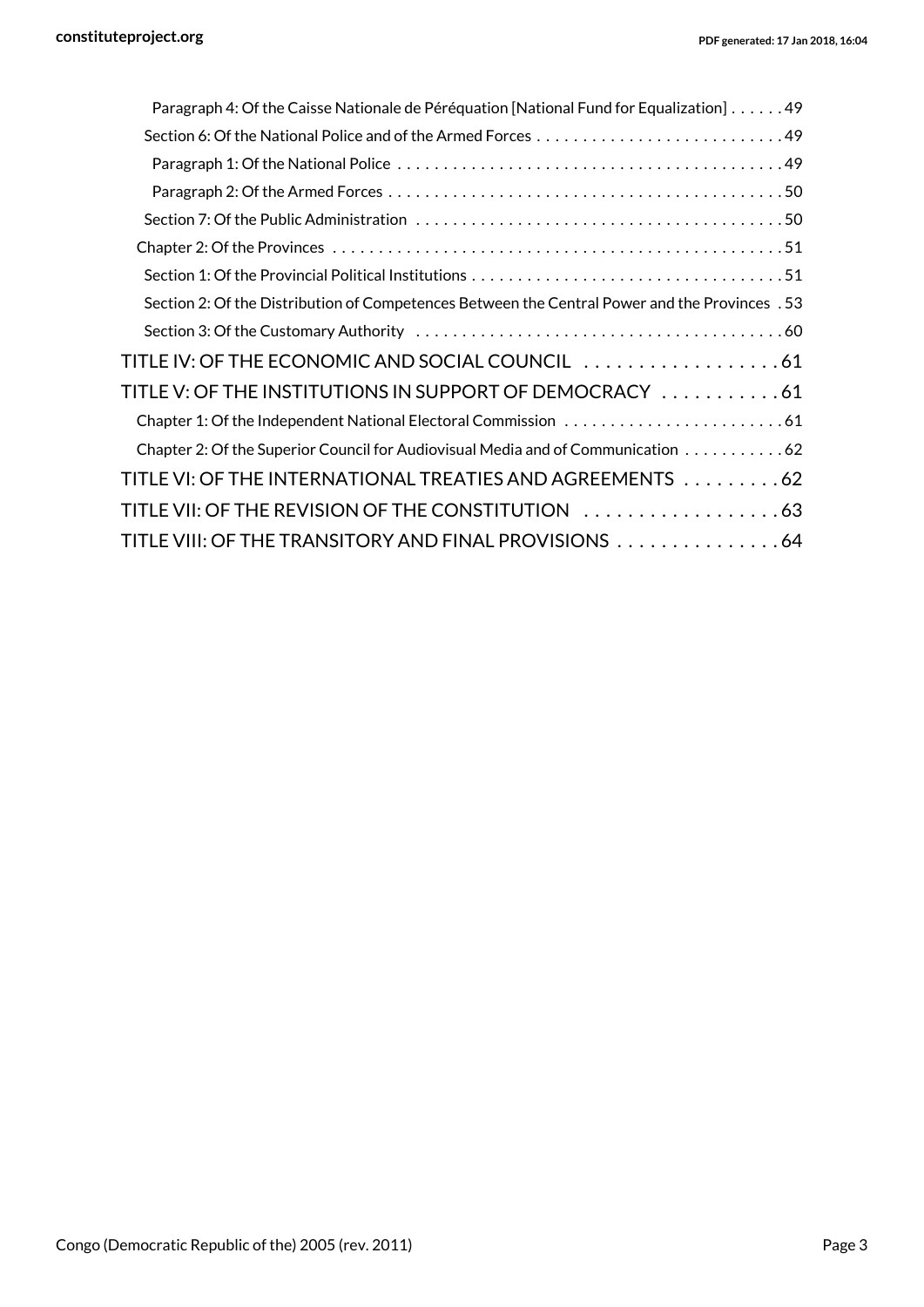<span id="page-3-11"></span><span id="page-3-9"></span><span id="page-3-7"></span><span id="page-3-6"></span><span id="page-3-5"></span><span id="page-3-0"></span>

| • Source of constitutional authority                         | <b>Preamble</b>                                                                                                                                                                                                                                                                                                                                                              |
|--------------------------------------------------------------|------------------------------------------------------------------------------------------------------------------------------------------------------------------------------------------------------------------------------------------------------------------------------------------------------------------------------------------------------------------------------|
|                                                              | We, the Congolese People,                                                                                                                                                                                                                                                                                                                                                    |
| • Reference to fraternity/solidarity                         | United by destiny and history encompassing the noble ideas of liberty, of fraternity,<br>of solidarity, of justice, of peace and of work;                                                                                                                                                                                                                                    |
| • Motives for writing constitution<br>• Regional group(s)    | Animated by our common will to build, in the heart of Africa, a State of Law and a<br>powerful and prosperous Nation, founded on a real political, economic, social and<br>cultural democracy;                                                                                                                                                                               |
|                                                              | Considering that injustice and its corollaries, impunity, nepotism, regionalism,<br>tribalism, clanism and patronage, by their multiple vicissitudes, are at the origin of<br>the general decline of values and of the ruin of the country;                                                                                                                                  |
|                                                              | Affirming our determination to protect and to consolidate the national<br>independence and unity with respect for our diversities and for our positive<br>particularities;                                                                                                                                                                                                   |
| · International law<br>· International human rights treaties | Reaffirming our adherence and our attachment to the Conventions of the United<br>Nations on the Rights of the Child and on the Rights of Women, particularly to the<br>objective of the parity of man-woman representation within the institutions of the<br>country as well as to the international instruments concerning the protection and<br>promotion of human rights; |
| • Regional group(s)                                          | Moved by the will to see all the African States united and working in concert with a<br>view of promoting and of consolidating African unity through the continental,<br>regional or sub-regional organizations to offer better perspectives of development<br>and of socio-economic progress to the Peoples of Africa;                                                      |
|                                                              | Attached to the promotion of mutually advantageous international cooperation and<br>to the rapprochement of the peoples of the world, with respect to their respective<br>identities and to the principles of sovereignty and of the territorial integrity of each<br>State;                                                                                                 |
|                                                              | Reaffirming our inalienable and imprescriptible right to organize ourselves freely<br>and to develop our political, economic, social and cultural life, following our own<br>genius;                                                                                                                                                                                         |
| · God or other deities                                       | Conscious of our responsibilities before God, the Nation, Africa and the World;                                                                                                                                                                                                                                                                                              |
|                                                              | Solemnly declare to adopt this Constitution.                                                                                                                                                                                                                                                                                                                                 |

# <span id="page-3-10"></span><span id="page-3-4"></span><span id="page-3-1"></span>**TITLE I: OF THE GENERAL PROVISIONS**

# <span id="page-3-2"></span>**Chapter 1: Of the State and Sovereignty**

# <span id="page-3-3"></span>**Section 1: Of the State**

# **Article 1**

The Democratic Republic of the Congo is, within its frontiers of 30 June 1960, a State of Law, independent, sovereign, united and indivisible, social, democratic and secular.

<span id="page-3-8"></span>Its emblem is the sky-blue flag decorated with a yellow star in the superior left corner and transversed on the bias by a red band finely outlined in yellow.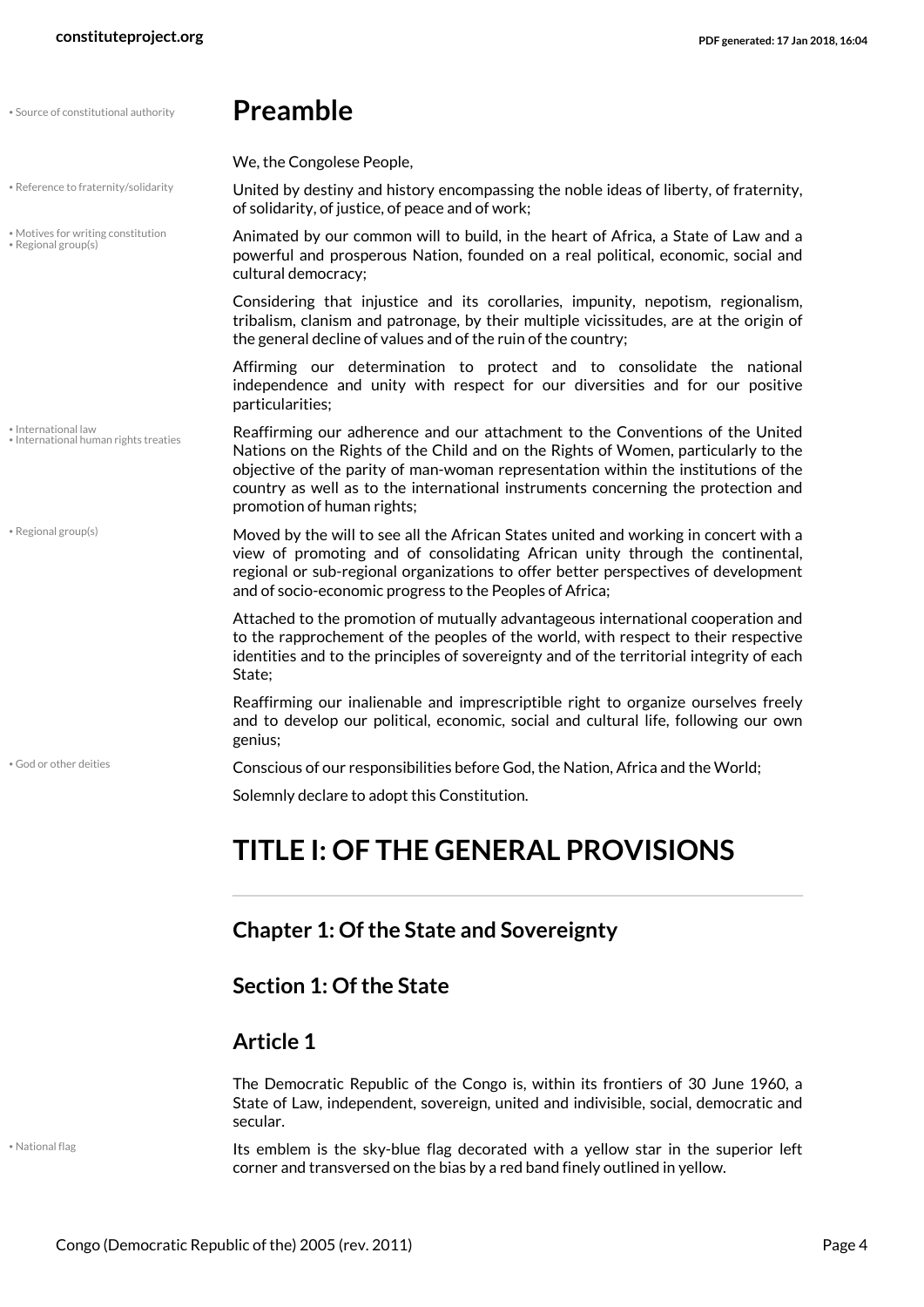<span id="page-4-4"></span><span id="page-4-3"></span><span id="page-4-2"></span><span id="page-4-0"></span>

| · National motto                 | Its motto is "Justice-Paix-Travail" [Justice-Peace-Work]                                                                                                                                                                                                                                              |
|----------------------------------|-------------------------------------------------------------------------------------------------------------------------------------------------------------------------------------------------------------------------------------------------------------------------------------------------------|
|                                  | Its coat of arms consists of the head of a leopard framed on the left and, to the right<br>by, an ivory tusk and by a spear, all of which rest on a pier.                                                                                                                                             |
| • National anthem                | The national anthem is "Debout Congolais!" [Arise Congolese!]                                                                                                                                                                                                                                         |
|                                  | Its currency is "le Franc congolais" [the Congolese Franc]                                                                                                                                                                                                                                            |
| • Official or national languages | Its official language is French.                                                                                                                                                                                                                                                                      |
| · Official or national languages | The national languages are Kikongo, Lingala, Swahili and Tshiluba. The State assures<br>their promotion without discrimination.                                                                                                                                                                       |
| • Protection of language use     | The other languages of the country are made part of the Congolese cultural<br>patrimony of which the State assures the protection.                                                                                                                                                                    |
|                                  | <b>Article 2</b>                                                                                                                                                                                                                                                                                      |
|                                  | The Democratic Republic of the Congo is composed of the City of Kinshasa and of 25<br>Provinces endowed with juridical personality.                                                                                                                                                                   |
|                                  | These Provinces are: Bas-Uele, Equateur, Haut-Lomami, Haut-Katanga, Haut-Uele,<br>Ituri, Kasai, Kasai Oriental, Kongo central, Kwango, Kwilu, Lomami, Lualaba, Kisai<br>Central, Mai-Ndombe, Maniema, Mongala, Nord-Kivu, Nord-Ubangi, Sankuru, Sud<br>Kivu, Sud Ubangi, Tanganyika, Tshopo, Tshuapa. |
| · National capital               | Kinshasa is the capital of the country and the seat of the national institutions. It has<br>the status of a Province. The capital may only be transferred to another place in the<br>country by way of referendum.                                                                                    |
|                                  | The division of competences between the State and the Provinces is effected<br>conforming to the provisions of Title III of this Constitution.                                                                                                                                                        |
|                                  | The boundaries of the Provinces and those of City of Kinshasa are established by an<br>organic law.                                                                                                                                                                                                   |
| • Subsidiary unit government     | <b>Article 3</b>                                                                                                                                                                                                                                                                                      |
|                                  | The Provinces and the decentralized territorial entities of the Democratic Republic<br>of the Congo are endowed with juridical personality and are administered by the<br>local organs.                                                                                                               |
|                                  | These decentralized territorial entities are the city, the commune, the sector and the<br>chefferie [head man's district]                                                                                                                                                                             |
|                                  | They enjoy free administration autonomy of management of their economic, human,<br>financial and technical resources.                                                                                                                                                                                 |

<span id="page-4-5"></span><span id="page-4-1"></span>The composition, the organization [and] the functioning of these decentralized territorial entities as well as their relations with the State and the Provinces are established by an organic law.

# **Article 4**

New Provinces and territorial entities may be created by division or by reorganization under the conditions specified by the Constitution and by the law.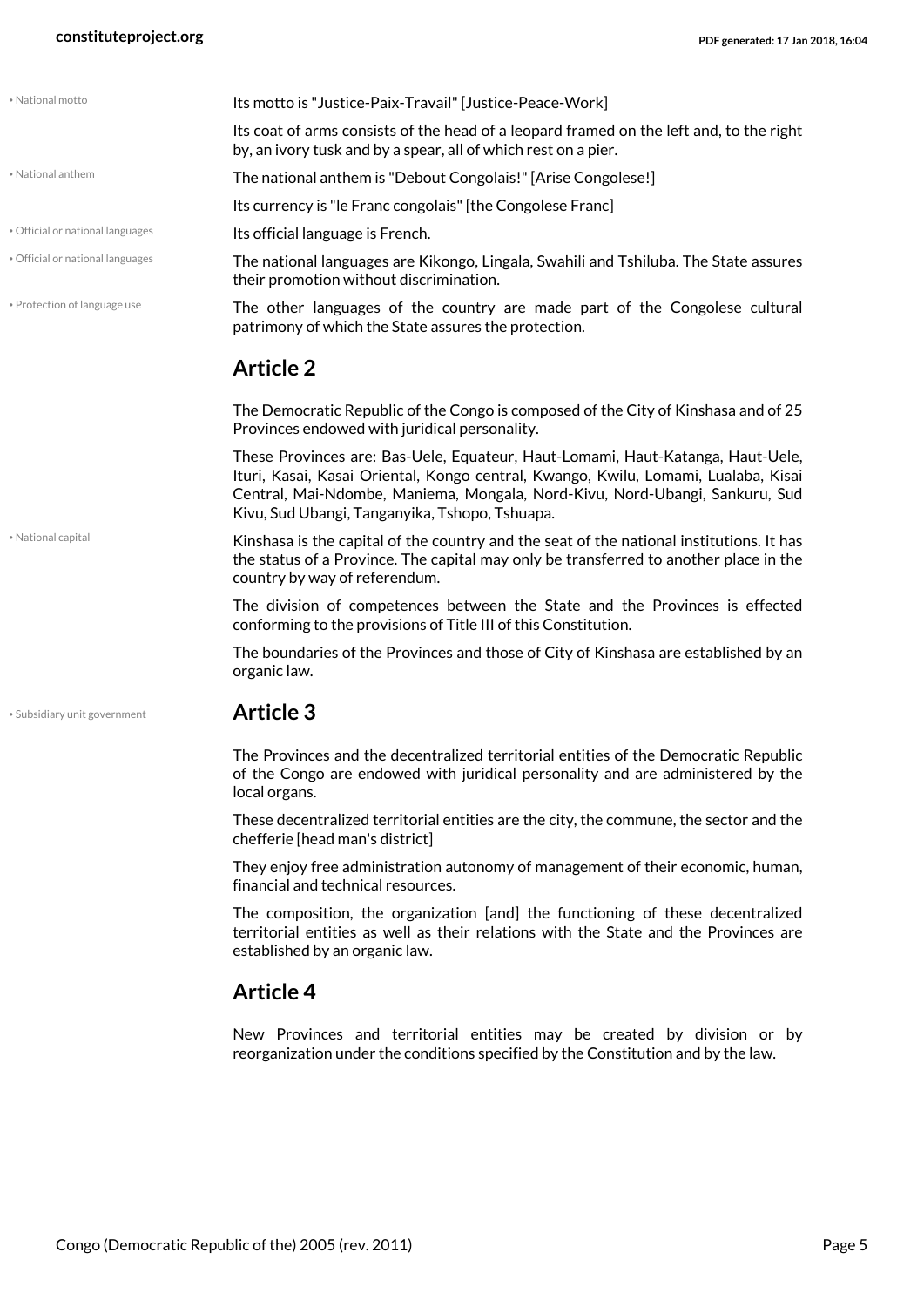# <span id="page-5-0"></span>**Section 2: Of Sovereignty**

# • Secret ballot **Article 5** • Referenda

<span id="page-5-9"></span><span id="page-5-7"></span><span id="page-5-5"></span>

• Restrictions on voting<br>• Claim of universal suffrage

<span id="page-5-1"></span>• Campaign financing

<span id="page-5-2"></span>National sovereignty belongs to the people. All power emanates from the people who exercise it directly by way of referendum or [by] elections and indirectly by their representatives.

No fraction of the people or any individual may arrogate its exercise.

The law establishes the conditions of organization of the elections and of the referendum. Suffrage is universal, equal and secret. It is direct or indirect.

Without prejudice to the provisions of Articles 72, 102 and 106 of this Constitution, all Congolese of both sexes, of eighteen years of age [at least], and enjoying their civil and political rights are electors and eligible, under the conditions determined by the law.

# • Restrictions on political parties **Article 6** • Right to form political parties

<span id="page-5-8"></span><span id="page-5-6"></span>Political pluralism is recognized in the Democratic Republic of the Congo.

All Congolese enjoying their civil and political rights have the right of creating a political party or to affiliate themselves to a political party of their choice.

The political parties participate in the expression of suffrage, in the reinforcement of the national conscience and of the civic education. They form and exercise their activities freely with respect for the law, for public order and for morality.

The political parties are held to the respect for the principles of pluralist democracy, of national unity and of national sovereignty.

The political parties may receive from the State public funds designated to finance their electoral campaigns or their activities, under the conditions defined by the law.

#### • Preferred political parties **Article 7**

<span id="page-5-4"></span>No one may institute, in any form that may be, a sole party on all or part of the national territory.

The institution of a sole party constitutes an impresciptible infraction of high treason punishable by the law.

# **Article 8**

Political opposition is recognized in the Democratic Republic of the Congo. The rights connected to its existence, to its activities and to its struggle for the democratic conquest of power are sacred. They may not be subject to limits other than those imposed on all political parties and activities by this Constitution and the law.

An organic law establishes the status of the political opposition.

• Ownership of natural resources **Article 9**

<span id="page-5-3"></span>The State exercises a permanent sovereignty notably over the soil, the subsoil, the waters and the forests, over the air, river, lakes and maritime spaces of the Congo as well as over the Congolese territorial sea and over the continental shelf.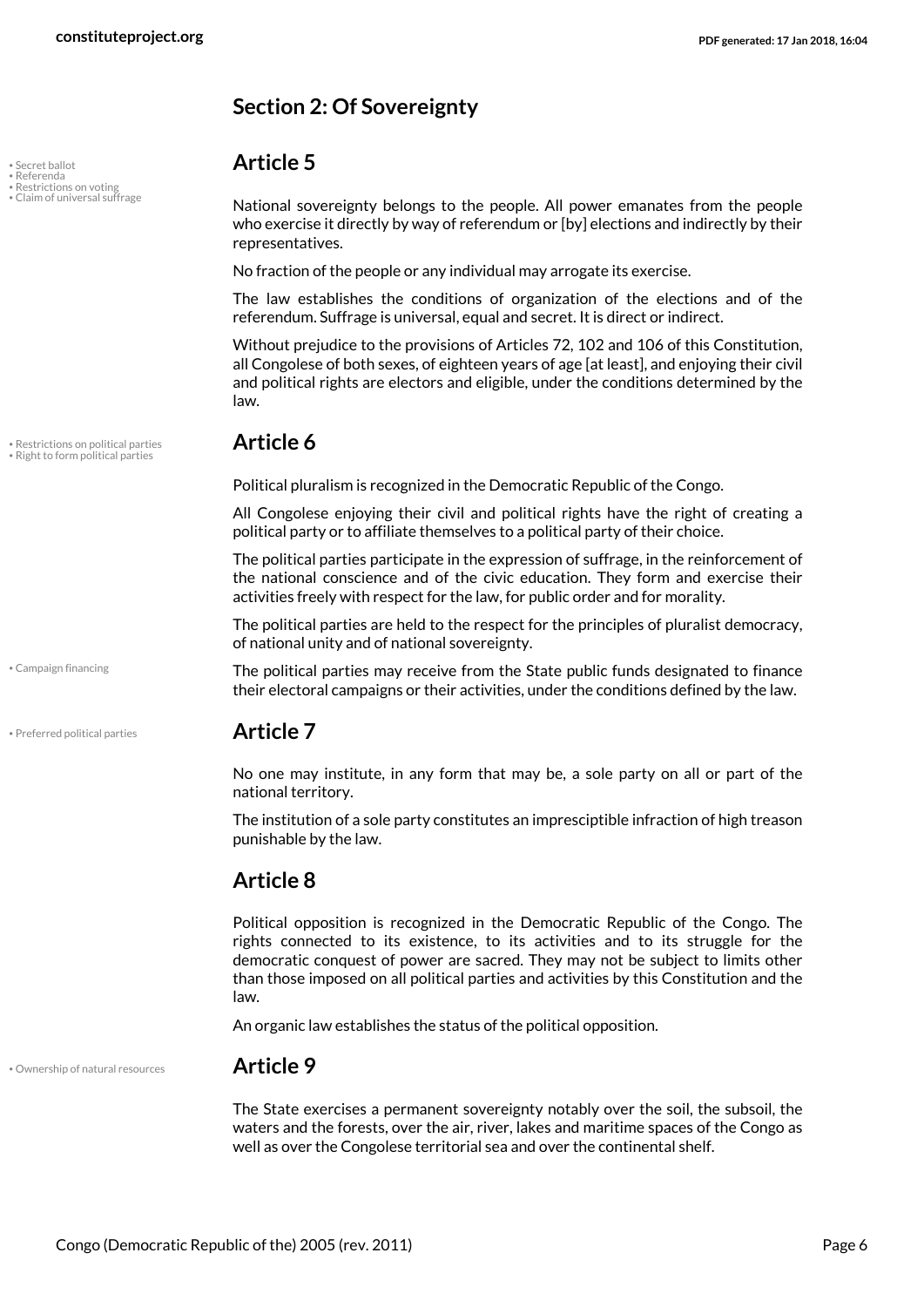The modalities of management and of concession of the domain of the State specified in the preceding paragraph are determined by the law.

# <span id="page-6-0"></span>**Chapter 2: Of Nationality**

#### • Requirements for birthright citizenship **Article 10**

. Requirements for naturalization **The Congolese nationality is either of origin, or by individual acquisition.** 

<span id="page-6-15"></span>Any person belonging to an ethnic group of which the members [personnes] and the territory are constituent to that which became the Congo (presently the Democratic Republic of the Congo) at independence, is Congolese of origin.

<span id="page-6-14"></span>Congolese nationality is one and exclusive. It may not be held concurrently with any

# **TITLE II: OF HUMAN RIGHTS, OF FUNDAMENTAL FREEDOMS AND OF THE DUTIES OF THE CITIZEN AND OF THE STATE**

# <span id="page-6-2"></span><span id="page-6-1"></span>**Chapter 1: Of Civil and Political Rights**

<span id="page-6-13"></span>

• Equality regardless of social status<br>• Equality regardless of tribe or clan • Equality regardless of political party • Equality regardless of parentage • Equality regardless of race • Equality regardless of language • Equality regardless of religion

#### • Human dignity **Article 11**

other.

All human beings are born free and equal in dignity and in rights. However, the enjoyment of political rights is recognized to Congolese only, save for the exceptions established by the law.

# • General guarantee of equality **Article 12**

All Congolese are equal before the law and have the right to equal protection of the laws.

# Equality regardless of creed or belief **Article 13**

<span id="page-6-11"></span><span id="page-6-10"></span><span id="page-6-9"></span><span id="page-6-8"></span><span id="page-6-7"></span><span id="page-6-6"></span><span id="page-6-5"></span><span id="page-6-3"></span>No Congolese person may, in matters of education or of access to public functions or any other matter, be subject to a discriminatory measure, that results from the law or from an act of the executive, for reason of his religion, of his family origin, of his social condition, of his residence, of his opinion or political convictions, or his belonging to a certain race, to an ethnicity, to a tribe, [or] to a cultural or linguistic minority.

# • General guarantee of equality **Article 14** • Equality regardless of gender

<span id="page-6-12"></span><span id="page-6-4"></span>The public powers see to the elimination of any form of discrimination concerning women and assure the protection and the promotion of their rights.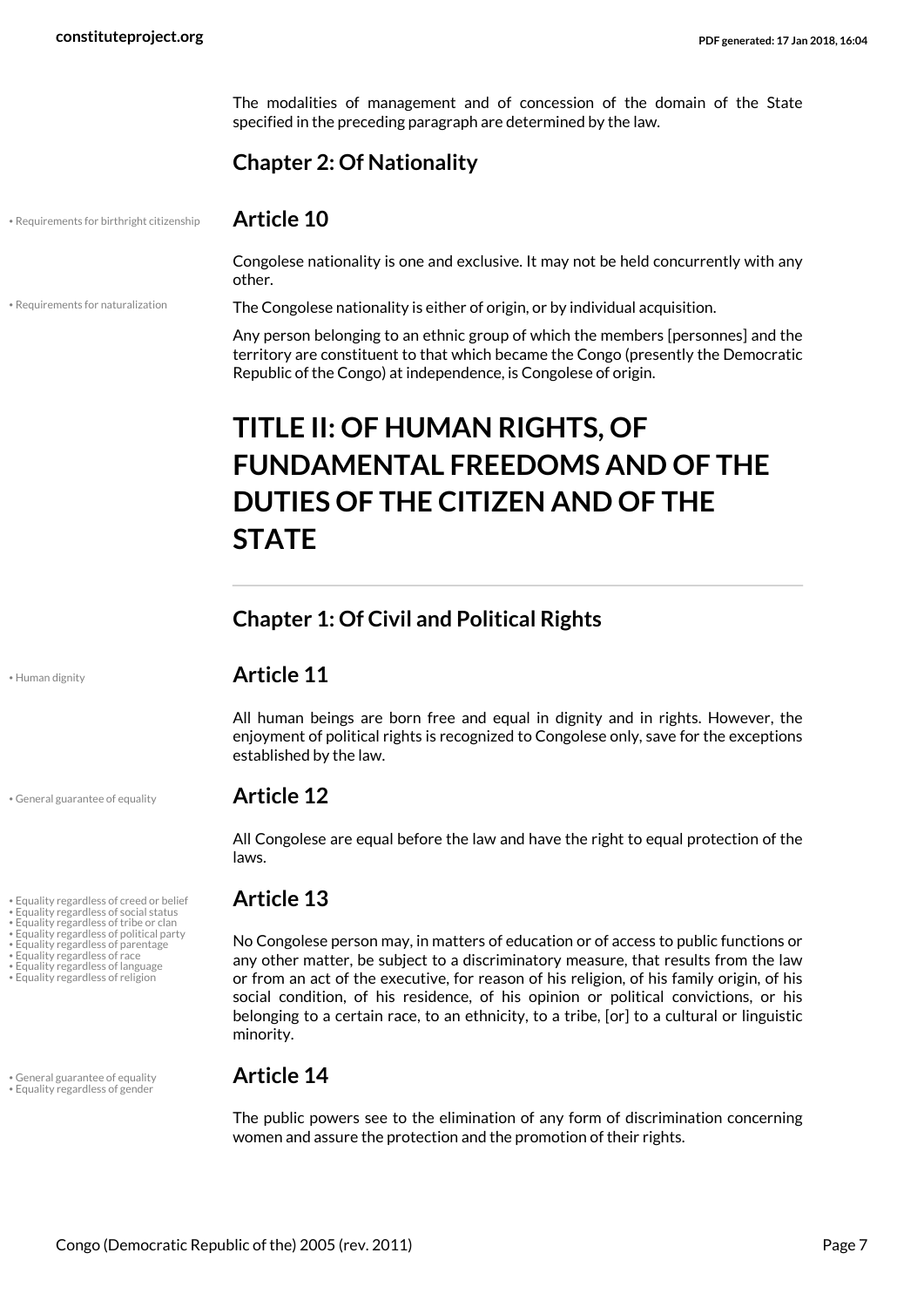They take, in all the domains, notably in the civil, political, economic, social and cultural domains, all the measures appropriate to assure the total realization and full participation of women in the development of the Nation.

They take measures to struggle against all forms of violence made against women in public and in private life.

Women have the right to an equitable representation within the national, provincial and local institutions. The State guarantees the implementation of man-woman parity in these said institutions.

The law establishes the modalities of application of these rights.

# **Article 15**

The public powers see to the elimination of sexual violence.

Without prejudice to international treaties and agreements, any sexual violence made against any person, with the intention to destabilize, [or] to dislocate a family and to make a whole people disappear is established as a crime against humanity punishable by the law.

# **Article 16**

<span id="page-7-5"></span>The human person is sacred. The State has the obligation to respect it and to protect it.

<span id="page-7-6"></span><span id="page-7-2"></span>All persons have the right to life, to physical integrity as well as to the free development of their personality, under respect for the law, of public order, of the rights of others and of public morality.

• Prohibition of slavery **Example 20** No one may be held in slavery or in an analagous condition.

• Prohibition of cruel treatment **No one may be subjected to cruel, inhuman or degrading treatment.** 

. Prohibition of slavery **No one may be subjected to forced or compulsory labor.** 

# **Article 17**

Individual liberty is guaranteed. It is the rule[;] detention the exception.

<span id="page-7-1"></span>One may only be prosecuted, arrested, detained or sentenced by virtue of a law and in the form that it specifies.

No one may be prosecuted for an act or an omission which did not constitute an infraction at the time it was committed and at the time of the prosecution.

<span id="page-7-4"></span>No one may be sentenced for an act or an omission which did not constitute an infraction of the law at the time it was committed and at the time of the sentencing.

One may not be inflicted with a punishment harsher than that applicable at the time the infraction was committed.

The punishment ceases to be executed when[,] by virtue of a law subsequent to the judgment:

- **1.** it is suppressed;
- **2.** the act for which it was declared no longer has the character [of an] infraction.

In the case of reduction of the punishment by virtue of a law subsequent to the judgment, the punishment is executed in accordance with the new law.

• Right to development of personality • Right to life

<span id="page-7-0"></span>• International law

<span id="page-7-3"></span>

• Principle of no punishment without law

• Protection from ex post facto laws

• Protection from ex post facto laws

• Protection from ex post facto laws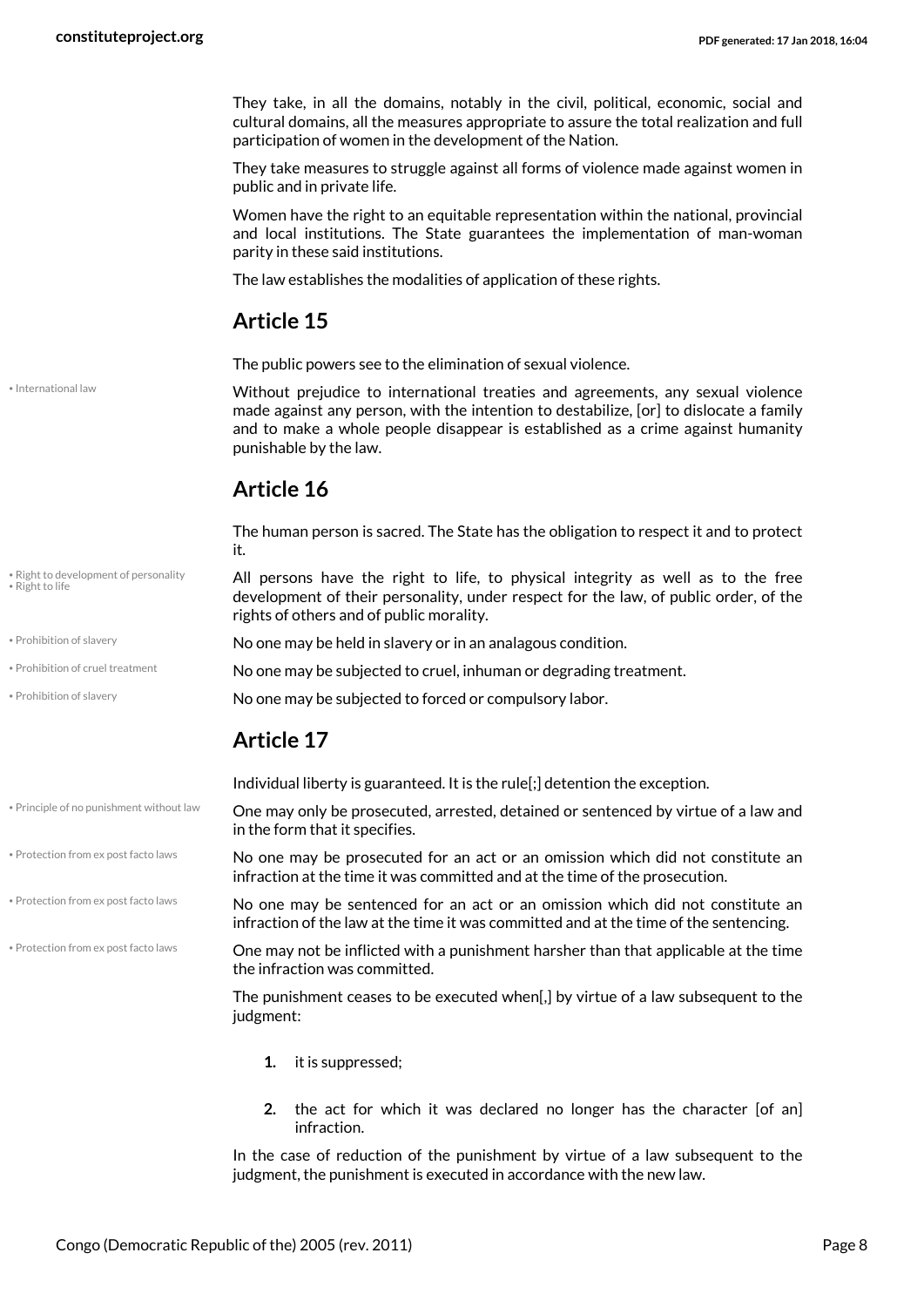• Presumption of innocence in trials

• Human dignity

• Right to speedy trial

<span id="page-8-5"></span>• Right to counsel

Criminal responsibility is individual. No one may be prosecuted, arrested, detained or sentenced for an act of others.

<span id="page-8-3"></span>Any person accused of an infraction of the law is presumed innocent until his culpability has been established by a definitive judgment.

#### **Article 18**

Any arrested person must be immediately informed of the reasons for his arrest and of any accusation made against him, in the language which he understands. • Trial in native language of accused

<span id="page-8-9"></span>He must be immediately informed of his rights.

A detained person has the right to enter immediately in contact with his family or with his counsel.

Detention may not exceed forty-eight hours. At the expiration of this period, the person detained must be released or placed at the disposition of the competent judicial authority. • Right to pre-trial release

> <span id="page-8-6"></span><span id="page-8-2"></span>Any detainee must benefit from a treatment which preserves his life, his physical and mental health as well as his dignity.

# **Article 19**

No person may be relocated or transferred against the will of the judge that the law assigns to him.

<span id="page-8-8"></span>All persons have the right that their case will be heard within a reasonable time by the competent judge.

• Right to counsel **The right to defense is organized and guaranteed.** 

All persons have the right to defend themselves or to be assisted by a defender of their choice, at all stages of the criminal procedure, and including the police inquiry and the investigation before trial.

They may be assisted equally before the security services.

#### • Right to public trial **Article 20**

The audiences of the courts and tribunals are public unless this publicity is judged dangerous for public order or morality. In this case, the tribunal orders closed [audiences].

#### **Article 21**

<span id="page-8-7"></span>• Right to public trial

• Right to appeal judicial decisions

All judgments are written and substantiated. They are pronounced in a public audiences.

<span id="page-8-4"></span>The right to recourse against a judgment is guaranteed to all. It is exercised within the conditions established by the law.

# <span id="page-8-1"></span>• Freedom of religion **Article 22** • Freedom of opinion/thought/conscience

<span id="page-8-0"></span>All persons have the right to freedom of thought, of conscience and of religion.

All persons have the right to manifest their religion or their convictions, alone or as a group, both in public and in private, by worship, teaching, practices, the accomplishment of rites and the state of religious life, under reserve of respect for the law, for public order, for morality and for the rights of others.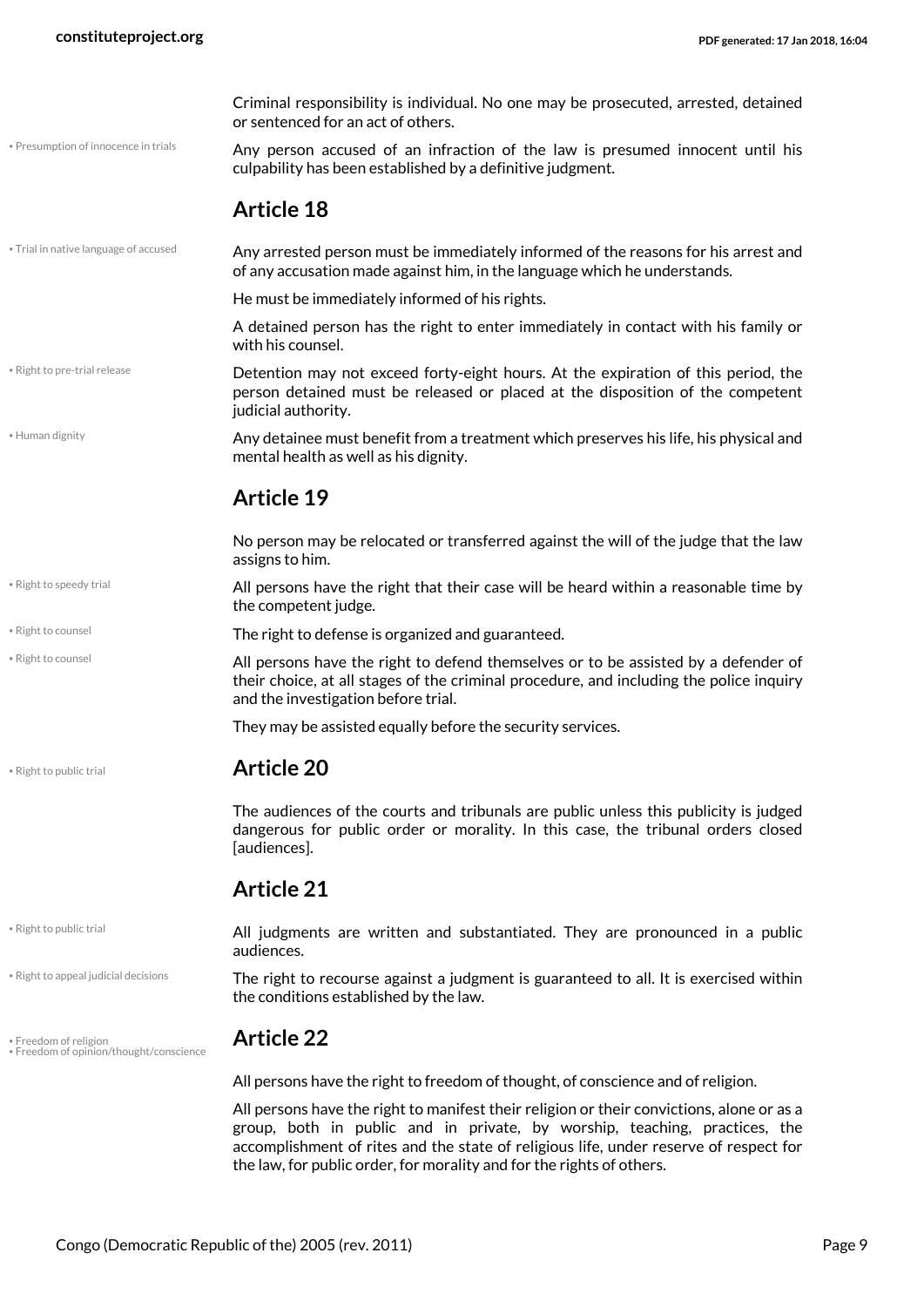<span id="page-9-6"></span><span id="page-9-5"></span><span id="page-9-3"></span><span id="page-9-2"></span><span id="page-9-1"></span>

|                                | The law establishes the modalities for the exercise of these freedoms.                                                                                                                                                                                                                                                                                                           |
|--------------------------------|----------------------------------------------------------------------------------------------------------------------------------------------------------------------------------------------------------------------------------------------------------------------------------------------------------------------------------------------------------------------------------|
| • Freedom of expression        | <b>Article 23</b>                                                                                                                                                                                                                                                                                                                                                                |
|                                | All persons have the right to freedom of expression.                                                                                                                                                                                                                                                                                                                             |
|                                | This right implies the freedom to express their opinions or their convictions, notably<br>by speech, print and pictures, under reserve of respect for the law, for public order<br>and for morality.                                                                                                                                                                             |
| • Freedom of press             | <b>Article 24</b>                                                                                                                                                                                                                                                                                                                                                                |
|                                | All persons have the right to information.                                                                                                                                                                                                                                                                                                                                       |
| • Radio<br>· Television        | The freedom of the press, the freedom of information and of broadcasting by radio<br>and television, the written press or any other means of communication are<br>guaranteed, under reserve of respect for the law, for public order, for morals and for<br>the rights of others.                                                                                                |
|                                | The law determines the modalities of exercise of these freedoms.                                                                                                                                                                                                                                                                                                                 |
| • State operation of the media | The audiovisual and written media of the State are public services the access to<br>which is guaranteed in an equitable manner to all the political and social movements.<br>The status of the media of the State is established by the law which guarantees the<br>objectivity, the impartiality and the pluralism of opinion in the treatment and<br>diffusion of information. |
| • Freedom of assembly          | <b>Article 25</b>                                                                                                                                                                                                                                                                                                                                                                |
|                                | The freedom of meetings[,] peaceful and without arms[,] is guaranteed under reserve<br>of respect for the law, for public order and for morality.                                                                                                                                                                                                                                |
| • Freedom of assembly          | <b>Article 26</b>                                                                                                                                                                                                                                                                                                                                                                |
|                                | The freedom of demonstration is guaranteed.                                                                                                                                                                                                                                                                                                                                      |
|                                | All demonstrations on public roads or in [the] open air require the organizers to<br>inform the competent administrative authority in writing.                                                                                                                                                                                                                                   |
|                                | No one may be forced to take part in a demonstration.                                                                                                                                                                                                                                                                                                                            |
|                                | The law determines the measures of application.                                                                                                                                                                                                                                                                                                                                  |
| • Right of petition            | <b>Article 27</b>                                                                                                                                                                                                                                                                                                                                                                |
|                                | All Congolese have the right to address, individually or collectively, a petition to the<br>public authority which responds to it within three months.                                                                                                                                                                                                                           |
|                                | No one may be made the subject of discrimination, in any form that may be, for<br>having taken such an initiative.                                                                                                                                                                                                                                                               |
|                                | <b>Article 28</b>                                                                                                                                                                                                                                                                                                                                                                |
|                                | No one is required to execute a manifestly illegal order. Every individual, every State<br>agent is relieved from the duty to obey, when an order received constitutes a<br>manifest infringement of the respect of the rights of man and of the public freedoms<br>and of morality.                                                                                             |

<span id="page-9-4"></span><span id="page-9-0"></span>The proof of the manifest illegality of the order is incumbent on the person who refuses to execute it.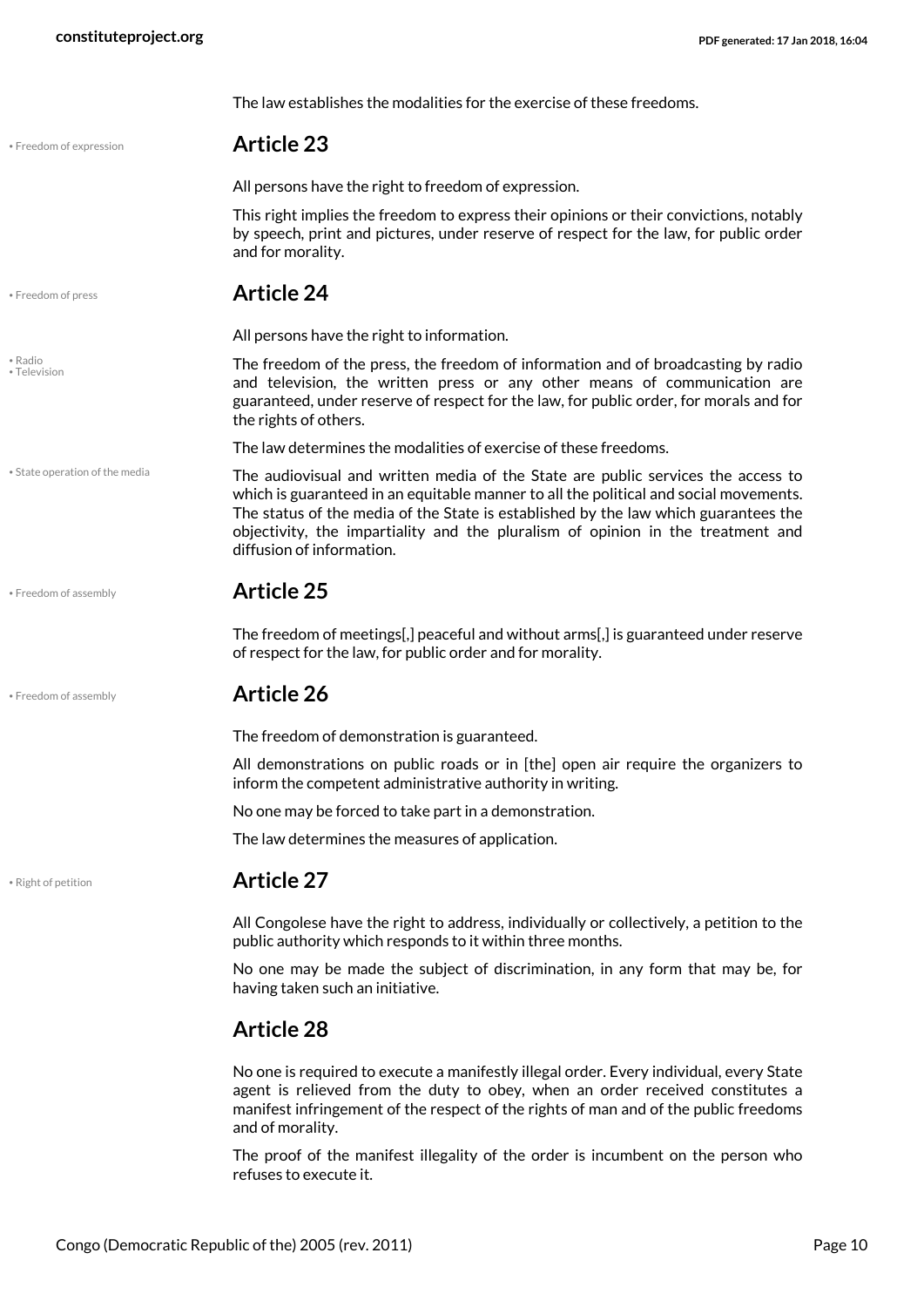• Regulation of evidence collection **Article 29** • Right to privacy

<span id="page-10-1"></span>• Freedom of movement **Article 30**

the conditions specified by the law.

All persons who are on the national territory have the right to circulate freely in it, to establish their residence in it, to leave it and to return to it, under the conditions established by the law.

<span id="page-10-3"></span>The domicile is inviolable. Entry or searches may only be effected in the forms and

No Congolese may be expelled from the territory of the Republic, or forced into exile, or forced to live outside his habitual residence.

# <span id="page-10-6"></span><span id="page-10-5"></span>• Right to privacy **Article 31** • Telecommunications

All persons have the right to the respect of their private life and to the secrecy of their correspondence, of telecommunications and of any other form of communication. This right may only be infringed in the cases specified by the law.

# **Article 32**

All foreigners who find themselves legally on the national territory enjoy the protection granted to persons and to their assets under the conditions determined by the treaties and the laws.

They are required to conform to the laws and regulations of the Republic.

#### • Protection of stateless persons **Article 33**

<span id="page-10-2"></span>The right to asylum is recognized.

The Democratic Republic of the Congo grants, under reserve of national security, asylum on its territory to foreign nationals, prosecuted or persecuted, notably, for their opinion, their belief, their racial, tribal, ethnic, linguistic affiliation or for their action in favor of democracy and for the defense of the Rights of Man and of Peoples, in accordance with the laws and regulations in force.

It is forbidden that any person regularly in enjoyment of the rights of asylum undertake any subversive activity against their country of origin or against any other country, from the territory of the Democratic Republic of the Congo.

Refugees may neither be remitted to the authority of the State where they are prosecuted nor sent back to the territory of the latter.

In no case may a person be turned over to the territory of a State in which they risk torture, [or] cruel, degrading or inhuman punishment or treatment.

The law establishes the modalities of the exercise of this right.

# <span id="page-10-0"></span>**Chapter 2: Of Economic, Social and Cultural Rights**

Private property is sacred.

The State guarantees the right to individual or collective property, acquired in conformity to the law or to custom.

<span id="page-10-4"></span>• Right to own property **Article 34**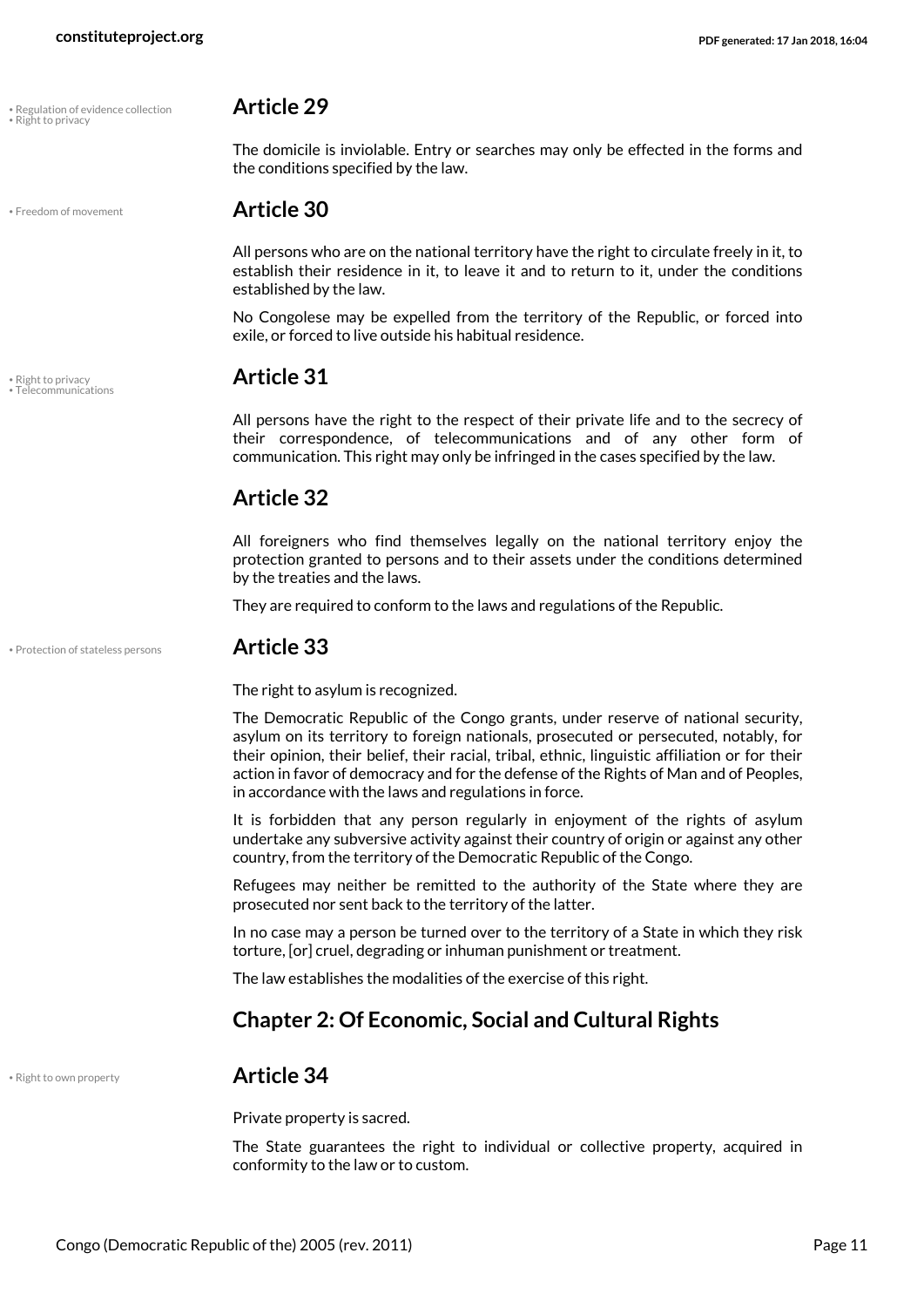• Protection from expropriation

• Protection from expropriation

<span id="page-11-6"></span>• Right to work

<span id="page-11-0"></span>• Duty to work

It encourages and sees to the security of private investments, national and foreign.

One may only be deprived of his property for reasons of public utility and in return for a just and prior indemnity conceded under the conditions established by the law.

<span id="page-11-2"></span>One may only have their assets seized by virtue of a decision taken by competent judicial authority.

# **Article 35**

The State guarantees the right to private initiative to both nationals and to foreigners.

It encourages the exercise of small commerce, of art and of artisanship by the Congolese and sees to the protection and to the promotion of national expertise and competences.

The law establishes the modalities of exercise of this right.

#### **Article 36**

<span id="page-11-3"></span>Work is a sacred right and duty for each Congolese.

The State guarantees the right to work, protection against unemployment and an equitable and satisfactory remuneration, assuring the worker as well as his family of an existence in accordance with human dignity, together with all the other means of social protection, notably retirement pension[s] and life annuities. • Right to equal pay for work

> No one may discriminated against [leser] in their work because of their origin, their sex, their opinions, their beliefs or their socio-economic condition.

> All Congolese have the right and the duty to contribute through their work to the national construction and prosperity.

> The law establishes the status of workers and regulates the particulars concerning the juridical regime of the professional orders and the exercise of professions which require a scholastic or academic qualification.

> The internal structures and the functioning of the professional orders must be democratic.

|  | <b>Article 37</b> |
|--|-------------------|

<span id="page-11-1"></span>The State guarantees the freedom of association.

The public powers collaborate with the associations which contribute to the social, economic, intellectual, moral and spiritual development of the population and to the education of the citizens [masculine] and the citizens [feminine]

This collaboration may take the form of a subsidy.

The law establishes the modalities of the exercise of this freedom.

#### • Right to join trade unions **Article 38**

<span id="page-11-4"></span>The syndical right is recognized and is guaranteed.

All Congolese have the right to found trade unions or to affiliate with them freely, under the conditions established by the law.

<span id="page-11-5"></span>

• Right to strike **Article 39**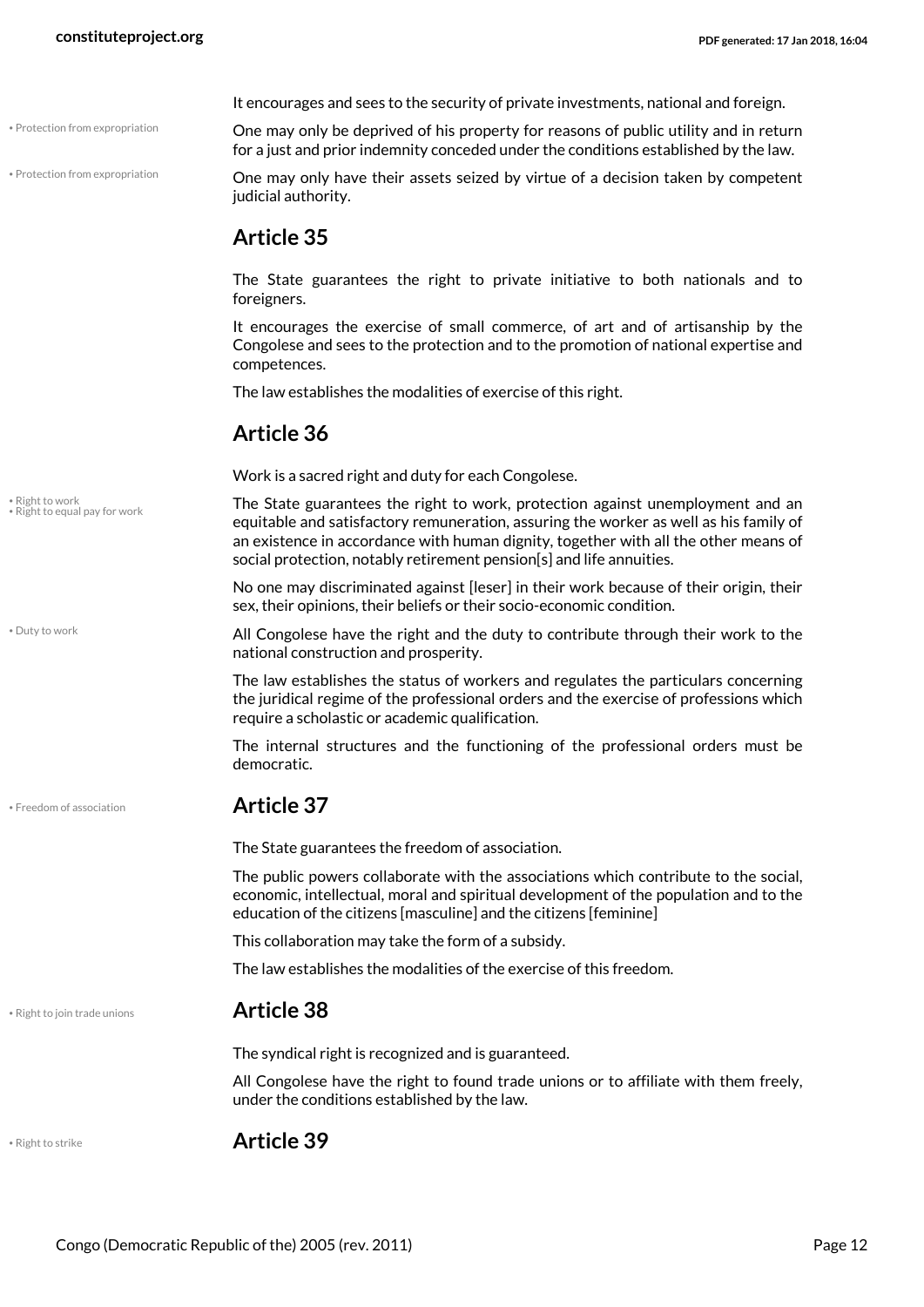The right to strike is recognized and guaranteed.

It is exercised under the conditions specified by the law which can forbid it or limit its exercise in the domains of national defense and of security or for any [public] activity or public service of vital interest for the Nation.

<span id="page-12-0"></span>

Each individual has the right to marry with the person of their choice, of the opposite sex, and to establish a family.

The family, the basic unit of the human community, is organized in a manner to assure its unity, its stability and its protection. It is placed under the protection of the public powers.

The care and the education to be given to the children constitute, for the parents, a natural right and a duty which they exercise under the surveillance [and] with the aid of the public powers.

The children have the duty to assist their parents.

The law establishes the rules concerning marriage and the organization of the family.

#### • Rights of children **Article 41**

Every person, without distinction of sex, who is not more than 18 years of age, is a minor.

All minors have the right to know the names of their father and of their mother.

They have, equally, the right to enjoy the protection of their family, of society and of the public powers.

The abandonment and maltreatment of children, notably pedophilia, sexual abuse as well as the accusation of witchcraft, are prohibited and punishable by law.

The parents have the duty to take care of their children and to assure them of their protection against any act of violence both inside and outside their home.

<span id="page-12-3"></span>The public powers have the obligation to assure protection to children in a difficult situation and to bring, to justice, the authors and their accomplices of acts of violence concerning children.

All others forms of exploitation of minors are punished by the law.

#### **Article 42**

The public powers have the obligation to protect youth against any infringement of their health, of their education or of their integral development.

#### **Article 43**

All persons have the right to a scholastic education. It is provided by national education.

National education consists of public establishments and approved private establishments.

The law establishes the conditions of creation and of functioning of these establishments.

The parents have the right to choose the mode of education to be given to their children.

<span id="page-12-1"></span>• Right to found a family **Article 40** • Right to marry

<span id="page-12-2"></span>

• State support for children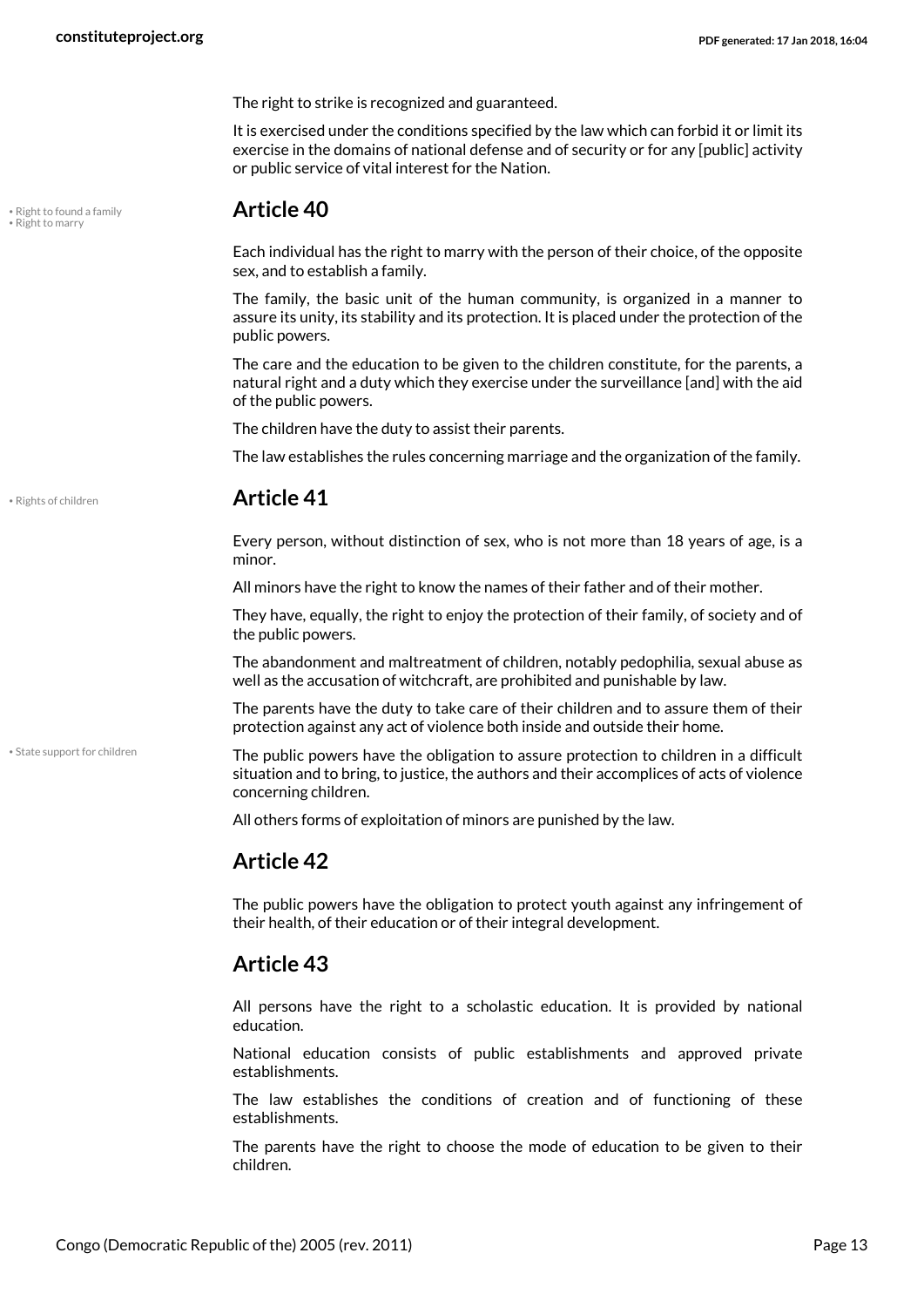| • Compulsory education |
|------------------------|
| • Free education       |

<span id="page-13-0"></span>Primary education is obligatory and free in the public establishments.

#### **Article 44**

The eradication of illiteracy is a national duty [for] the realization of which the Government must elaborate a specific program.

#### <span id="page-13-2"></span>• International law **Article 45**

<span id="page-13-1"></span>• Free education **is free.** 

It is nevertheless subject to the supervision of the public powers, under the conditions established by the law.

All persons have access to establishments of national education, without discrimination of place of origin, of race, of religion, of sex, of political or philosophical opinions, of their physical, mental or sensorial state in accordance with their capacities.

The national education establishments shall assure, in cooperation with the religious authorities, to their minor pupils[,] and having parents demanding it[,] an education conforming to their religious convictions.

The public authorities have the duty to promote and to assure, through teaching, education and diffusion, the respect of the rights of man, of the fundamental freedoms and of the duties of the citizens provided by this Constitution.

The public powers have the duty to assure the diffusion and the teaching of the Constitution, the Universal Declaration of the Rights of Man, the African Charter of the Rights of Man and of Peoples, as well as all the duly ratified regional and international conventions concerning the rights of man and to international humanitarian law.

The State has the obligation to integrate the rights of the human person into all the training programs of the armed forces, of the police and of the security services.

The law determines the conditions of application of this article.

|  | <b>Article 46</b> |
|--|-------------------|
|  |                   |

<span id="page-13-5"></span>The right to culture, to freedom of intellectual and artistic creation, and that of scientific and technological research are guaranteed, under reserve of respect for the law, for public order and for morality.

<span id="page-13-3"></span>Copyrights and intellectual property [rights] are guaranteed and protected by the law.

The State takes into account, in carrying out its tasks, of the cultural diversity of the country.

It protects the national cultural patrimony and assures its promotion.

<span id="page-13-7"></span>

<span id="page-13-6"></span> $\bullet$  Right to culture

<span id="page-13-4"></span>• Reference to art • Reference to science

• Provisions for intellectual property

#### • Right to health care **Article 47**

The right to health and to [a] secure food supply is guaranteed.

The law specifies the fundamental principles and the rules of organization for public health and [a] secure food supply.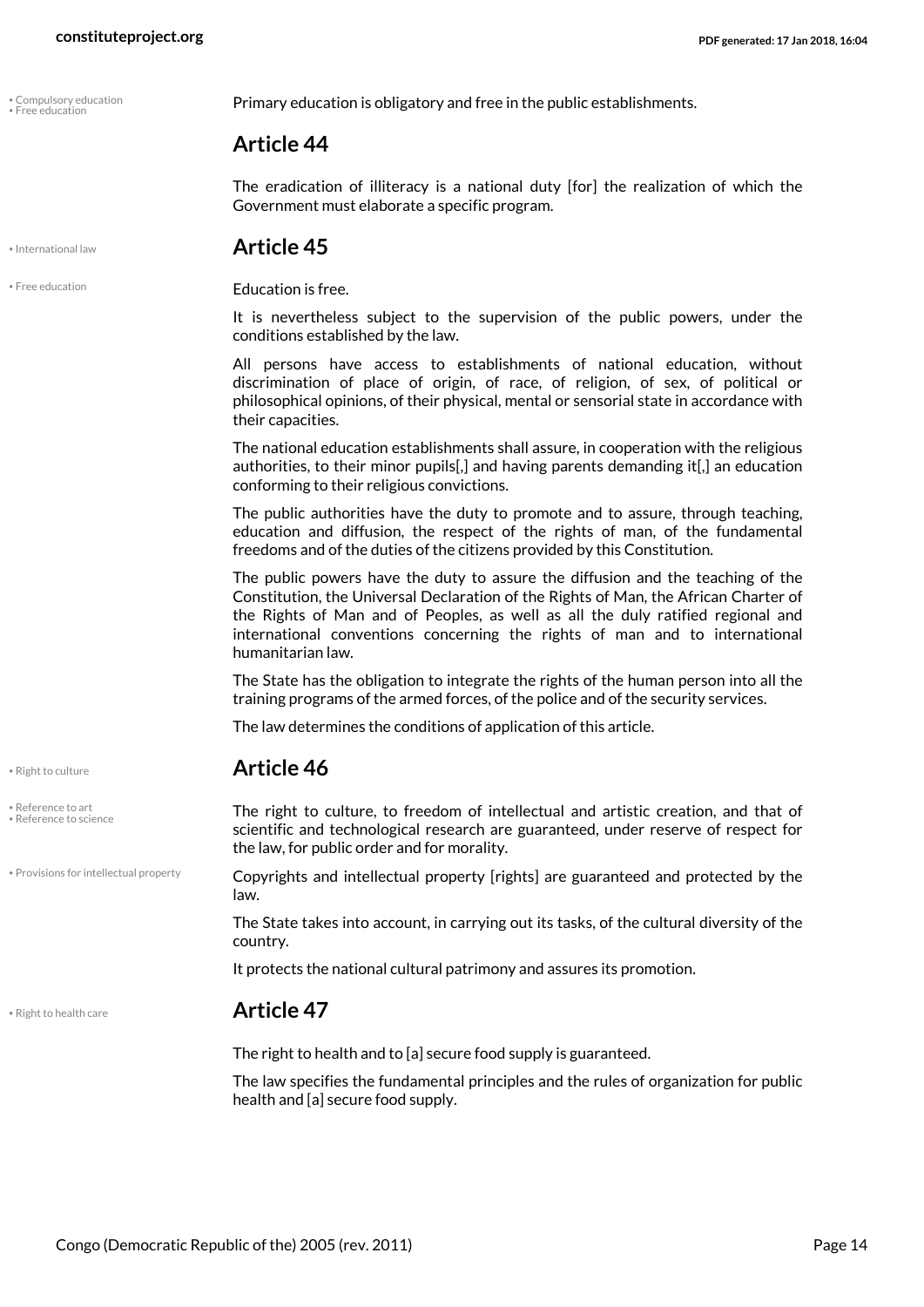<span id="page-14-3"></span>

#### • Right to shelter **Article 48**

The right to decent housing, the right of access to drinking water and to electric energy are guaranteed. The law establishes the modalities of the exercise of these rights.

# • State support for the elderly **Article 49** • State support for the disabled

<span id="page-14-5"></span><span id="page-14-4"></span>The elderly person and the handicapped person have the right to specific measures of protection concerning their physical, intellectual and moral needs.

The State has the duty to promote the presence of handicapped persons within national, provincial and local institutions.

An organic law determines the modalities of application of this right.

# <span id="page-14-0"></span>**Chapter 3: Of Collective Rights**

# **Article 50**

The State protects the legitimate rights and interests of Congolese who are both inside and outside the country.

Under reserve of reciprocity, any foreigner who finds himself legally on the national territory enjoys the same rights and freedoms as a Congolese, the political rights excepted.

They benefit from the protection granted to persons and their assets under the conditions determined by the treaties and the laws.

They are required to conform to the laws and regulations of the Republic.

• Integration of ethnic communities **Article 51**

<span id="page-14-1"></span>The State has the duty to assure and to promote the peaceful and harmonious coexistence of all the ethnic groups of the country.

It assures equally the protection and the promotion of vulnerable groups and of all minorities.

It sees to their development.

# **Article 52**

All Congolese have the right to peace and to security, both on the national as well as on the international level [plan].

No individual or group of individuals may use a part of the national territory as a base of operation for subversive or terrorist activities against the Congolese State or any other State.

#### • Protection of environment **Article 53**

<span id="page-14-6"></span>• Terrorism

<span id="page-14-2"></span>

All persons have the right to a healthy environment and [one] propitious for their integral development.

They have the duty to defend it.

The State sees to the protection of the environment and the health of the population.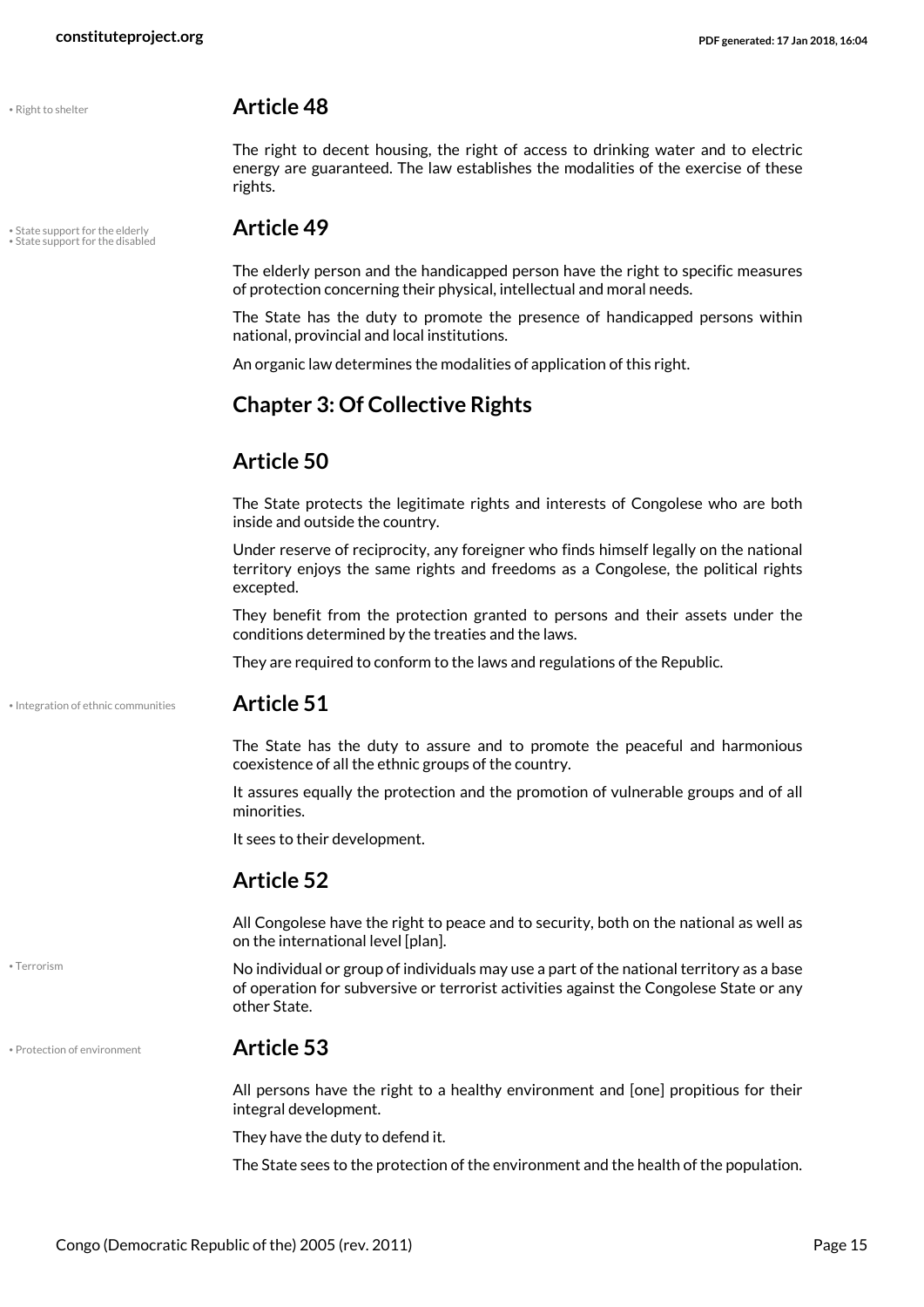# **Article 54**

The conditions for the construction of industrial plants, of facilities for storage, for the handling, the incineration and for the removal of toxic, polluting or radioactive waste produced by industrial units or workshops established on the national territory are established by the law.

Any pollution or destruction resulting from an economic activity gives rise to compensation and/or to reparation.

The law determines the nature of the compensatory measures and reparatory [measures] as well as the modalities of their execution.

#### **Article 55**

The transportation, the importation, the storage, the spilling [or] the disposal in the internal waters or maritime spaces under national jurisdiction, [or] the release into the airspace[,] of toxic, polluting or radioactive waste or of any other dangerous product, of foreign origin [provenance] or not, constitutes a crime punishable by the law.

#### • International law **Article 56**

Any act, any agreement, any convention, any arrangement or any other act which has the consequence of depriving the Nation [or] physical or moral persons of all or part of their means of existence drawn from their natural resources or their wealth, is established, without prejudice to the international provisions on economic crimes, as the crime of pillage punishable by the law.

#### **Article 57**

The acts referred to in the preceding article as well as the attempt of them, whatever their modalities may be, if they are acts of a person invested with public authority[,] are punishable as infractions of high treason.

# **Article 58**

All Congolese have the right to enjoy the national wealth.

The State has the duty to redistribute it equitably and to guarantee the right to development.

#### **Article 59**

All Congolese have the right to enjoy the common patrimony of humanity. The State has the duty to facilitate the enjoyment of it.

#### **Article 60**

The respect of the rights of man and of the fundamental freedoms consecrated in the Constitution is imposed on the public powers and on every person.

<span id="page-15-0"></span>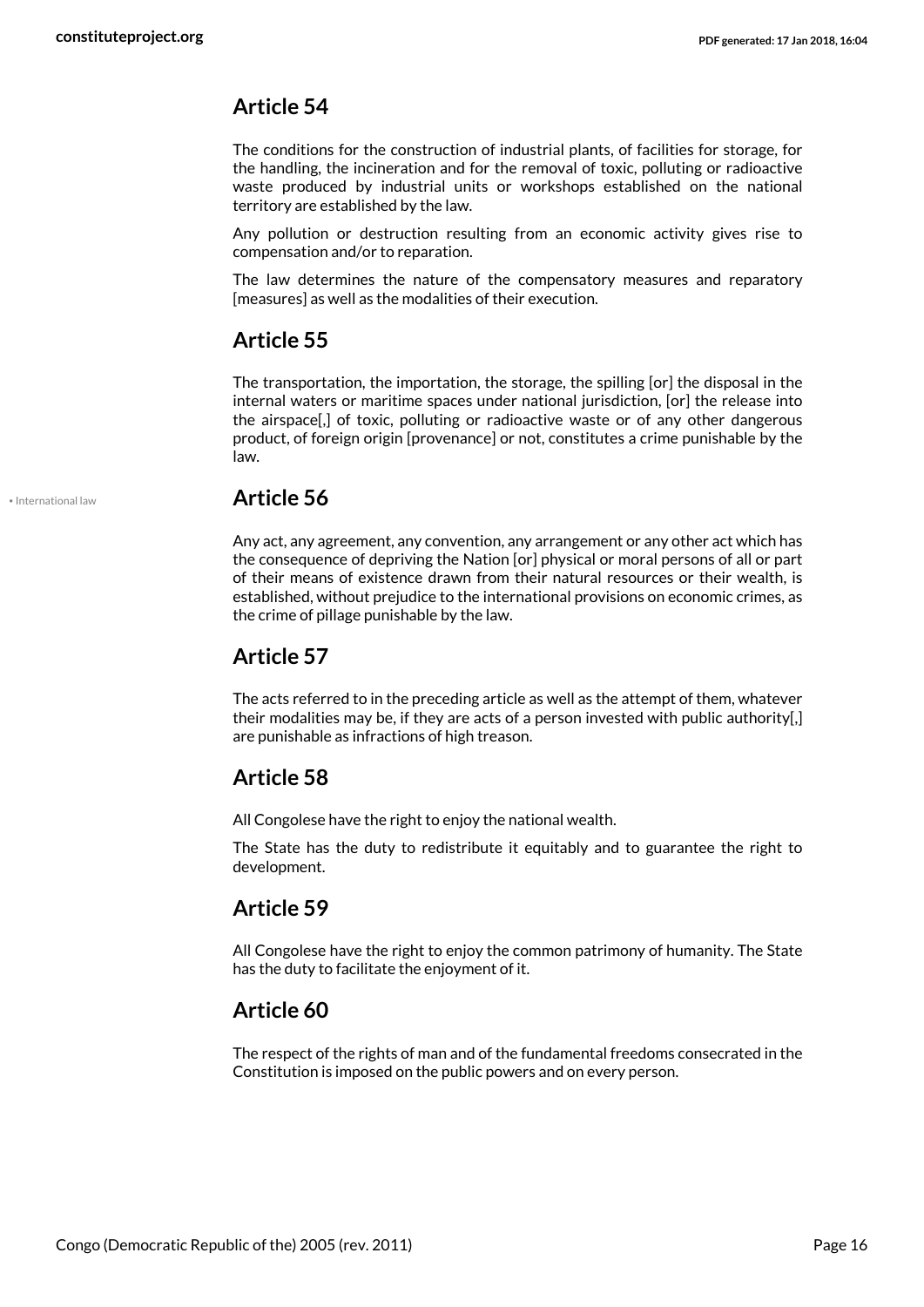<span id="page-16-6"></span><span id="page-16-3"></span>

| • Emergency provisions |  |
|------------------------|--|
| Inalienable rights     |  |

<span id="page-16-9"></span>• Prohibition of cruel treatment • Prohibition of torture

#### **Article 61**

In no case, even when the state of siege or the state of urgency has been proclaimed in accordance with Articles 85 and 86 of this Constitution, can there be derogation of the rights and fundamental principles enumerated as follows:

- **1.** the right to life;
- <span id="page-16-7"></span>**2.** the prohibition of torture and of cruel, inhuman or degrading punishments or treatment;
- <span id="page-16-8"></span>• Prohibition of slavery **3.** the prohibition of slavery and of servitude;
	- **4.** the principle of the legality of infractions and of penalties;
	- **5.** the right to [a] defense and the right to recourse;
	- **6.** the prohibition of imprisonment for debts;
- Freedom of opinion/thought/conscience
- <span id="page-16-5"></span>**•** Freedom of religion conscience and of religion.

#### <span id="page-16-4"></span><span id="page-16-0"></span>**Chapter 4: Of the Duties of the Citizen**

#### • Duty to obey the constitution **Article 62**

<span id="page-16-1"></span>There is no excuse of ignorance of the law.

All persons are required to respect the Constitution and to comply with the laws of the Republic.

#### • Duty to serve in the military **Article 63**

<span id="page-16-2"></span>All Congolese have the sacred right and duty to defend the country and its territorial integrity in the face of an external threat or aggression.

Obligatory military service can be instituted under the conditions determined by the law.

All national, provincial, local and customary authorities have the duty to safeguard the unity of the Republic and the integrity of its territory, under penalty of high treason.

#### • Right to overthrow government **Article 64**

<span id="page-16-10"></span>All Congolese have the duty to oppose any individual or group of individuals who seize power by force or who exercise it in violation of the provisions of this Constitution.

Any attempt to overthrow the constitutional regime imprescriptibly constitutes an infraction against the Nation and the State. It is punished in accordance with the law.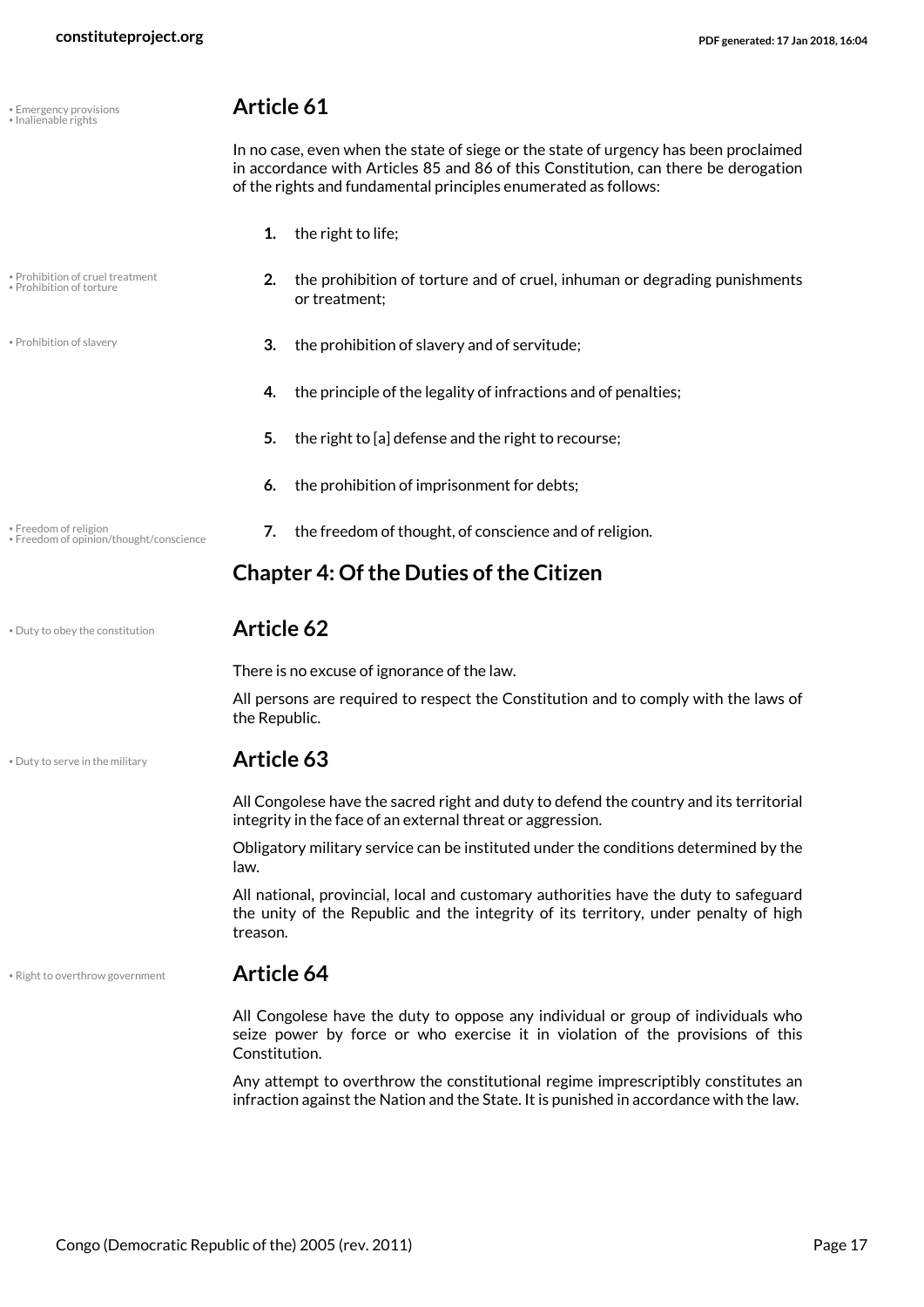<span id="page-17-4"></span>

### • Duty to pay taxes **Article 65**

All Congolese are held to loyally fulfill their obligations concerning the State. They have, likewise, the duty to pay their taxes and duties.

# **Article 66**

All Congolese have the duty to respect and to treat their fellow citizens without any discrimination and to maintain relations with them that permit the safeguarding, the promotion, and the strengthening of the national unity, and of reciprocal respect and tolerance.

They have, in addition, the duty to preserve and to reinforce the national solidarity, singularly when it is threatened.

# **Article 67**

All Congolese have the duty to protect the public property, assets and interests and to respect the property of others.

# <span id="page-17-0"></span>**TITLE III: OF THE ORGANIZATION AND OF THE EXERCISE OF POWER**

# **Chapter 1: Of the Institutions of the Republic**

• Type of government envisioned **Article 68**

<span id="page-17-6"></span>The institutions of the Republic are as follows:

- <span id="page-17-1"></span>**1.** the President of the Republic;
- **2.** the Parliament;
- **3.** the Government;
- <span id="page-17-3"></span><span id="page-17-2"></span>**4.** the Courts and Tribunals.

#### **Section 1: Of the Executive Power**

# **Paragraph 1: Of the President of the Republic**

#### • Name/structure of executive(s) **Article 69**

<span id="page-17-5"></span>The President of the Republic is the Head of the State. He represents the Nation and is the symbol of the national unity.

He sees to the respect for the Constitution.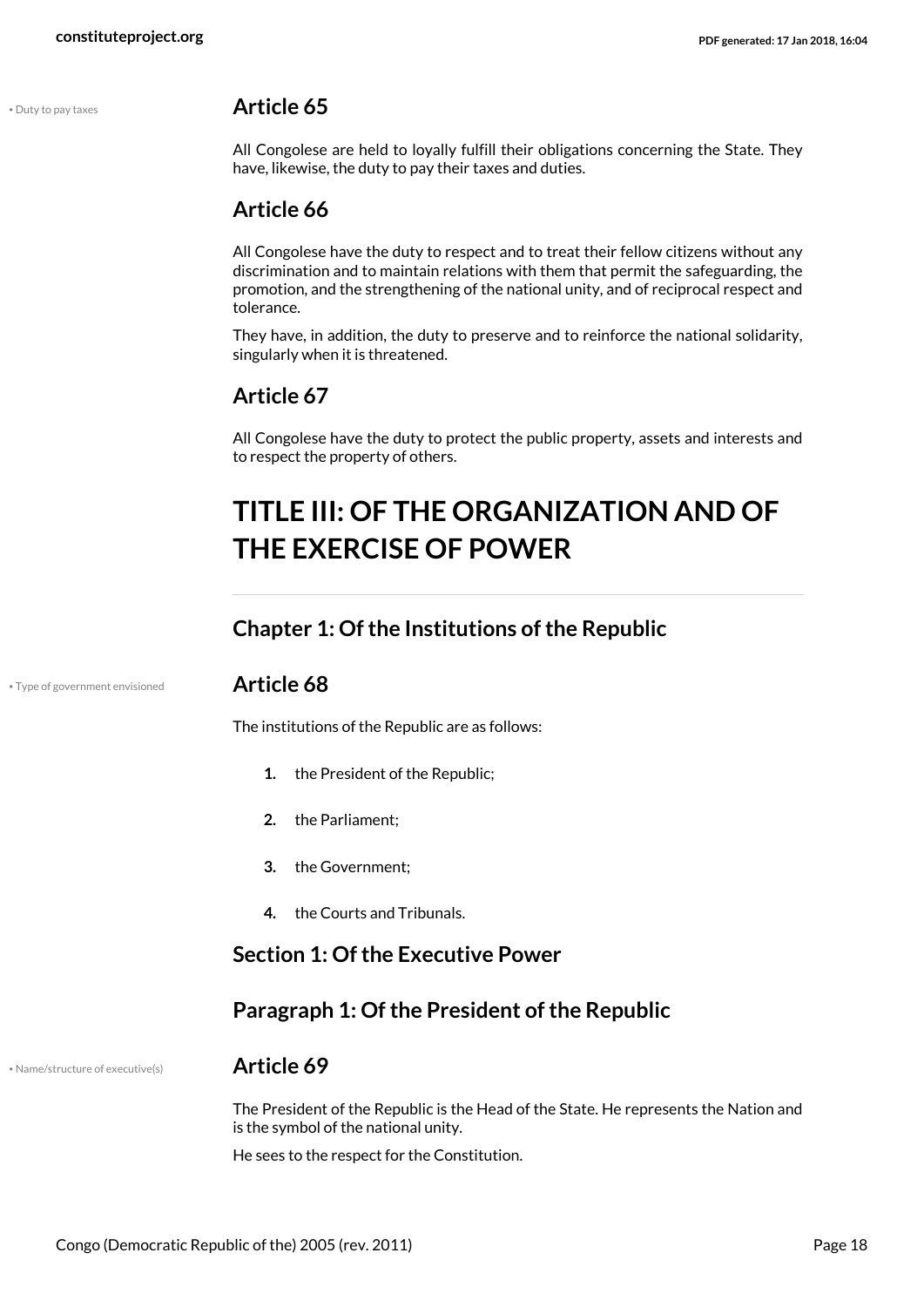<span id="page-18-4"></span><span id="page-18-3"></span><span id="page-18-2"></span><span id="page-18-1"></span><span id="page-18-0"></span>

| · International law                                                                     | He assures, by his arbitration, the regular functioning of the public powers and of the<br>institutions as well as the continuity of the State. He is the guarantor of national<br>independence, of the integrity of the territory, of the national sovereignty and of<br>respect for the international treaties and agreements. |
|-----------------------------------------------------------------------------------------|----------------------------------------------------------------------------------------------------------------------------------------------------------------------------------------------------------------------------------------------------------------------------------------------------------------------------------|
| • Head of state selection<br>• Head of state term length<br>• Head of state term limits | <b>Article 70</b>                                                                                                                                                                                                                                                                                                                |
|                                                                                         | The President of the Republic is elected by direct universal suffrage for a mandate of<br>five years renewable a single time.                                                                                                                                                                                                    |
|                                                                                         | At the end of his mandate, the President of the Republic remains in [his] functions<br>until the effective installation of the newly elected President.                                                                                                                                                                          |
| · Head of state selection                                                               | <b>Article 71</b>                                                                                                                                                                                                                                                                                                                |
|                                                                                         | [Amended by Law No. 11/002 of 20 January 2011.]                                                                                                                                                                                                                                                                                  |
|                                                                                         | The President of the Republic is elected by the simple majority of the suffrage<br>expressed.                                                                                                                                                                                                                                    |
| . Eligibility for head of state                                                         | <b>Article 72</b>                                                                                                                                                                                                                                                                                                                |
|                                                                                         | No one may be a candidate for election as President of the Republic, if they do not<br>meet the following conditions:                                                                                                                                                                                                            |
|                                                                                         | to possess Congolese nationality of origin;<br>1.                                                                                                                                                                                                                                                                                |
| . Minimum age of head of state                                                          | to be at least 30 years of age;<br>2.                                                                                                                                                                                                                                                                                            |
|                                                                                         | 3.<br>to enjoy full civil and political rights;                                                                                                                                                                                                                                                                                  |
|                                                                                         | to not be subject to one of the cases of exclusion established by the<br>4.<br>electoral law.                                                                                                                                                                                                                                    |
| • Scheduling of elections                                                               | <b>Article 73</b>                                                                                                                                                                                                                                                                                                                |
|                                                                                         | The ballot for the election of the President of the Republic is convoked by the<br>Independent National Electoral Commission, ninety days before the expiration of<br>the mandate of the President in office.                                                                                                                    |
| • Oaths to abide by constitution                                                        | <b>Article 74</b>                                                                                                                                                                                                                                                                                                                |
|                                                                                         | The elected President of the Republic enters into his functions within the ten days<br>which follow the proclamation of the definitive results of the presidential election.                                                                                                                                                     |
|                                                                                         | Before he enters into his functions, the President of the Republic takes, before the<br>Constitutional Court, the following oath:                                                                                                                                                                                                |
|                                                                                         | "I, , elected President of the Democratic Republic of the Congo, solemnly swear<br>before God and the Nation:                                                                                                                                                                                                                    |
|                                                                                         | to observe and defend the Constitution and the laws of the Republic;                                                                                                                                                                                                                                                             |

- <span id="page-18-7"></span><span id="page-18-6"></span><span id="page-18-5"></span>*•* to and the laws of the Republic; **•** to maintain its independence and integrity of its territory;
- **•** to safeguard the national unity;
- **•** to be guided only by the general interest and the respect of the rights of the human person;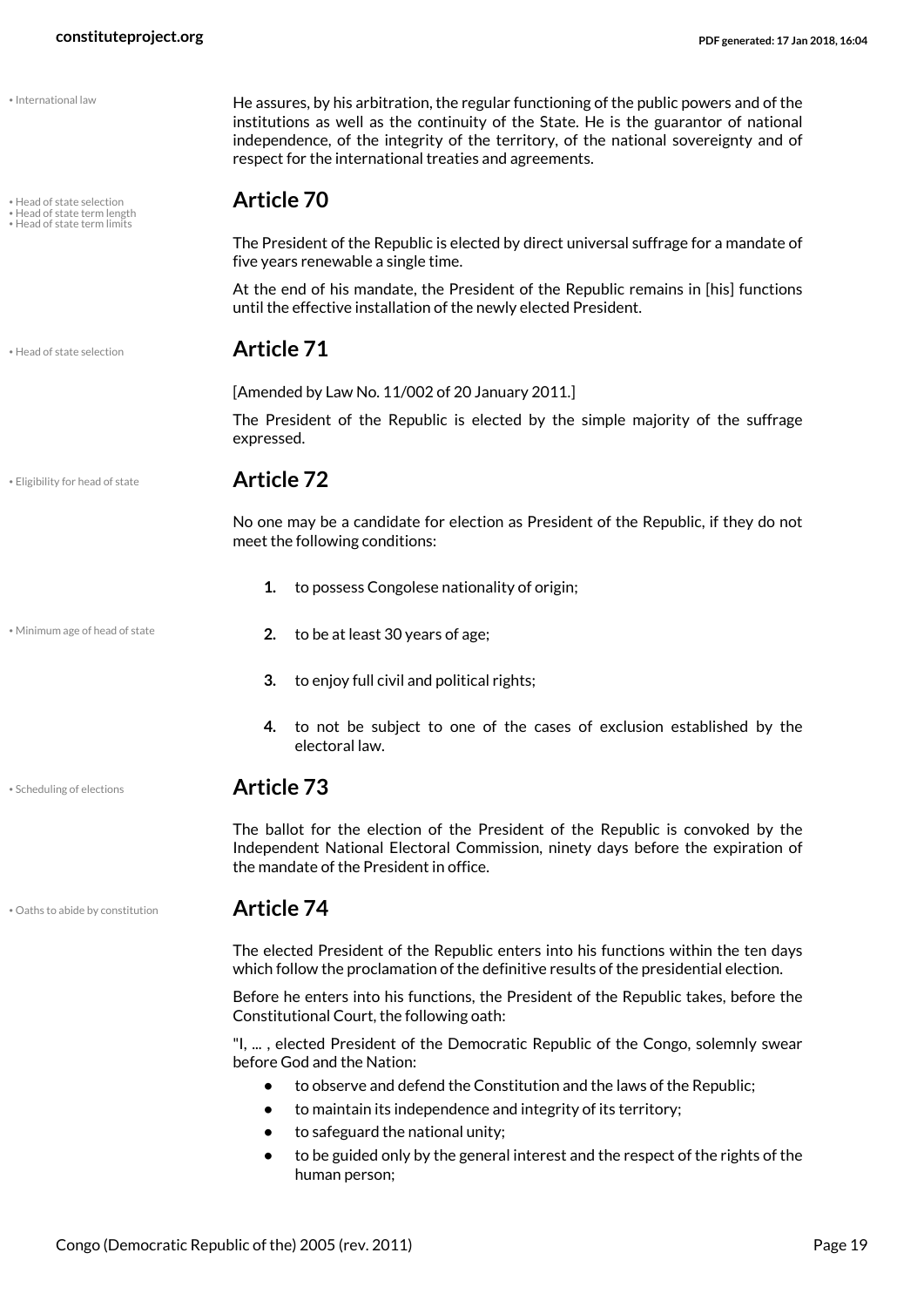- **•** to devote all my strength to the promotion of the common good and of peace;
- **•** to fulfill loyally, as a faithful servant of the people, the high functions that have been confided in me."

#### **Article 75**

In the case of vacancy as a result of death, of resignation or for any other cause of definitive incapacity, the functions of the President of the Republic, with the exception of those specified in Articles 78, 81 and 82 are provisionally exercised by the President of the Senate.

• Head of state replacement **Article 76** 

<span id="page-19-3"></span>The vacancy of the Presidency of the Republic is declared by the Constitutional Court referred to [the matter] by the Government.

The interim President of the Republic sees to the organization of the election of the new President of the Republic under the conditions and within the time periods specified by the Constitution.

In the case of vacancy or when the incapacity is declared definitive by the Constitutional Court, the election of the new President of the Republic takes place, on the convocation of the Independent National Electoral Commission, sixty days at least and ninety days at most, after the occurrence of the vacancy or of the declaration of the definitive character of the incapacity.

In the case of force majeure, this time period may be prolonged to one hundred and twenty days at the most by the Constitutional Court on request by the Independent National Electoral Commission.

The elected President commences a new mandate.

# **Article 77**

The President of the Republic addresses messages to the Nation.

He communicates with the Chambers of Parliament through messages which he reads or has read and which do not give rise to any debate.

He delivers, once a year, before the National Assembly and the Senate, meeting in Congress, a speech on the state of the Nation.

<span id="page-19-5"></span><span id="page-19-4"></span><span id="page-19-1"></span><span id="page-19-0"></span>The President of the Republic appoints the Prime Minister from within the parliamentary majority after consultation with it. He terminates his functions on presentation by him of the resignation of the Government.

If such a majority does not exist, the President of the Republic confides a preliminary capacitation [mission d'information] to a person with a view to identifying a coalition.

The preliminary capacitation is of thirty days, renewable one time.

The President of the Republic appoints the other members of the Government and terminates their functions on the proposal of the Prime Minister.

- Name/structure of executive(s) **Article 78** Head of government selection
- Head of government's role in the<br>legislature
- <span id="page-19-2"></span>
- Minimum age of head of government Eligibility for head of government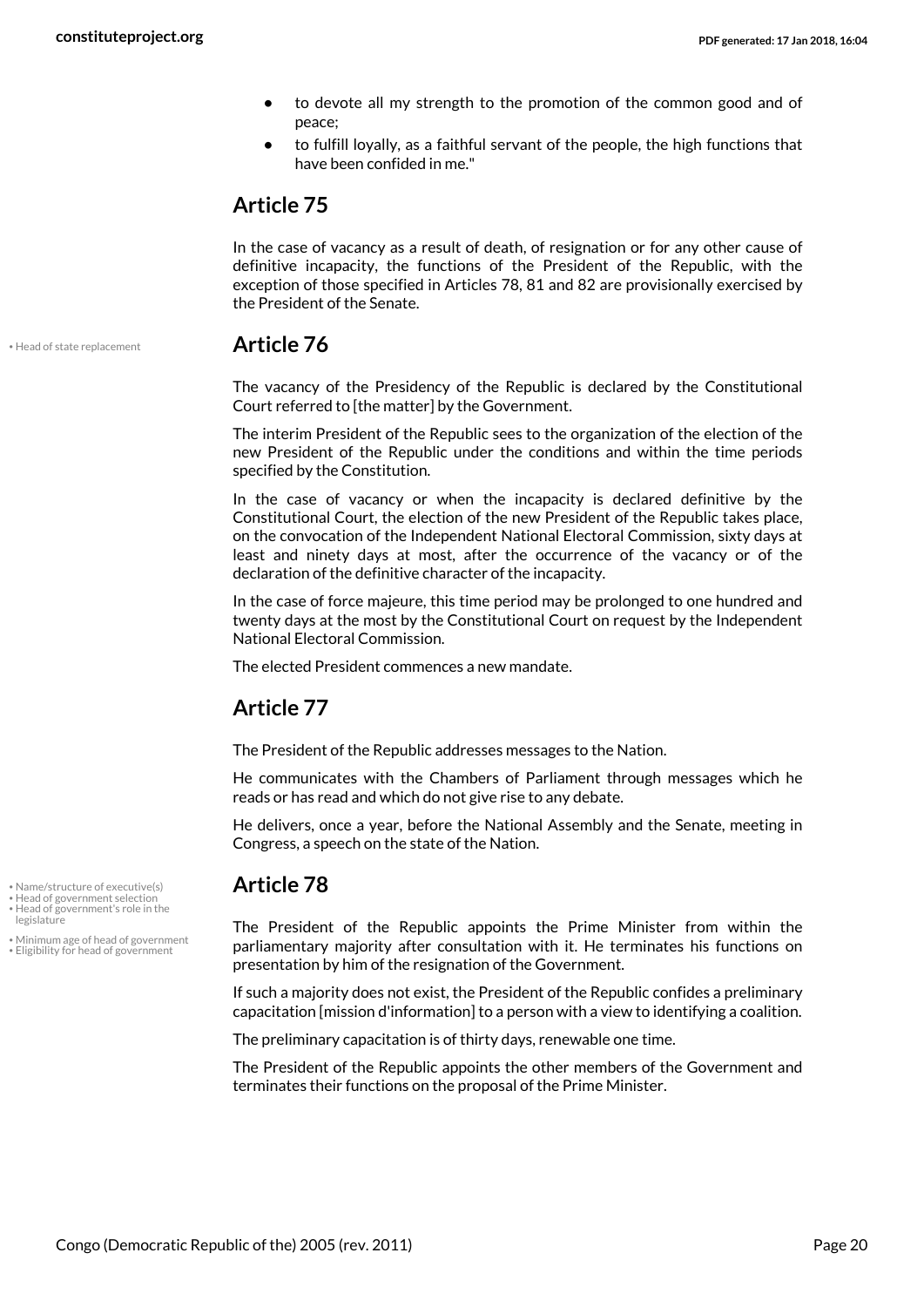#### **Article 79**

The President of the Republic convenes and presides over the Council of Ministers. In the case of incapacity, he delegates this power to the Prime Minister.

The President of the Republic promulgates the laws under the conditions specified by this Constitution.

He executes by way of ordinance.

The ordinances of the President of the Republic other than those specified in Articles 78, first paragraph, 80, 84 and 143, are countersigned by the Prime Minister.

#### **Article 80**

The President of the Republic invests by ordinance the elected Governors and Vice Governors of the Provinces, within a time period of fifteen days in accordance with Article 198.

• Selection of active-duty commanders **Article 81**

<span id="page-20-1"></span>Without prejudice to the other provisions of the Constitution, the President of the Republic appoints, relieves of their functions and, if necessary, revokes [them], on a proposal of the Government deliberating in the Council of Ministers:

- **1.** the ambassadors and extraordinary envoys;
- **2.** the general and superior officers of the armed forces and of the national police, on hearing the Superior Council of Defense;
- **3.** the Major General Chief of Staff, the Major Chiefs of Staff and the commanders of the main units of the armed forces, on hearing the Superior Council of Defense;
- **4.** the high functionaries of the public administration;
- **5.** the responsible [persons] of the public services and establishments;
- **6.** the mandataries of the State in the public enterprises and organs, excepting the commissioners of audit [commissaries aux comptes].

The ordinances of the President of the Republic intervening in these matters are countersigned by the Prime Minister.

#### **Article 82**

The President of the Republic appoints, relieves from their functions and, if necessary, revokes [them], by ordinance, the presiding magistrates and the prosecuting [magistrates] on the proposal of the Superior Council of the Judiciary.

The ordinances referred to in the preceding paragraph are countersigned by the Prime Minister.

• Designation of commander in chief **Article 83**

<span id="page-20-0"></span>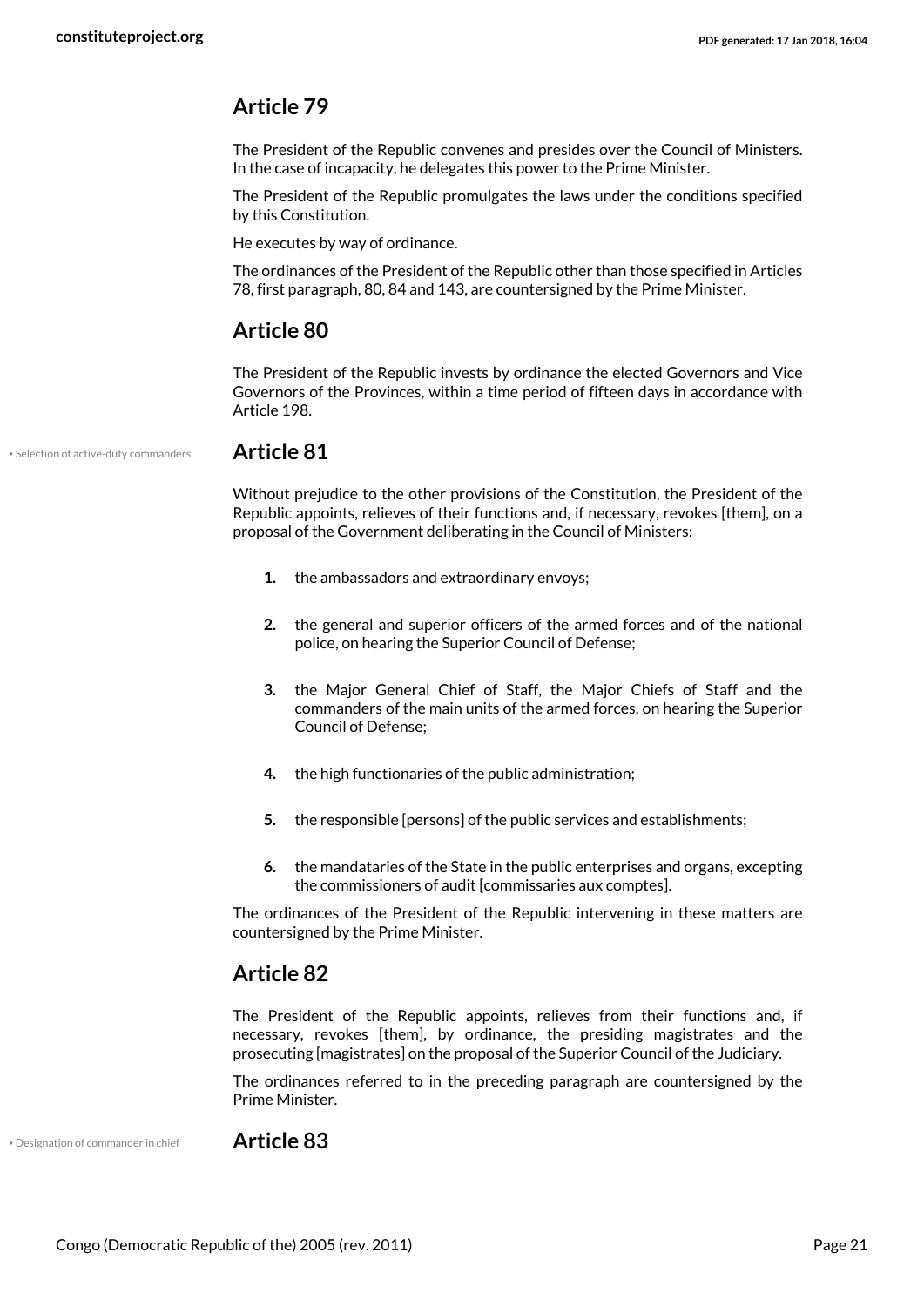The President of the Republic is the Supreme Commander of the Armed Forces.

He presides over the Superior Council of Defense.

#### • Head of state powers **Article 84**

The President of the Republic confers the grades in the national orders and [national] decorations, in accordance with the law.

#### <span id="page-21-3"></span>• Emergency provisions **Article 85**

When grave circumstances threaten, in an immediate manner, the independence or the integrity of the national territory or when they provoke the disruption of the regular functioning of the institutions, the President of the Republic proclaims a state of urgency or a state of siege after coordination with the Prime Minister and the Presidents of the two Chambers, in accordance with Articles 144 and 145 of this Constitution.

He informs the Nation by a message.

The modalities of application of the state of urgency and the state of siege are established by the law.

# • Designation of commander in chief **Article 86** • Power to declare/approve war

<span id="page-21-8"></span><span id="page-21-2"></span>The President of the Republic declares war by ordinance deliberated in the Council of Ministers after the opinion of the Superior Council of Defense and the authorization of the National Assembly and of the Senate, in accordance with Article 143 of this Constitution.

#### <span id="page-21-9"></span>• Power to pardon **Article 87**

The President of the Republic exercises the right of pardon.

He may remit, commute or reduce sentences.

# <span id="page-21-5"></span>• Head of state powers **Article 88** • International organizations

<span id="page-21-6"></span>The President of the Republic accredits the ambassadors and extraordinary envoys to foreign States and to international organizations.

The foreign ambassadors and extraordinary envoys are accredited to him.

# **Article 89**

The emoluments and the civil list of the President of the Republic are determined by the Law of Finance.

# <span id="page-21-0"></span>**Paragraph 2: Of the Government**

• Establishment of cabinet/ministers **Article 90** • Name/structure of executive(s)

<span id="page-21-1"></span>• Deputy executive

<span id="page-21-7"></span><span id="page-21-4"></span>The Government is composed of the Prime Minister, of Ministers, of Deputy Ministers and, the case arising, of Vice Prime Ministers, of Ministers of State and of Delegated Ministers.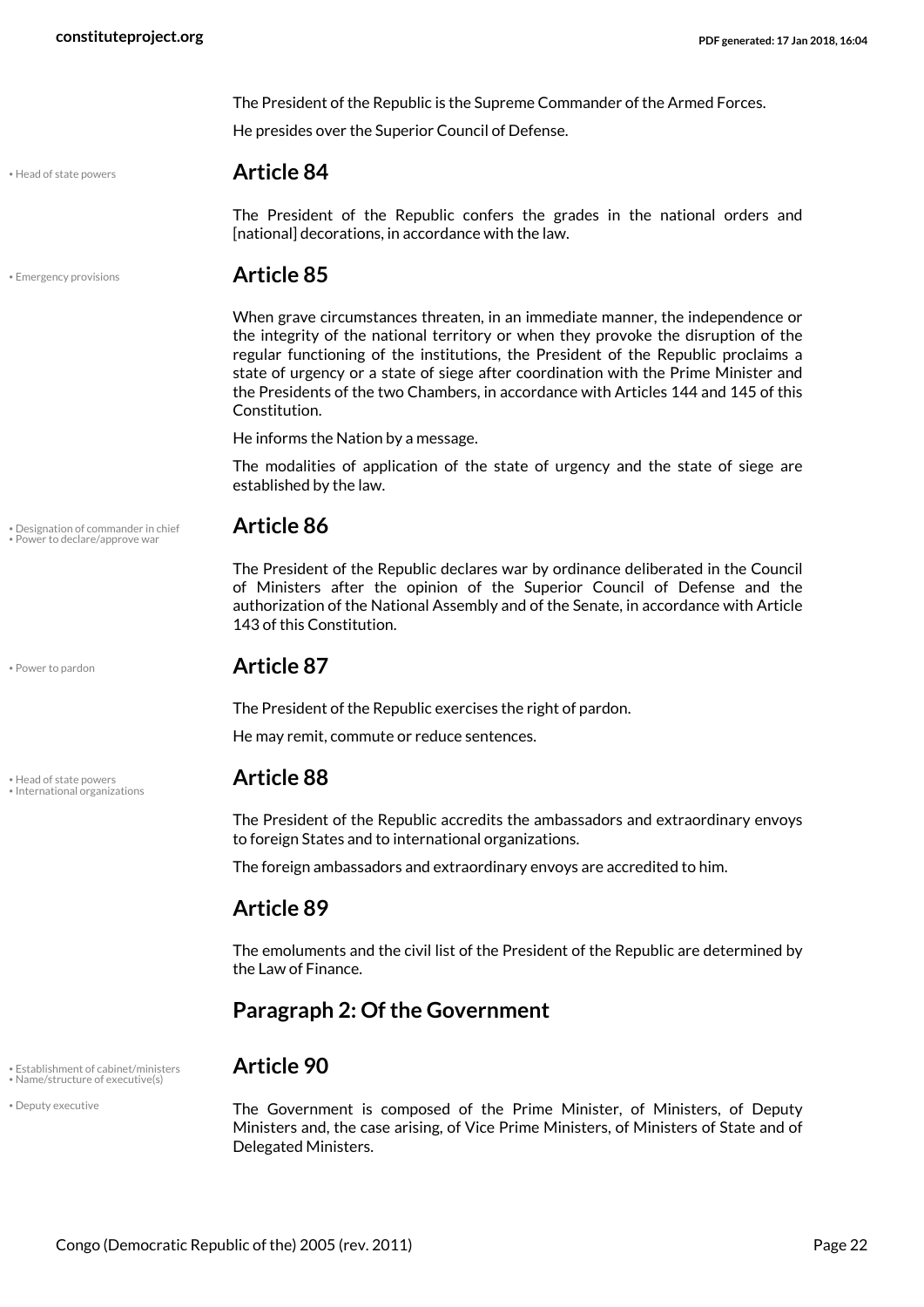It is directed by the Prime Minister, the Head of the Government. In the case of incapacity, his interim is assured by the member of the Government who has seniority.

The composition of the Government takes into account national representation.

Before entering into his functions, the Prime Minister presents to the National Assembly the Program of the Government.

Once this program has been approved by the absolute majority of the members composing the National Assembly, it invests the Government.

#### <span id="page-22-2"></span>• Powers of cabinet **Article 91**

The Government defines, in concert with the President of the Republic, the policy of the Nation and assumes responsibility for it.

The Government conducts the policy of the Nation.

Defense, security and foreign affairs are domains of collaboration between the President of the Republic and the Government.

The Government directs the public administration, the Armed Forces, the National Police and the services of security.

The Government is responsible before the National Assembly within the conditions provided for in Articles 90, 100, 146 and 147.

An ordinance deliberated in the Council of Ministers determines the organization, the functioning of the Government, and the modalities of collaboration between the President of the Republic and the Government as well as between the members of the Government.

• Head of government decree power **Article 92** • Head of government powers

<span id="page-22-1"></span><span id="page-22-0"></span>The Prime Minister assures the execution of the laws and exercises the regulatory power under reserve of the prerogatives assigned to the President of the Republic by this Constitution.

He executes [statuer] by way of decree.

He appoints, by decree deliberated in the Council of Ministers, to the civil and military offices other than those conferred by the President of the Republic.

The acts of the Prime Minister are countersigned, as the case requires, by the Minister charged with their execution.

The Prime Minister may delegate certain of his powers to the Ministers.

#### **Article 93**

The Minister is responsible for his department. He implements the governmental program in his ministry, under the direction and the coordination of the Prime Minister.

He executes by way of order.

#### **Article 94**

The Vice Ministers exercise, under the authority of the Ministers to whom they are adjunct, the attributions which are conferred on them by the ordinance concerning the organization and functioning of the Government. They assume the interim of their Ministers in case of absence or of incapacity.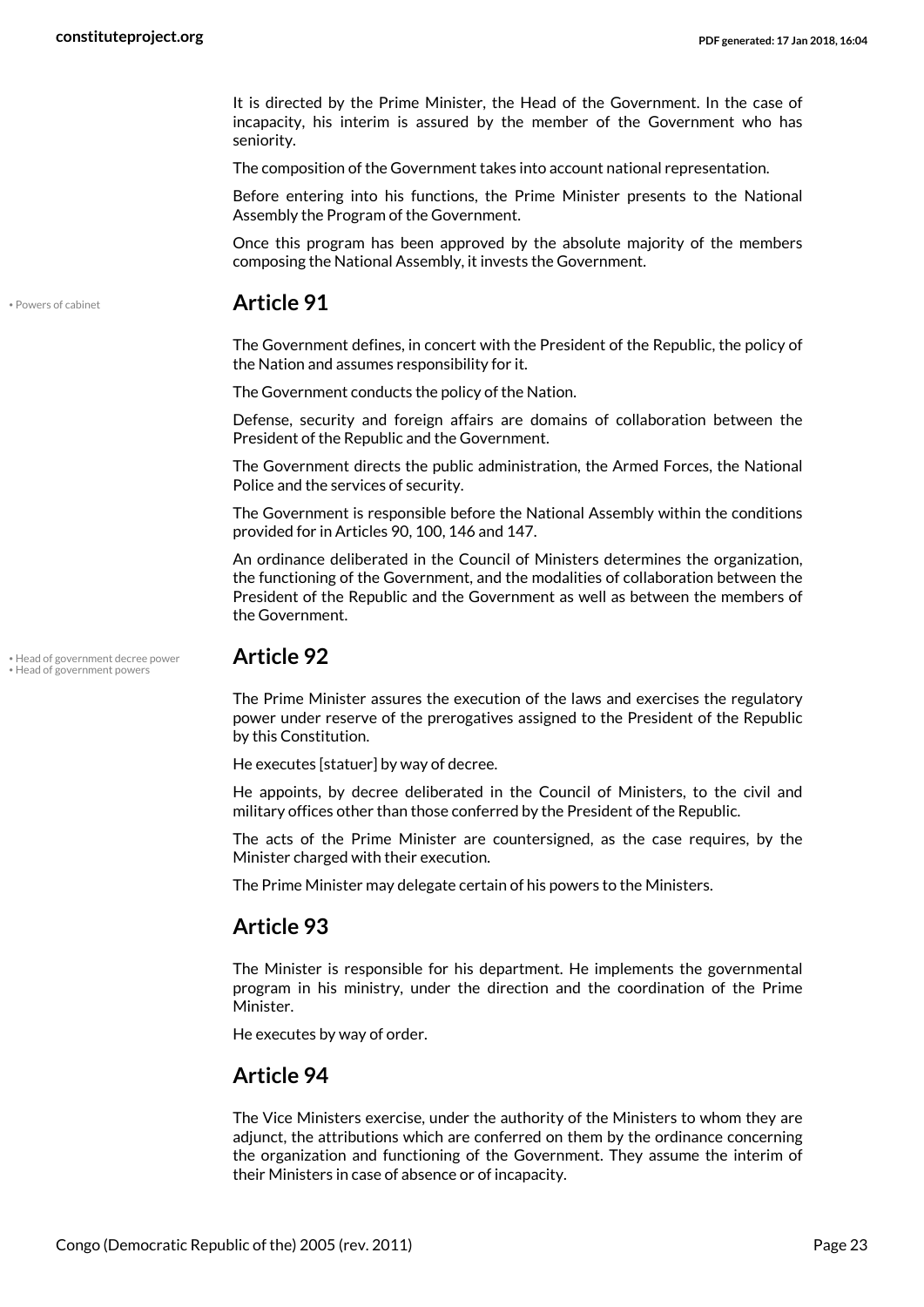#### **Article 95**

The emoluments of the members of the Government are specified by the Law of Finance.

The Prime Minister benefits, additionally, from an endowment.

# <span id="page-23-0"></span>**Paragraph 3: Of Provisions Common to the President of the Republic and to the Government**

#### **Article 96**

The functions of the President of the Republic are incompatible with the exercise of any other elective office, any public, civil or military employment and any professional activity.

The mandate of the President of the Republic is also incompatible with any responsibility within a political party.

#### **Article 97**

The functions of a member of Government are incompatible with the exercise of any other elective mandate, any public, civil or military employment and any professional activity, with the exception of agricultural, artisanal, cultural, educational and research activities.

They are equally incompatible with any responsibility within a political party.

#### **Article 98**

During their functions, the President of the Republic and the members of the Government may not, by themselves or through an intermediate person, purchase, or acquire in any other fashion, or lease an asset which belongs to the domain of the State, of the Provinces or of the decentralized entities.

They may not take part, directly or indirectly, in public contracts for the benefit of the administrations or of institutions in which the Central Power, the Provinces and the decentralized administrative entities have interests.

#### **Article 99**

Before their entry into [their] functions and on the expiration of them, the President of the Republic and the members of Government are held to submit, before the Constitutional Court, a written declaration of their family patrimony, enumerating their movable assets, and comprising assets, partnership shares, obligations, other assets, bank accounts, their real assets, and comprising undeveloped lands, forests, plantations and agricultural lands, mines and other real property, with indication of the pertinent titles.

The family patrimony includes the assets of the spouse following the matrimonial regime, of the minors and of the children, even of majority, the couple is responsible for.

The Constitutional Court communicates this declaration to the fiscal administration.

In default of this declaration, allowing thirty days, the concerned person is deemed resigned.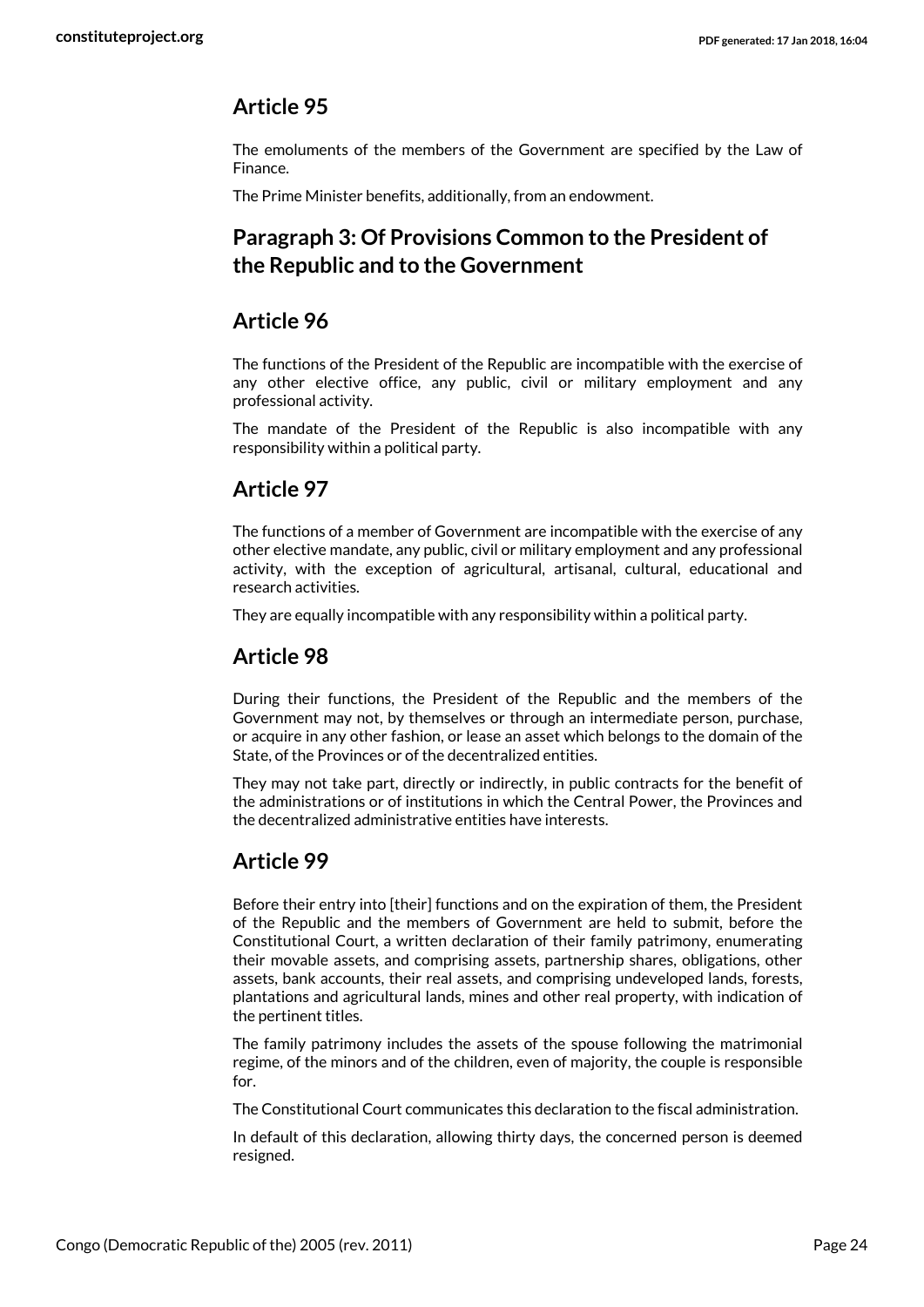In the thirty days which follow the end of [his] functions, in default of this declaration, in case of fraudulent declaration or of suspicion of enrichment without cause, the Constitutional Court or the Court of Cassation is referred to [the matter], according to the case.

# <span id="page-24-0"></span>**Section 2: Of the Legislative Power**

#### • Structure of legislative chamber(s) **Article 100**

<span id="page-24-9"></span>The Legislative power is exercised by a Parliament consisting of two Chambers: the National Assembly and the Senate.

Without prejudice to the other provisions of this Constitution, the Parliament votes the laws. It controls the Government, the public companies as well as the public establishments and the [public] services.

Each of the Chambers enjoys administrative and financial autonomy and controls its own allocation.

# <span id="page-24-1"></span>**Paragraph 1: Of the National Assembly**

| • First chamber selection | <b>Article 101</b> |
|---------------------------|--------------------|
|---------------------------|--------------------|

<span id="page-24-8"></span>Secret ballot • Claim of universal suffrage

• Eligibility for head of government **Article 102** • Eligibility for first chamber

• Minimum age for first chamber

<span id="page-24-5"></span><span id="page-24-2"></span>

The members of the National Assembly have the title of National Deputy. They are elected by universal, direct and secret suffrage.

The candidates to the legislative elections are presented by the political parties or by the political groups. They may also present themselves as independents.

Each National Deputy is elected with two substitutes.

The National Deputy represents the Nation.

Any imperative mandate is null.

The number of National Deputies as well as the conditions of their election and eligibility are determined by the electoral law.

<span id="page-24-4"></span><span id="page-24-3"></span>No one may be a candidate to the legislative elections if he does not fulfill the conditions as follows:

- <span id="page-24-7"></span><span id="page-24-6"></span>**1.** to be Congolese;
- Minimum age of head of government<br>Minimum age of head of government<br> **2.** to be 25 years of age at least;
	- **3.** to enjoy full civil and political rights;
	- **4.** to not be subject to one of the causes of exclusion specified by the electoral law.

#### • Term length for first chamber **Article 103**

<span id="page-24-10"></span>The National Deputy is elected for a mandate of five years. He is re-eligible.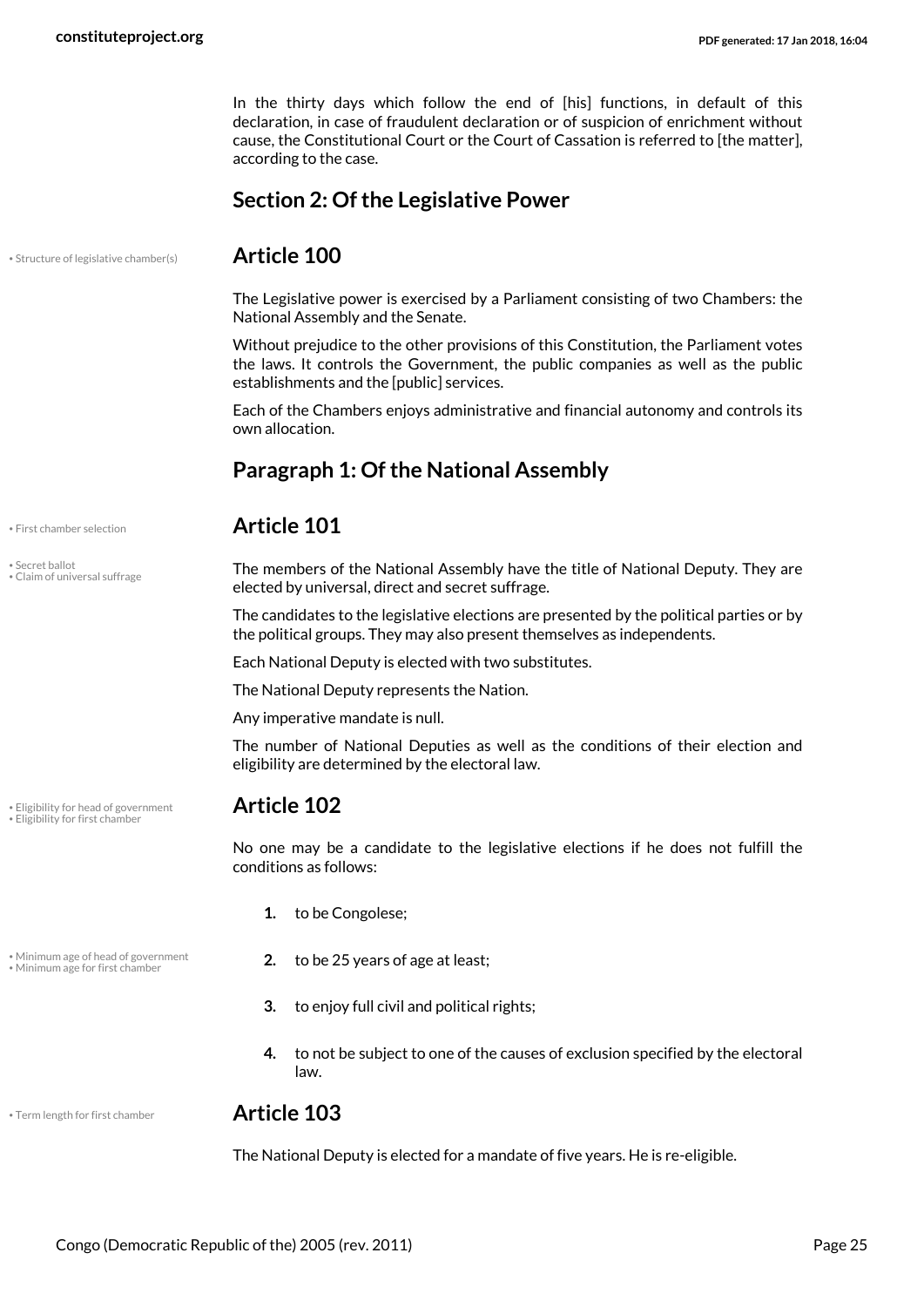<span id="page-25-6"></span><span id="page-25-5"></span><span id="page-25-0"></span>

|                                  | The mandate of the National Deputy commences with the validation of the powers<br>by the National Assembly and expires with the installation of the new Assembly.          |
|----------------------------------|----------------------------------------------------------------------------------------------------------------------------------------------------------------------------|
|                                  | Paragraph 2: Of the Senate                                                                                                                                                 |
| • Second chamber selection       | <b>Article 104</b>                                                                                                                                                         |
|                                  | The members of the Senate have the title of Senator.                                                                                                                       |
|                                  | The Senator represents his Province, but his mandate is national.                                                                                                          |
|                                  | Any imperative mandate is null.                                                                                                                                            |
|                                  | The candidates for Senator are presented by the political parties or by the political<br>groups. They may also present themselves as independents.                         |
|                                  | They are elected at the second degree by the Provincial Assemblies.                                                                                                        |
|                                  | Each Senator is elected together with two substitutes.                                                                                                                     |
|                                  | The former elected Presidents of the Republic are[,] of right[,] Senators for life.                                                                                        |
|                                  | The number of the Senators as well as the conditions of their election and eligibility<br>are determined by the electoral law.                                             |
| . Term length of second chamber  | <b>Article 105</b>                                                                                                                                                         |
|                                  | The Senator is elected for a mandate of five years. He is re-eligible.                                                                                                     |
|                                  | The mandate of the Senator commences with the validation of the powers by the<br>Senate and expires at the installation of the new Senate.                                 |
| · Eligibility for second chamber | <b>Article 106</b>                                                                                                                                                         |
|                                  | No one may be a candidate [to] membership in the Senate if they do not fulfill the<br>conditions as follows:                                                               |
|                                  | 1. to be Congolese;                                                                                                                                                        |
| • Minimum age for second chamber | to be 30 years of age at least;<br>2.                                                                                                                                      |
|                                  | 3.<br>to enjoy full civil and political rights;                                                                                                                            |
|                                  | to not be subject to one of the causes of exclusion specified by the electoral<br>4.<br>law.                                                                               |
|                                  | Paragraph 3: Of Immunities and of Incompatibilities                                                                                                                        |
| • Immunity of legislators        | <b>Article 107</b>                                                                                                                                                         |
|                                  | No parliamentarian may be prosecuted, searched, arrested, detained or judged as a<br>result of opinions or votes emitted by him in the exercise of his functions.          |
|                                  | A parliamentarian may, during the sessions, be prosecuted or arrested only with the<br>authorization of the National Assembly or of the Senate, as the case may be, except |

Congo (Democratic Republic of the) 2005 (rev. 2011) Congo (Page 26

<span id="page-25-4"></span><span id="page-25-3"></span><span id="page-25-2"></span><span id="page-25-1"></span>in cases of flagrante delicto.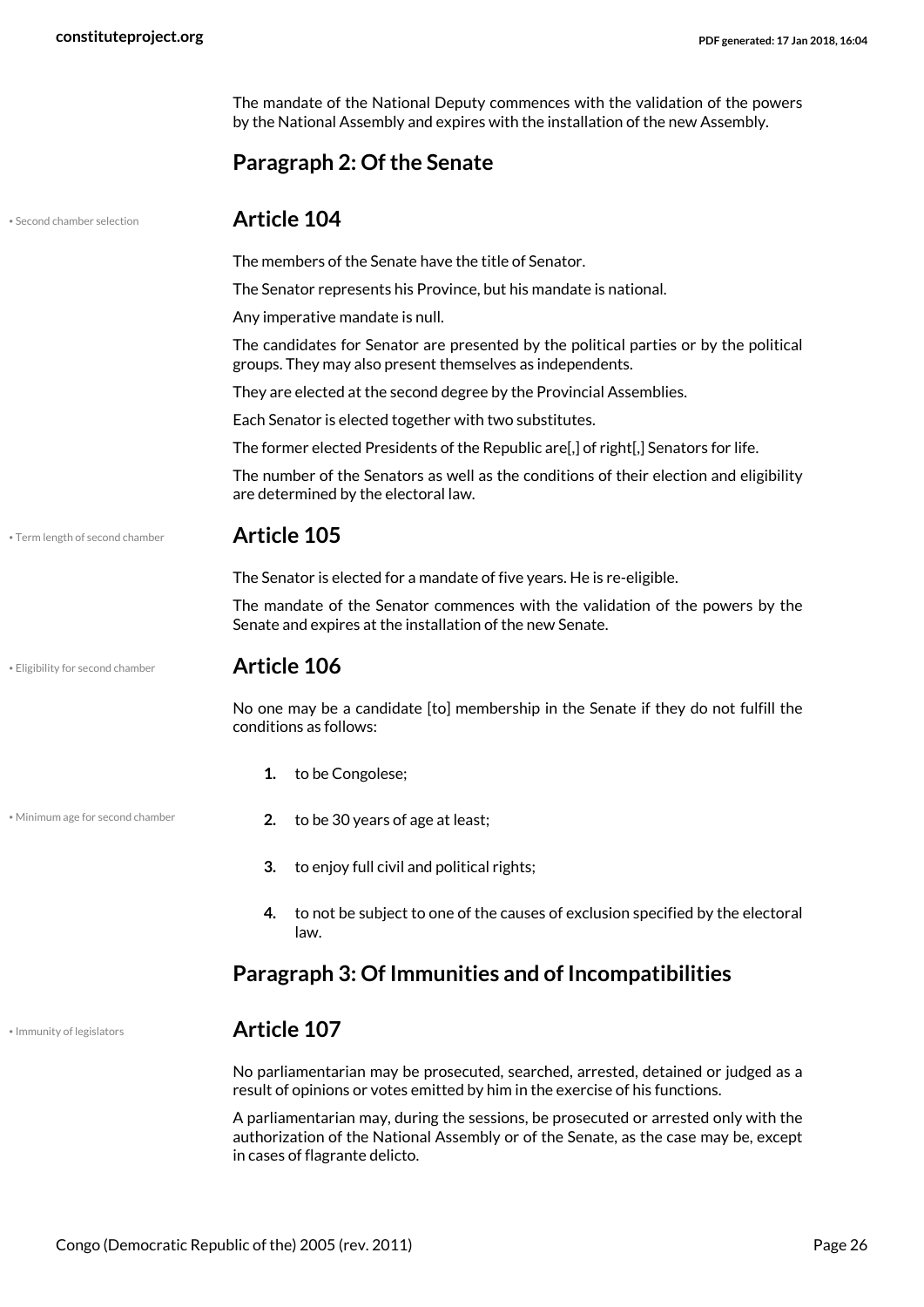Out of session, a parliamentarian may only be arrested with the authorization of the Bureau of the National Assembly or of the Bureau of the Senate, except in cases of flagrante delicto, of authorized prosecution or of definitive sentence.

The detention or prosecution of a parliamentarian is suspended if the Chamber of which he is a member requires it. The suspension may not exceed the duration of the session in course.

# **Article 108**

The mandate of National Deputy is incompatible with the mandate of Senator and vice versa.

The mandate of Deputy or of Senator is incompatible with the following functions or mandates:

- **1.** member of the Government;
- **2.** member of a institution in support of democracy;
- **3.** member of the Armed Forces, of the National Police and of the services of security;
- **4.** magistrate;
- **5.** career officer of the public services of the State;
- **6.** territorial political-administrative group [cadre], with the exception of the chiefs of the collectivité-chefferie [collectivity-headmanships] and groups;
- **7.** active public mandate;
- **8.** member of the cabinets of the President of the Republic, of the Prime Minister, of the President of the National Assembly, of the President of the Senate, of the members of the Government, and generally of a political or administrative authority of the State, employed in a public enterprise or a mixed-economy company;
- **9.** any other elective mandate.

The mandate of National Deputy or of Senator is incompatible with the exercise of remunerated functions conferred by a foreign State or an international organ.

# <span id="page-26-0"></span>**Paragraph 4: Of the Rights of National Deputies and of Senators**

# **Article 109**

The National Deputies and Senators have the right to circulate without restriction or hindrance within the national territory and to leave it.

They have the right to an equitable indemnity which assures their independence and their dignity. This is provided for in the Law of Finance.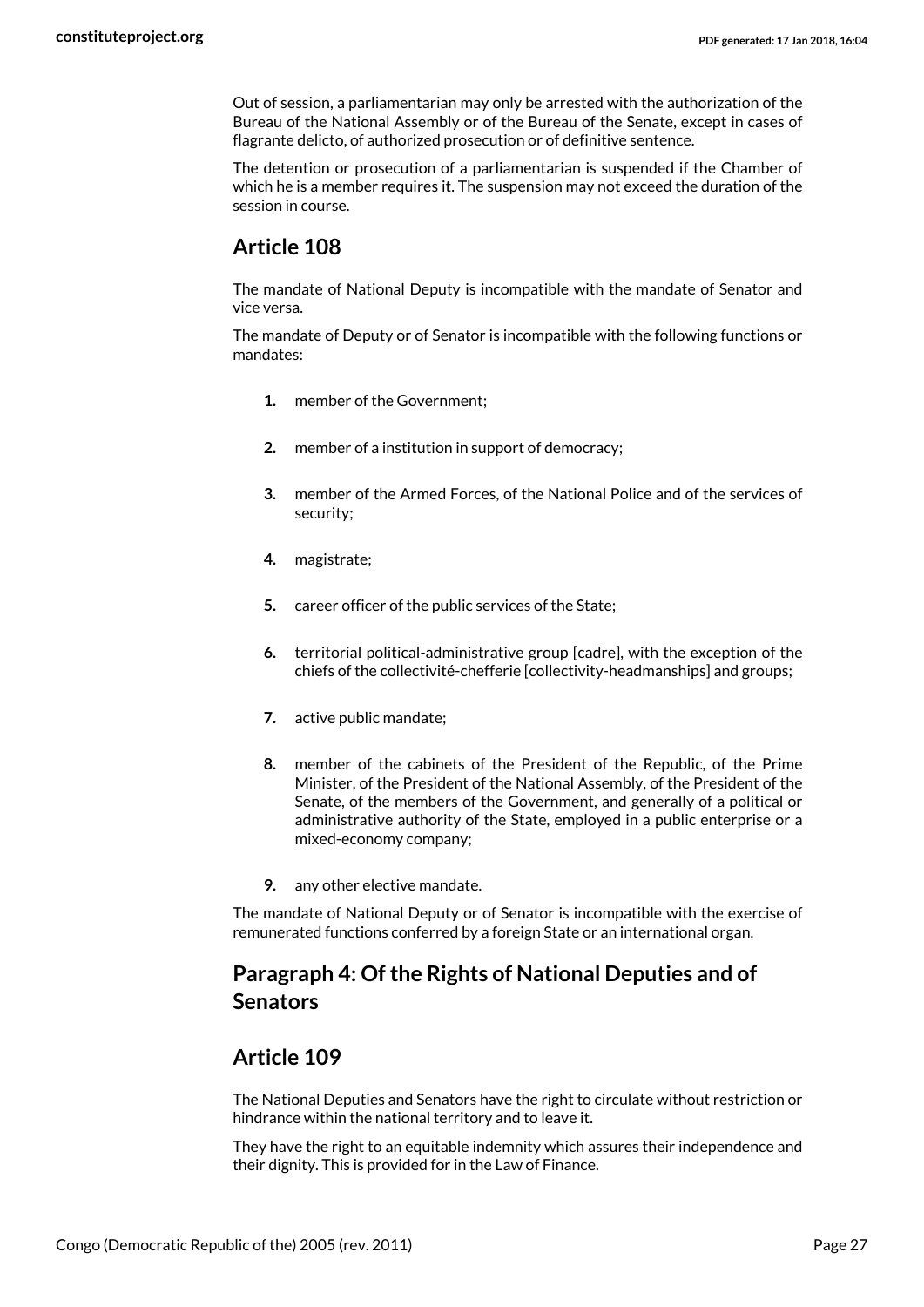They have the right to a final indemnity equal to six months of their emoluments.

The modalities of application of the preceding paragraph as well as the other rights of the Parliamentarians are established by the Internal Regulations of each of the Chambers.

# <span id="page-27-0"></span>**Paragraph 5: Of the End and of the Suspension of the Mandate of National Deputy or of Senator**

[Amended by Law No. 11/002 of 20 January 2011.]

#### • Removal of individual legislators **Article 110**

<span id="page-27-1"></span>[Amended by Law No. 11/002 of 20 January 2011.] The mandate of Deputy or of Senator is ended by:

- **1.** the expiration of the legislature;
- **2.** death;
- **3.** resignation;
- **4.** definitive impediment;
- **5.** permanent incapacity;
- **6.** non-justified and non-authorized absence from more than a quarter of the sittings of a session;
- **7.** exclusion specified by the electoral law;
- **8.** irrevocable sentence to a penalty of penal servitude for an intentional infraction.
- **9.** acceptance of a function incompatible with the mandate of Deputy or of Senator;

However, when a National Deputy or a Senator is appointed to a political function incompatible with the exercise of his parliamentary mandate, he is suspended.

He reclaims of plain right his parliamentary mandate after the cessation of that incompatible political function.

Any cause of ineligibility, at the date of the elections, declared subsequently by the competent judicial authority, results in the loss of the mandate of National Deputy or of Senator.

<span id="page-27-2"></span>In the cases enumerated above, the National Deputy or the Senator is replaced by the first substitute, or in default [of this], by the second substitute. In the case of deficiency of substitute[s], a partial election is organized in the electoral circumscription concerned.

The National Deputy, the Senator or the substitute who deliberately leaves his political party during the legislature is deemed to have renounced his parliamentary mandate or that [of] substitution obtained within the order of that political party.

• Replacement of legislators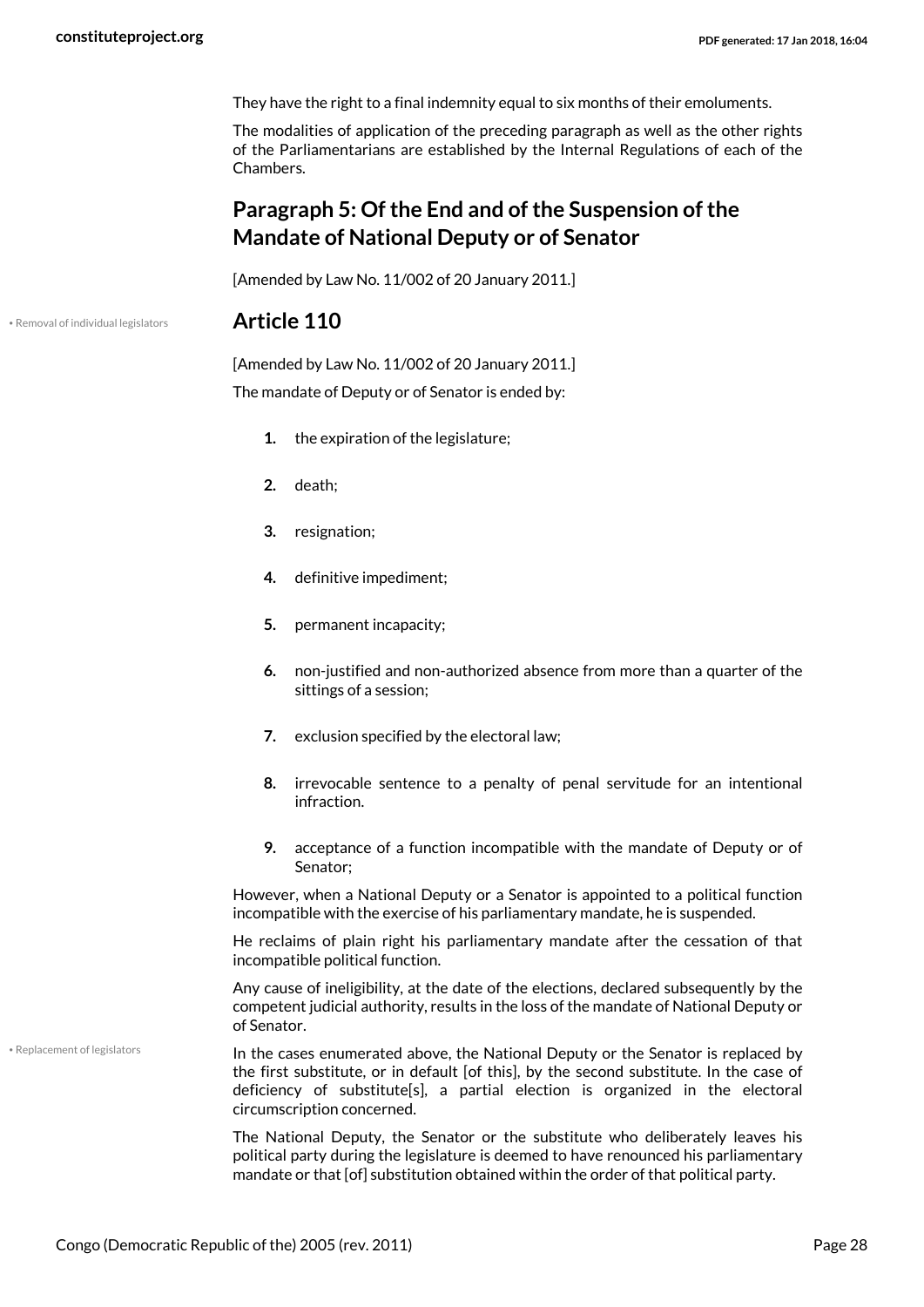# <span id="page-28-0"></span>**Paragraph 6: Of the Functioning of the National Assembly and of the Senate**

# • Leader of first chamber **Article 111** • Leader of second chamber

<span id="page-28-2"></span><span id="page-28-1"></span>The National Assembly and the Senate are each directed by a Bureau of seven members consisting of:

- **1.** a president;
- **2.** a first vice president;
- **3.** a second vice president;
- **4.** a rapporteur [secretary]
- **5.** an adjunct rapporteur;
- **6.** a questeur [treasurer]
- **7.** an adjunct questeur.

The Presidents of the two Chambers must be Congolese of origin. The members of the Bureau are elected under the conditions established by the Internal Regulations of their respective Chamber.

<span id="page-28-3"></span>

#### • Legislative committees **Article 112**

Each Chamber of Parliament adopts its Internal Regulations.

The internal regulations determine, notably:

- **1.** the duration and the rules of functioning of the Bureau, the powers and the prerogatives of its President as well as of the other members of the Bureau;
- **2.** the number, the mode of designation, the composition, the role and the competence of the permanent commissions as well as the creation and the functioning of special and temporary commissions;
- **3.** the organization of the administrative services directed by a Secretary General of the Public Administration of each Chamber;
- **4.** the disciplinary regime of the Deputies and of the Senators;
- **5.** the different modes of the ballot, with the exclusion of those expressly provided for in this Constitution

Before being implemented, the Internal Regulations are obligatorily transmitted by the President of the concerned Chamber to the Constitutional Court which decides on their conformity with the Constitution within a period of fifteen days. This period elapsing, the internal regulations are deemed to conform.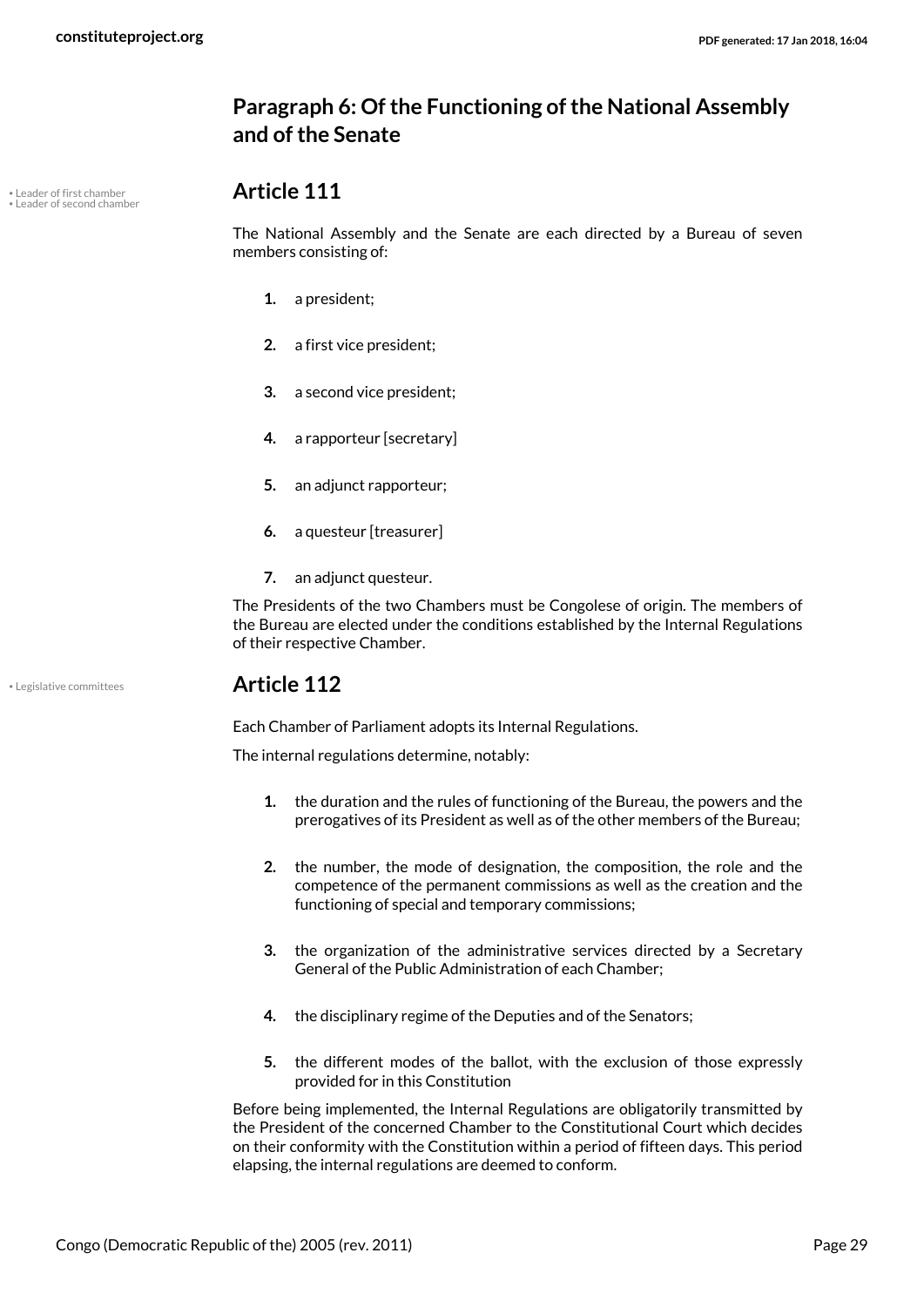The provisions declared non-conforming may not be implemented.

# • Legislative committees **Article 113** • Joint meetings of legislative chambers

<span id="page-29-2"></span><span id="page-29-1"></span>In addition to the Permanent and Special Commissions, the two Chambers may constitute one or several joint Commissions [with] parity [Commissions mixtes paritaires] to reconcile their points of view when they are in disagreement on a subject of a question on which they must adopt the same decision in identical terms.

If the disagreement persists, the National Assembly decides definitively.

# **Article 114**

Each Chamber of Parliament meets of right in extraordinary session on the fifteenth day following the proclamation of the results of the legislative elections by the Independent National Electoral Commission to accomplish:

- **1.** the installation of the provisional Bureau directed by the senior member assisted by two younger members;
- **2.** the validation of the powers;
- **3.** the election and installation of the definitive Bureau;
- **4.** the drafting and adoption of the Internal Regulations.

The opening sitting is presided over by the Secretary General of the Administration of each of the two Chambers.

During this sitting, the two Chambers meet to draft and adopt the Internal Regulations of the Congress.

The extraordinary session ends with the exhaustion of the agenda.

#### • Length of legislative sessions **Article 115**

<span id="page-29-3"></span>The National Assembly and the Senate hold of right, each year, two ordinary sessions:

- **1.** the first opens on 15 March and closes on 15 June;
- **2.** the second opens on 15 September and closes on 15 December.

If the 15th of the month of March or of the month of September is a holiday or occurs on a Sunday, the opening of the session takes place on the first working day which follows.

The duration of each ordinary session may not exceed three months.

#### • Extraordinary legislative sessions **Article 116**

<span id="page-29-0"></span>

Each Chamber of Parliament can be convoked in extraordinary session by its President on a specific agenda, either at the demand of its Bureau, or of half of its members, or of the President of the Republic, or of the Government.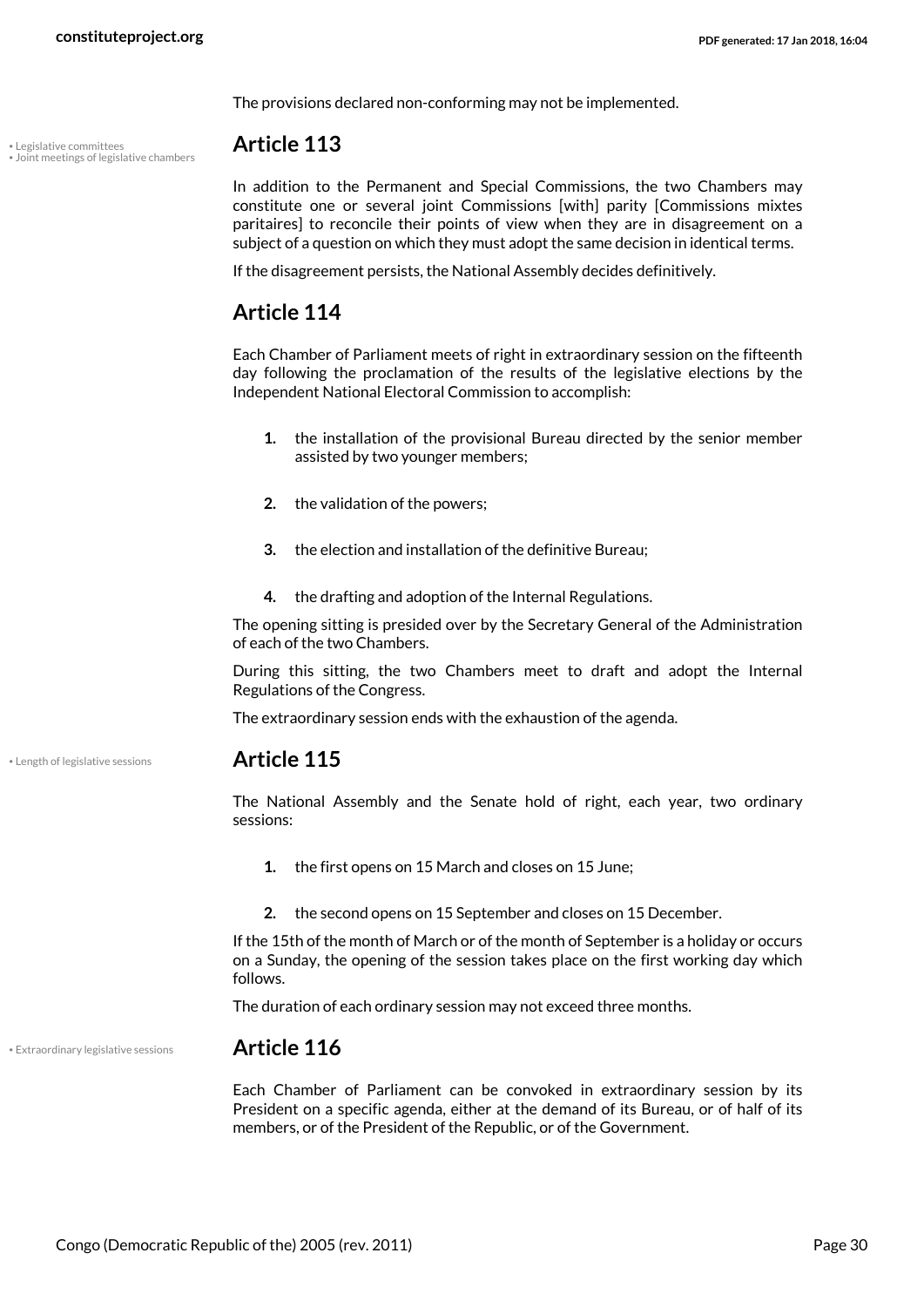Cloture intervenes after the Chamber has exhausted the agenda for which it had been convoked and, at the latest, thirty days counting from the beginning of the session.

# **Article 117**

The inscription, by priority, in the agenda of each of the Chambers, of a Bill of law, a Proposal of law or of a declaration of general policy, is of right if the Government, after deliberation in the Council of Ministers, demands it.

#### **Article 118**

The National Assembly and the Senate sit validly only with the absolute majority of the members which compose them. • Quorum for legislative sessions

> <span id="page-30-3"></span><span id="page-30-1"></span>The sittings of the National Assembly and of the Senate are public, unless if a closed [sitting] is announced.

<span id="page-30-2"></span>The analytic summary of the debates as well as the documents of the National Assembly and of the Senate are published in the parliamentary annals.

• Joint meetings of legislative chambers **Article 119**

• Public or private sessions

• Publication of deliberations

<span id="page-30-0"></span>The two Chambers meet jointly in Congress for the following cases:

- **1.** the procedure of constitutional revision, in accordance with Articles 218 to 220 of this Constitution;
- **2.** the authorization of the proclamation of the state of urgency or of the state of siege [or] of the declaration of war, in accordance with Articles 85 and 86 of this Constitution;
- **3.** the hearing of the speech of the President of the Republic on the state of the Nation, in accordance with Article 77 of this Constitution;
- **4.** the designation of three members of the Constitutional Court, in accordance with the provisions of Article 158 of this Constitution.

# **Article 120**

When the two Chambers sit in Congress, the Bureau is that of the National Assembly and the presidency is, on a rotating basis, assured by the President of the National Assembly and the President of the Senate.

The Congress adopts its Internal Regulations.

Before its implementation, the Internal Regulations are communicated by the President of Congress to the Constitutional Court which decides on the conformity of these regulations to this Constitution within fifteen days.

This period elapsing, the Internal Regulations are deemed conforming.

The provisions declared non-conforming may not be implemented.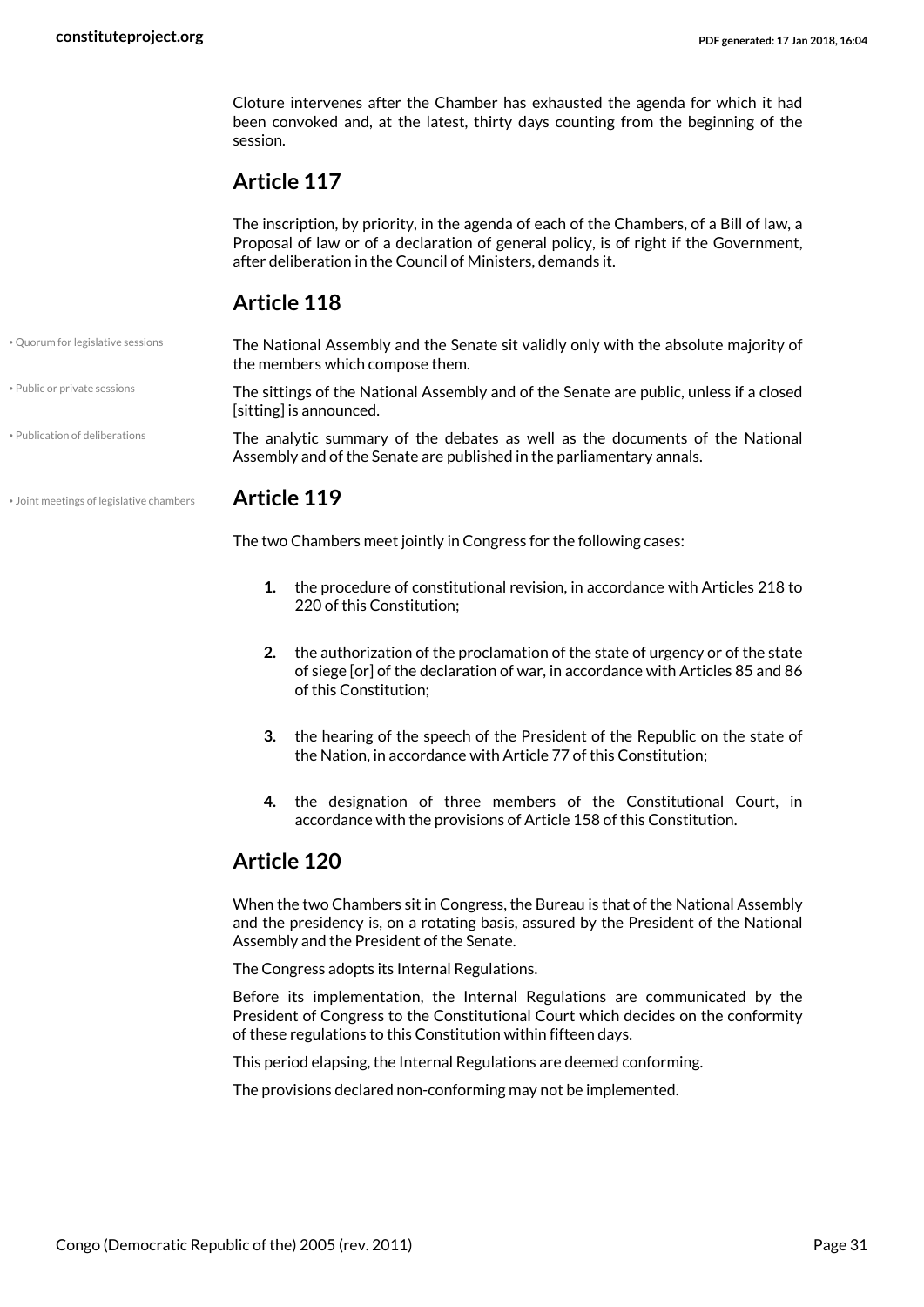# • Secrecy of legislative votes **Article 121**

<span id="page-31-1"></span>Each of the Chambers or the Congress only sit validly with the absolute majority of its members assembled. Under reserve of the other provisions of the Constitution, every resolution and every decision is taken in accordance with the Internal Regulations of each Chamber or of the Congress.

The votes are cast either by roll call and audible voice [haute voix], or by raising the hand, or by sitting and standing, either by secret paper ballot, or by electronic procedure. On the whole text of a law, the vote takes place by roll call and audible voice. The votes may equally be cast by a technical procedure providing more guarantees.

Under reserve of the provisions of the Constitution, each of the Chambers or the Congress may decide [on] secret voting for the adoption of a specific resolution.

However, in the case of deliberations concerning persons, the vote is effected by secret ballot.

# <span id="page-31-0"></span>**Section 3: Of the Relations Between the Executive Power and the Legislative Power**

# **Article 122**

Without prejudice to the other provisions of this Constitution, the law establishes the rules concerning:

- **1.** the civic rights and the fundamental guarantees granted to the citizens for the exercise of the public freedoms;
- **2.** the electoral regime;
- **3.** public finances;
- **4.** the requirements imposed by the national defense on citizens[,] on their person and their assets;
- **5.** nationality, the status and capacity of persons, the matrimonial regimes, inheritance and donations;
- **6.** the determination of the infractions and the penalties which are applicable to them, the criminal procedure, the organization and the functioning of the judicial power, the creation of new orders of jurisdiction, the status of the magistrates, the juridical regime of the Superior Council of the Magistrature;
- **7.** the organization of the Bar, judicial assistance and the representation in justice:
- **8.** commerce, the regime of property rights, and of civil and commercial obligations;
- **9.** amnesty and extradition;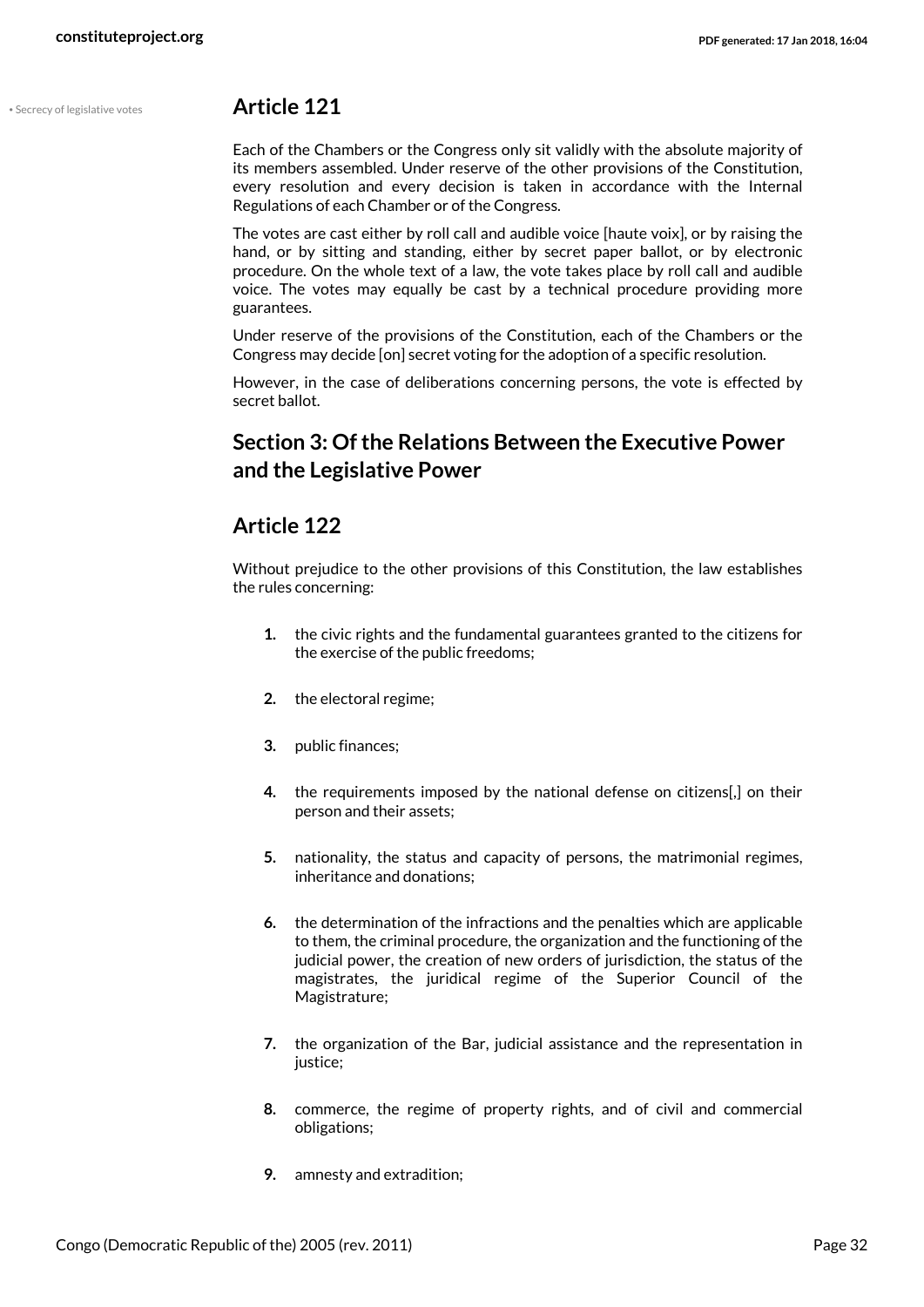- **10.** the basis, rate and the modalities of collection of taxes of any nature, the regime of issuance of currency;
- **11.** the loans and financial obligations of the State;
- **12.** the status of the career officers of the public services of the State, of the personnel in higher education, university [education] and of scientific research;
- **13.** the Armed Forces, the Police and the services of security;
- **14.** the right to work and of social security;
- **15.** the general organization of defense and of the National Police, the mode of recruitment of the members of the Armed Forces and of the National Police, the advancement, the rights and obligations of the military and of the personnel of the police.

#### **Article 123**

Without prejudice to the other provisions of this Constitution, the law determines the fundamental principles concerning:

- **1.** the free administration of the Provinces and the decentralized territorial entities, of their competences and of their resources;
- **2.** the creation of public enterprises, establishments and organs;
- **3.** the regime of land, mining, forestry and real property;
- **4.** mutual insurance systems and savings;
- **5.** education and health;
- **6.** the prison regime;
- **7.** political and syndical pluralism;
- **8.** the right to strike;
- **9.** the organization of the media;
- **10.** scientific and technological research;
- **11.** the cooperative;
- **12.** culture and the arts;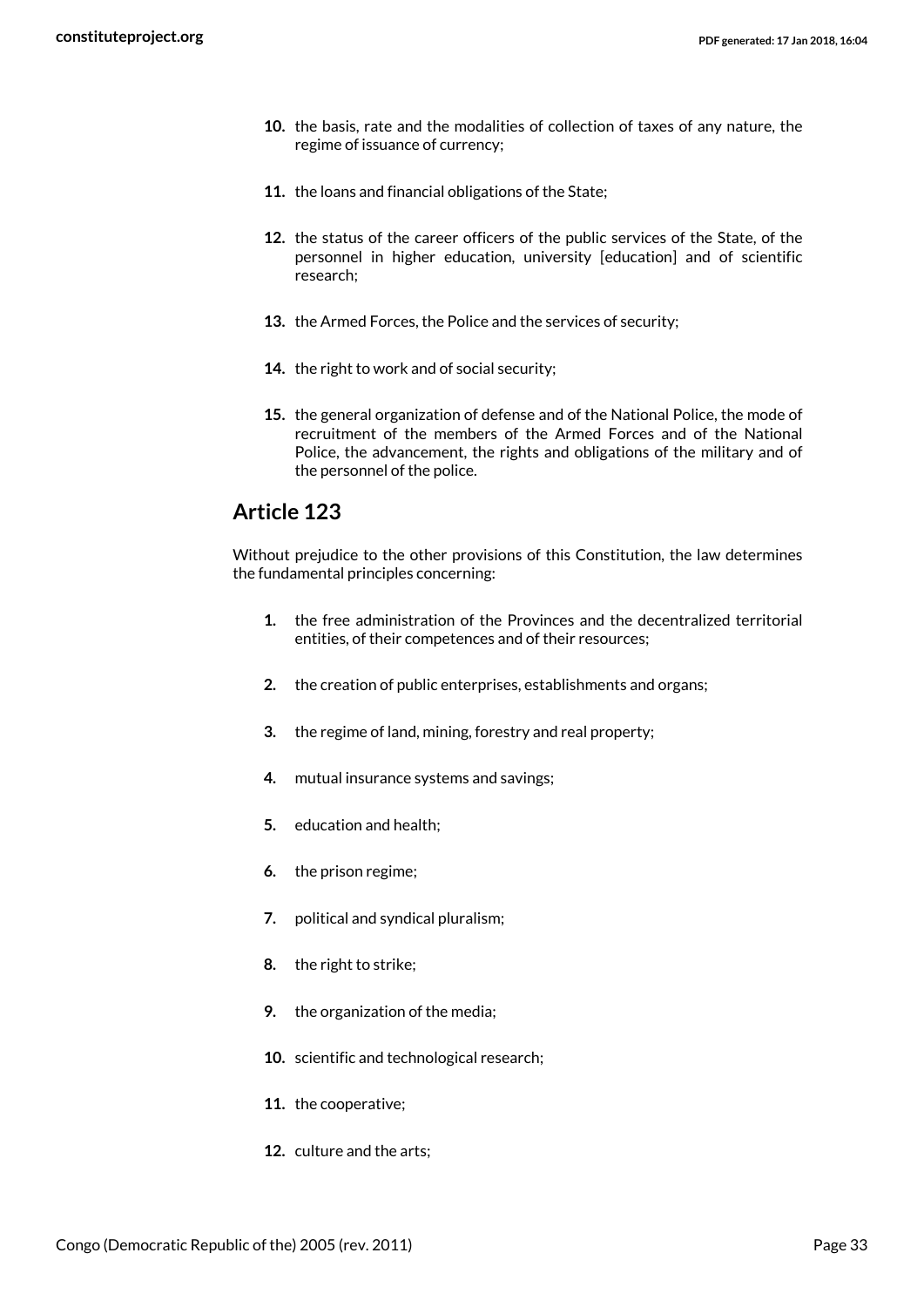- **13.** sports and leisure;
- **14.** agriculture, animal husbandry, fishing and aquaculture;
- **15.** the protection of the environment and tourism;
- **16.** the protection of vulnerable groups.

# • Budget bills **Article 124** • Finance bills

The laws to which the Constitution confers the character of organic law, are adopted and modified by the absolute majority of members composing each Chamber under the following conditions:

- **1.** the legislative Proposal of law can only be submitted to the deliberation and the vote of the first Chamber referred to [the matter] after the expiration of a period of fifteen days after its deposit with the Government;
- **2.** the procedure of Article 132 is applicable. However, in default of accord between the two Chambers, the text may only be adopted by the National Assembly in the final reading with the absolute majority of its members;
- **3.** the organic laws may only be promulgated after declaration, by the Constitutional Court obligatorily referred to [the matter] by the President of the Republic, of their conformity with the Constitution within a time period of fifteen days..

#### **Article 125**

When a Bill or a Proposal of law has been declared urgent by the Government, it is examined by priority in each Chamber by the competent commission following the procedure specified by the Internal Regulations of each of them.

The normal procedure is applied to the proposals or to the Bills of law involving amendment to the Constitution or modifying the organic laws as well as to the Bills of enabling law [loi d'habilitation] established in Article 129.

# • Budget bills **Article 126** • Finance bills

[Amended by Law No. 11/002 of 20 January 2011.]

The Law of Finance determines the resources and the expenditures of the State.

The National Assembly and the Senate adopt the Bills of the Laws of Finance under the conditions specified by the organic law provided for in Article 124 of the Constitution.

The Bill of the Annual Law of Finance, which includes notably the budget, is deposited by the Government with the Bureau of the National Assembly, at the latest, on the fifteenth of September of each year.

The creations and transformations of public employment may not operate outside of the provisions of the Law of Finance.

<span id="page-33-2"></span>• Organic laws

<span id="page-33-1"></span><span id="page-33-0"></span>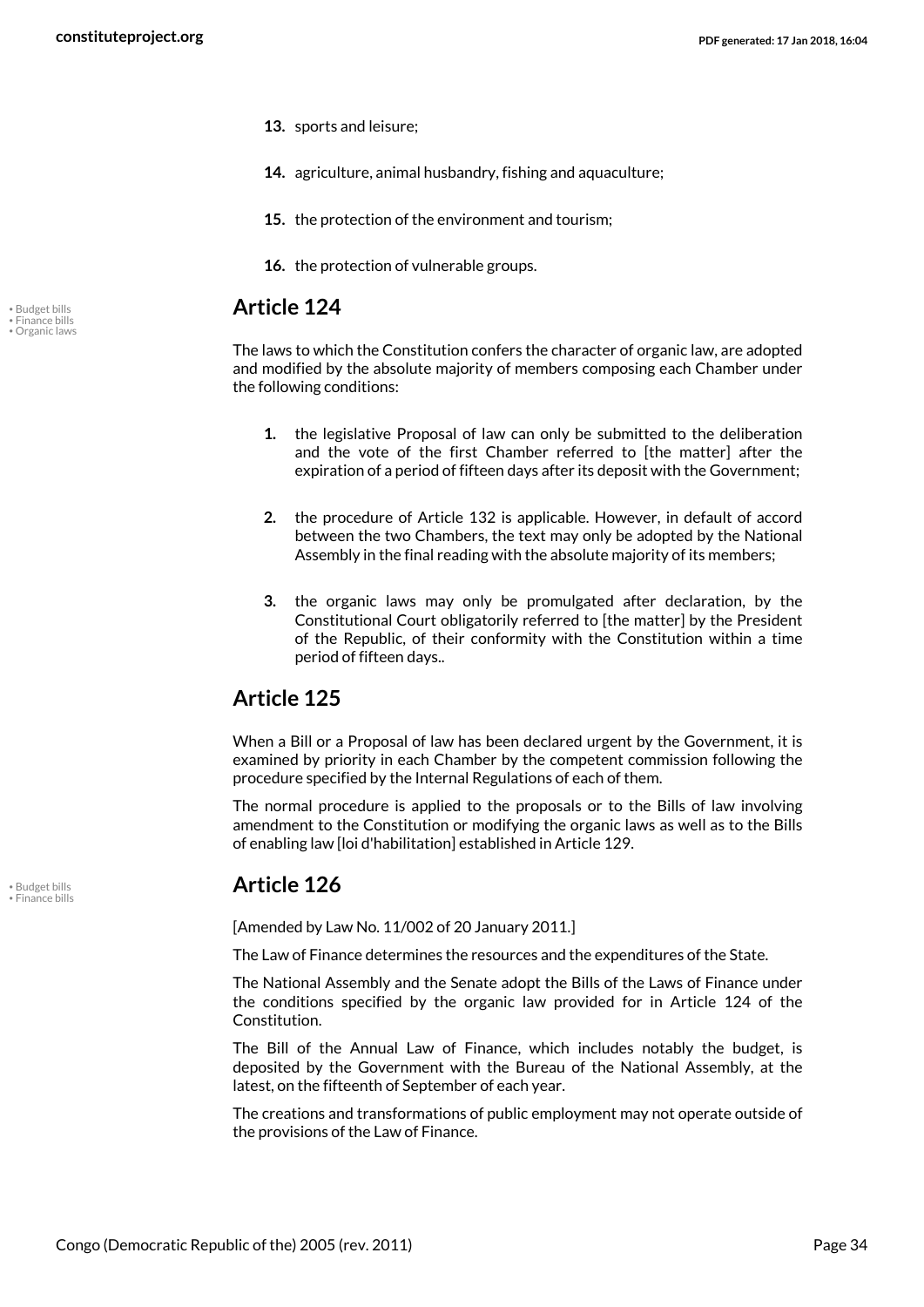If the Bill of the Law of Finance, deposited in the constitutional time period, is not adopted before the opening of the new fiscal year [exercise], it is brought into force by the President of the Republic, on proposal of the Government deliberating in the Council of Ministers, taking into account the amendments adopted by each of the two Chambers.

If the Bill of the Law of Finance has not been deposited in a timely fashion to be promulgated before the start of the fiscal year, the Government demands of the National Assembly and of the Senate the opening of provisional credits.

If, fifteen days before the end of the budgetary session, the Government has not deposited its Bill of the budget, it is deemed [to have] resigned.

In the case where the National Assembly and the Senate do not decide within fifteen days on the opening of provisional credits, the provisions of the Bill providing for these credits are brought into force by the President of the Republic on proposal of the Government deliberating in the Council of Ministers.

If, taking into account the procedure provided for above, the Annual Law of Finance could not be brought into force on the first day of the month of February of the budgetary year, the President of the Republic, on the proposal of the Government deliberating in the Council of Ministers, orders the execution of the Bill of the Law of Finance, taking into account the amendments voted by each of the two Chambers.

If the Bill of the Law of Finance adopted in a timely fashion by the Parliament and transmitted for promulgation before the opening of the new budgetary year is made the object of a remand [renvoi] to Parliament by the President of the Republic, the Government demands of the National Assembly and of the Senate the opening of provisional credits.

#### **Article 127**

Amendments to the Bill of the Law of Finance are not receivable when their adoption has as a consequence either a diminution of receipts or an increase of expenses, unless they are accompanied by compensatory proposals.

#### **Article 128**

The matters other than those which are of the domain of the law have a regulatory character.

The texts having the character of law intervening in these matters may be modified by decree if the Constitutional Court, on the demand of the Government, has declared that they have a regulatory character in accordance with the preceding paragraph.

# **Article 129**

The Government can, for the urgent execution of its program of action, demand of the National Assembly or of the Senate the authorization to take, by ordinance-law, for a limited time period and on specific matters, measures which are normally within the domain of the law.

These ordinance-laws are deliberated in the Council of Ministers. They are brought into force on publication and become lapsed if the Bill of the law of ratification is not deposited with the Parliament, at the latest, on the deadline specified by the enabling law.

At the end of the period referred to in the first paragraph of this article, if the Parliament does not ratify these ordinance-laws, they cease[,] of right[,] to produce their effects.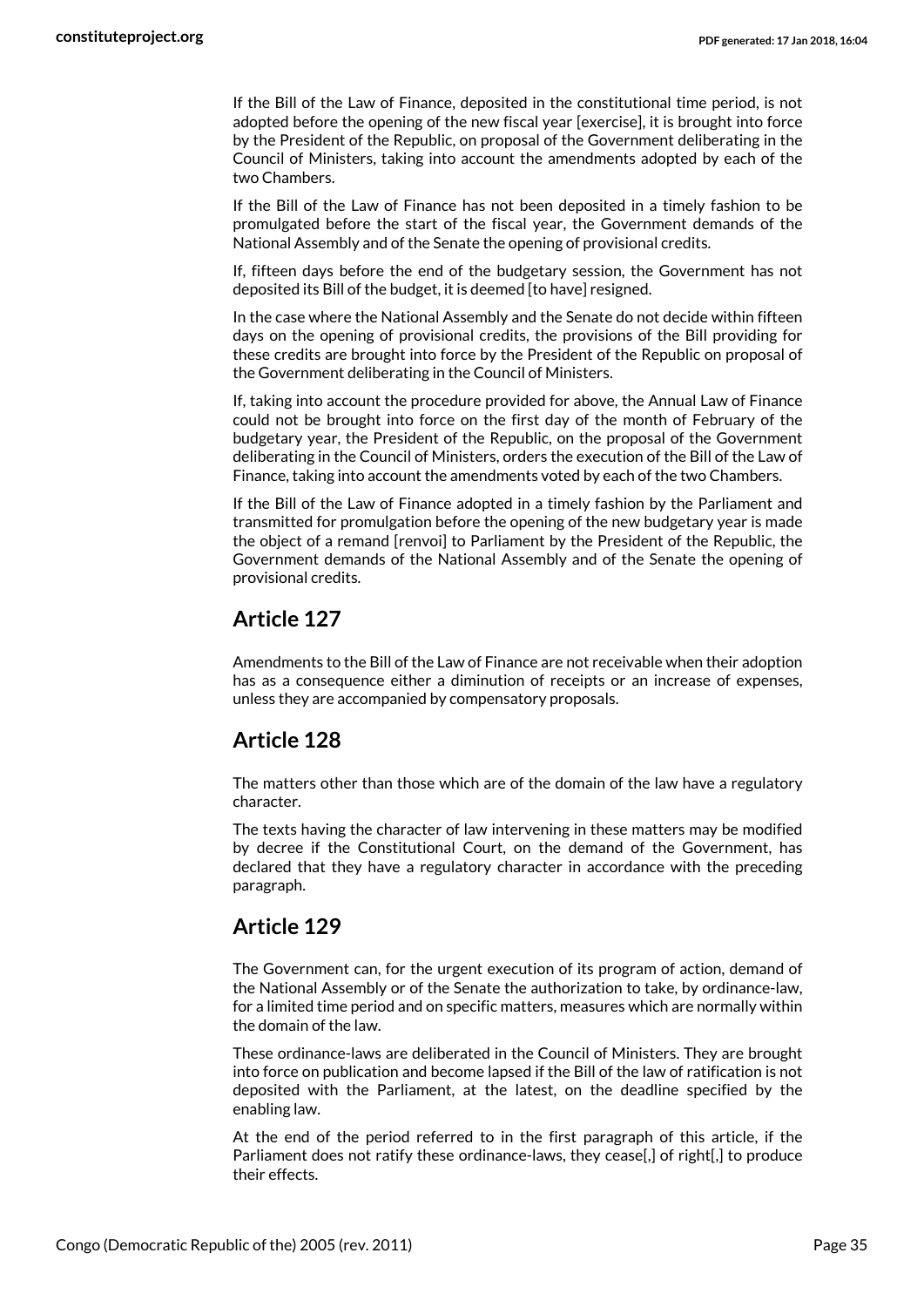The ordinance-laws deliberated in the Council of Ministers and ratified may only be modified in their provisions by the law.

The ordinance-laws cease[,] of right[,] to produce their effects in [the] case of the rejection of the Bill of the law of ratification.

• Initiation of general legislation **Article 130**

<span id="page-35-1"></span>The initiative of law belongs concurrently to the Government, to each Deputy and to each Senator.

The Bills of law adopted by the Government in the Council of Ministers are deposited with the Bureau of one of the Chambers. However, as it concerns of the Law of Finance, the Bill is imperatively deposited, within the time period provided for in Article 126, with the Bureau of the National Assembly.

The Proposals of law, before deliberation and adoption, are notified for information to the Government which addresses, within fifteen days following their transmission, any observations to the Bureau of one or the other of the Chambers. Past this time period, the Proposals of law are brought into deliberation.

# **Article 131**

The members of the Government have access to the work of the National Assembly and of the Senate as well as to that of their commissions.

If it is required of them, the members of the Government have the obligation to be present at the sittings of the National Assembly and those of the Senate, to take the floor and to provide the parliamentarians any explanations demanded of them on their activities.

• Division of labor between chambers **Article 132**

<span id="page-35-0"></span>The discussion of the Bills of law proceeds, before the first Chamber referred to [the matter], on the text deposited by the Government. A Chamber referred to a text voted by the other Chamber deliberates only on the text transmitted to it.

# **Article 133**

The members of the Government have the right to propose amendments to the texts under discussion but do not participate in the vote.

# **Article 134**

The Proposals of law and the amendments formulated by the members of the National Assembly or of the Senate are not receivable when their adoption would have as a consequence either in a reduction of public resources, or the creation or increase of a public obligation, unless they have been accompanied by proposals concerning the corresponding receipts or economies.

# **Article 135**

Every Bill and every Proposal of law is examined successively by the two Chambers with the view to the adoption of an identical text.

When, as a result of disaccord between the two Chambers, a Bill or a Proposal of law could not be adopted after one reading by each Chamber, a joint Commission [with] parity, is charged to propose a text on the provisions still under discussion, is put in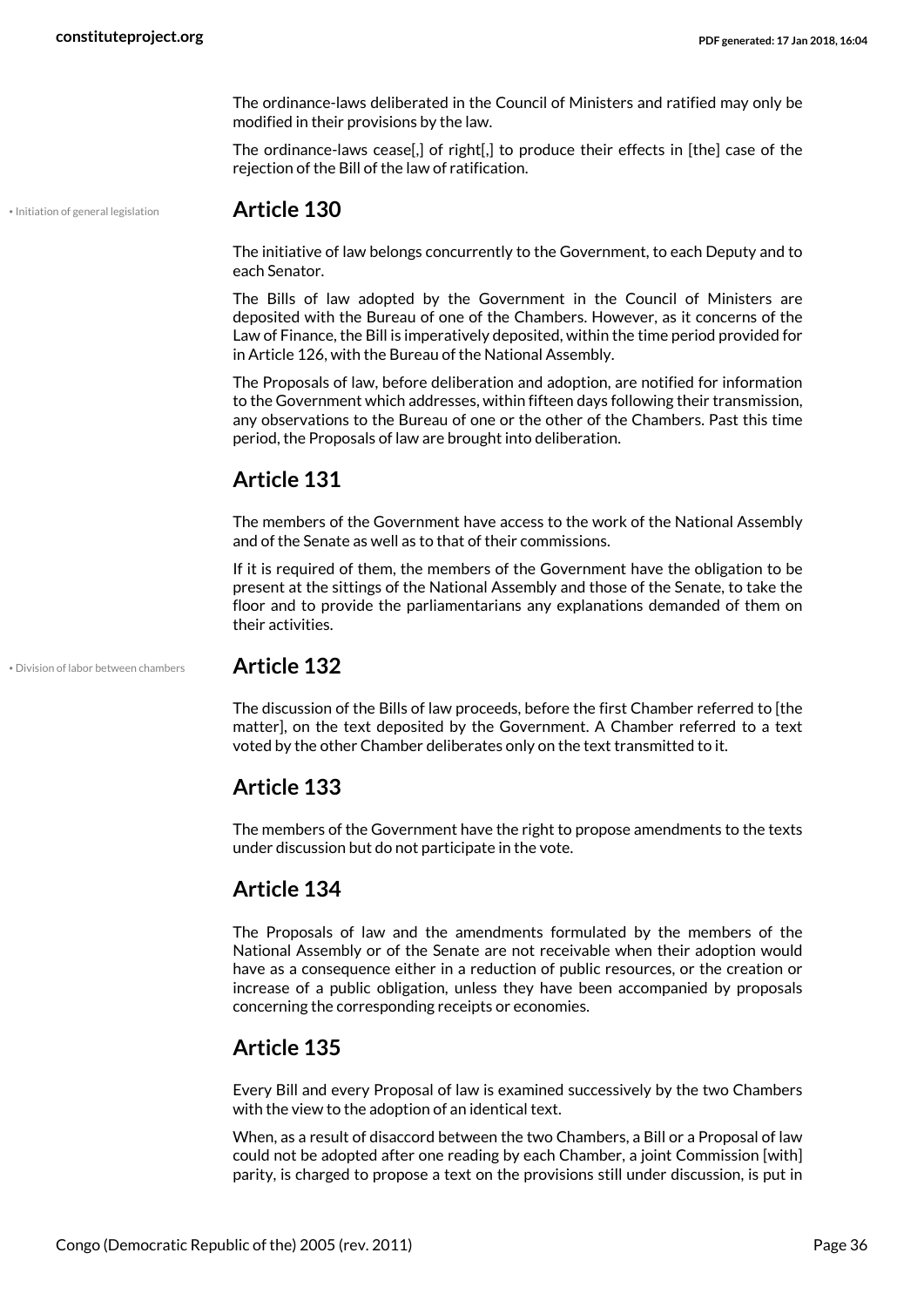place by the two Bureaus.

The text drafted by the joint Commission [with] parity is submitted for adoption to the two Chambers.

If the joint Commission [with] parity does not succeed in adopting a single text or if this text is not adopted under the conditions provided for in the preceding paragraph, the National Assembly decides definitively. In this case, the National Assembly may reconsider either the text drafted by the joint Commission [with] parity, or the last text it voted itself, as modified, as the case may be, by one or several of the amendments adopted by the Senate.

• Approval of general legislation **Article 136**

Within six days of its adoption, the law is transmitted to the President of the Republic for its promulgation. The Prime Minister receives a certified copy of it.

<span id="page-36-1"></span><span id="page-36-0"></span>Within a time period of fifteen days from the transmission, the President of the Republic can demand of the National Assembly or of the Senate[,] a new deliberation of the law or of certain of its articles. This new deliberation cannot be refused.

The text submitted to second deliberation is adopted by the National Assembly and the Senate either in the initial form, or after modification[,] by the absolute majority of the members which compose them.

#### **Article 138**

Without prejudice to the other provisions of this Constitution, the means of information and of control of the National Assembly and of the Senate, concerning the Government, the public enterprises, [and] the public establishments and services are:

- **1.** the oral or written question with or without debate[,] not followed by a vote;
- **2.** the question on current affairs;
- **3.** the interpellation;
- **4.** the commission of inquiry;
- **5.** the hearing by the commissions.

These means of control are exercised under the conditions determined by the Internal Regulations of each of the Chambers and give rise, as the case may be, to the motion of no confidence or of censure, in accordance with Articles 146 and 147 of this Constitution.

• Approval of general legislation **Article 137** • Veto override procedure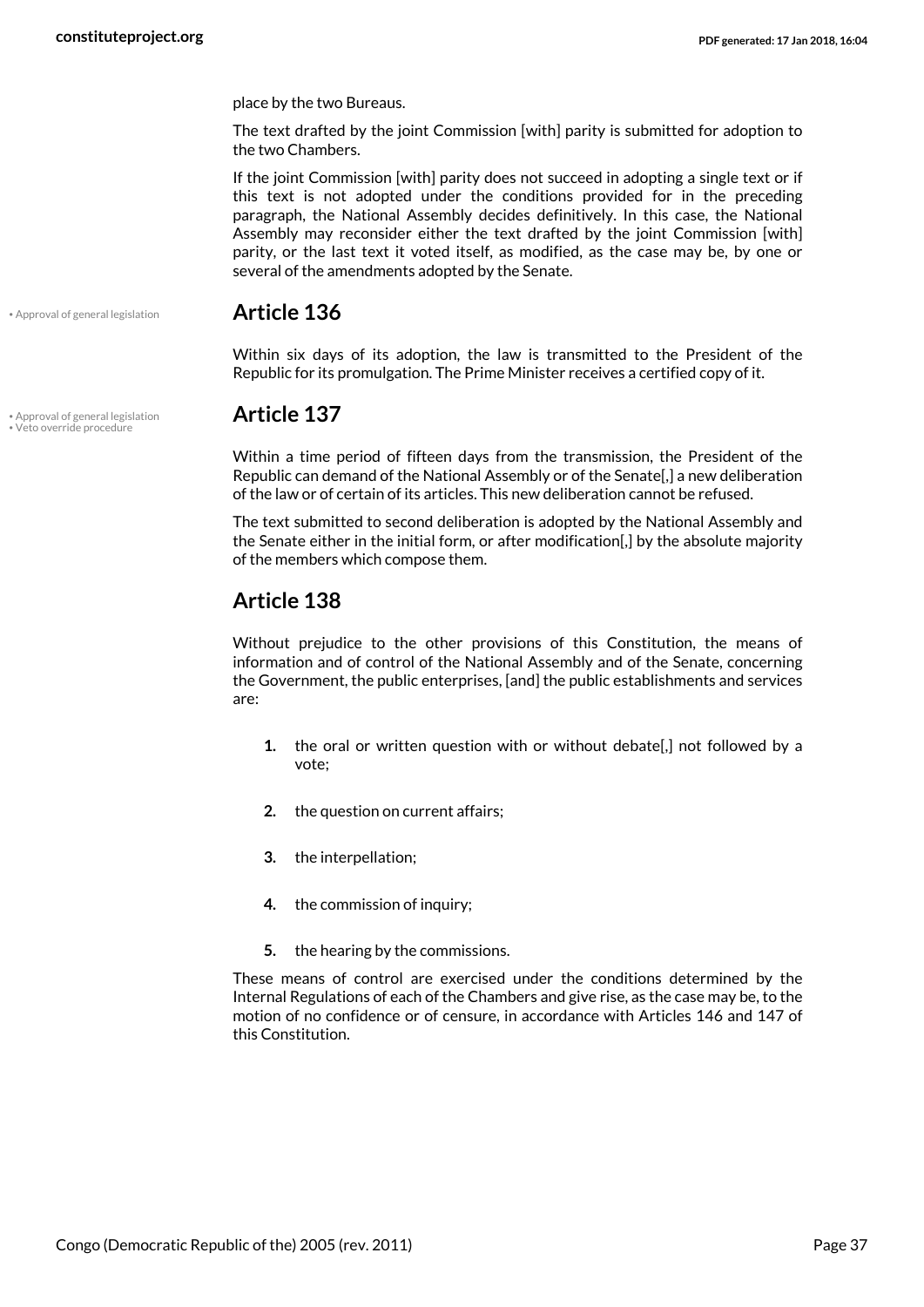# **Article 139**

The Constitutional Court may be referred to [a matter] by recourse aimed at having a promulgated law declared not conforming to the Constitution by:

- **1.** the President of the Republic within the fifteen days which follow the transmission made to him of the law definitively adopted;
- **2.** the Prime Minister within the fifteen days which follow the transmission made to him of the law definitively adopted;
- **3.** The President of the National Assembly or the President of the Senate within the fifteen days which follow its definitive adoption;
- **4.** a number of Deputies or of Senators at least equal to a tenth of the members of each of the Chambers, within the fifteen days which follow its definitive adoption.

The law can only be promulgated if it has been declared conforming to the Constitution by the Constitutional Court, which decides within fifteen days of the referral [of the matter]. However, at the demand of the Government, if there is urgency, this time period is reduced to eight days. Past this time period, the law is deemed conforming to the Constitution.

#### • Approval of general legislation **Article 140**

<span id="page-37-0"></span>

The President of the Republic promulgates the law within fifteen days of its transmission after the expiration of the time periods referred to in Articles 136 and 137 of the Constitution.

In default of promulgation of the law by the President of the Republic within the constitutional time periods, the promulgation is of right.

# **Article 141**

The laws are stamped with the Seal of the State and are published in the Journal Officiel [Official Gazette]

# **Article 142**

The law enters into force thirty days after its publication in the Journal Officiel unless it provides otherwise.

In all cases, the Government assures diffusion in French and in each of the four national languages within a time period of sixty days from the date of promulgation.

# **Article 143**

In accordance with the provisions of Article 86 of the Constitution, the President of the Republic declares war on the decision of the Council of Ministers after the opinion of the Superior Council of Defense and the authorization of the two Chambers.

He informs the Nation by a message.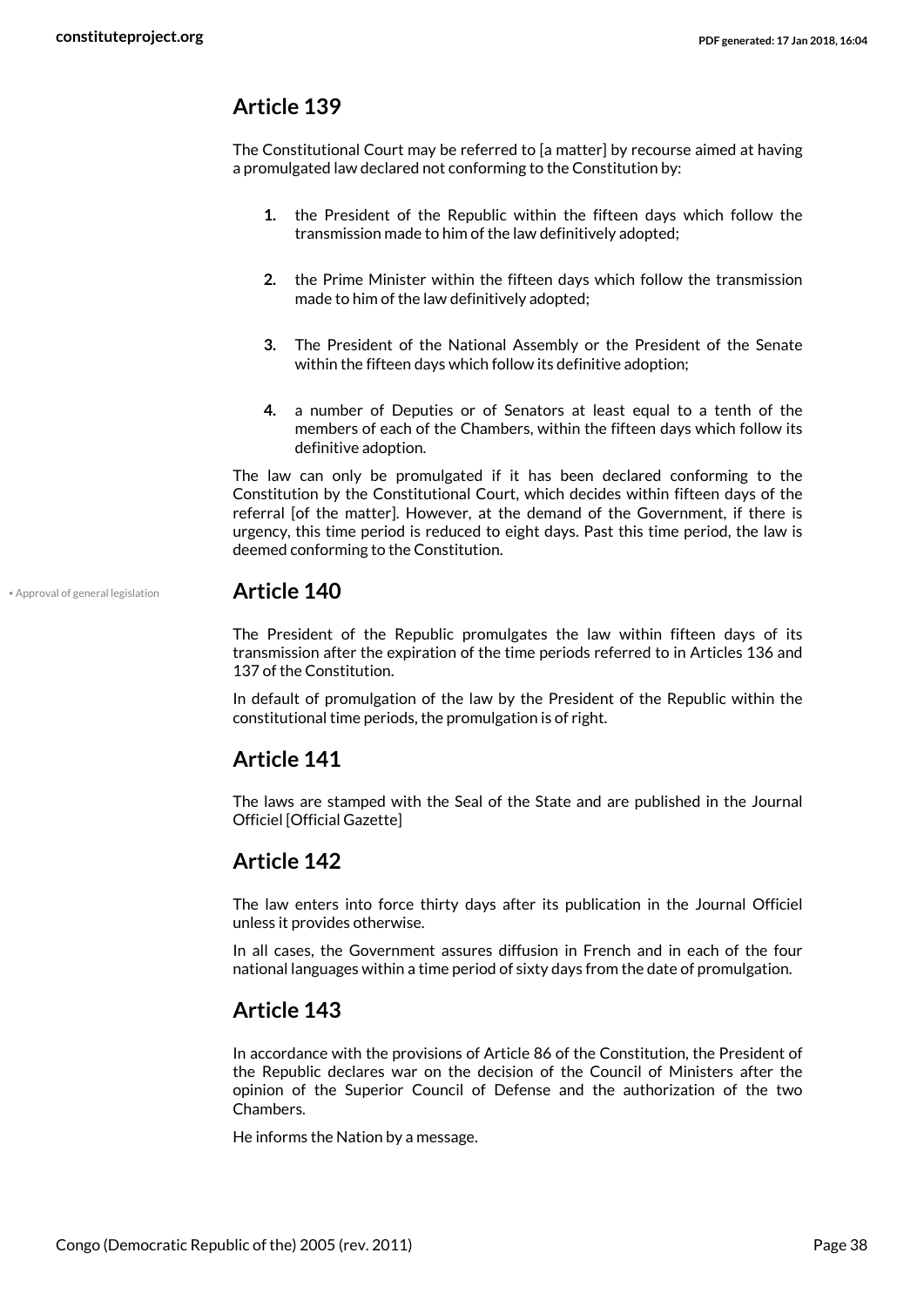The rights and duties of citizens, during war or in case of invasion or attack of the national territory by foreign forces, are made the subject of a law.

#### • Emergency provisions **Article 144**

In application of the provisions of Article 85 of this Constitution, the state of siege, like the state of urgency, is declared by the President of the Republic.

The National Assembly and the Senate then convene of right. If they are not in session, an extraordinary session is convoked to this effect in accordance with Article 116 of this Constitution.

The closing of the ordinary or extraordinary sessions is[,] of right[,] delayed to permit, as the case may be, the application of the provisions of the preceding paragraph.

The state of urgency or the state of siege may be proclaimed for all or part of the territory of the Republic for a time period of thirty days.

The ordinance proclaiming the state of urgency or the state of siege ceases[,] of right[,] to produce its effects after the expiration of the time period specified in the [fourth] paragraph of this article, unless the National Assembly and the Senate, referred to [the matter] by the President of the Republic on decision of the Council of Ministers, have authorized its extension for successive periods of fifteen days.

The National Assembly and the Senate can, by way of a law, end at any moment the state of urgency or the state of siege.

#### • Emergency provisions **Article 145**

<span id="page-38-0"></span>In case of a state of urgency or of state of siege, the President of the Republic takes, by ordinances deliberated in the Council of Ministers, the measures necessary to respond to the situation.

These ordinances are, on their signature, submitted to the Constitutional Court which, ceasing other matters, declares if they derogate or not from this Constitution.

# **Article 146**

The Prime Minister can, after deliberation in the Council of Ministers, engage before the National Assembly the responsibility of the Government, on a declaration of general policy or on the vote on a text. The National Assembly may challenge the responsibility of the Government or of a member of the Government by a vote on a motion of censure or no confidence. The motion of censure against the Government is receivable only if it is signed by a quarter of the members of the National Assembly. The motion of no confidence against a member of the Government is receivable only if it is signed by a tenth of the members of the National Assembly.

The debate and the vote can only take place forty-eight hours after the deposit of the motion. Only the votes favorable to the motion of censure or of no confidence are counted, which can only be adopted by an absolute majority of the members composing the National Assembly. If the motion of censure or of no confidence is rejected, the signatories cannot propose a new one in the course of the same session.

The program, the declaration of the general policy or the text referred to in the first paragraph is considered adopted unless if a motion of censure is adopted under the conditions specified in paragraphs 2 and 3 of this article.

The Prime Minister has the faculty to demand the Senate for the approval of a declaration of general policy.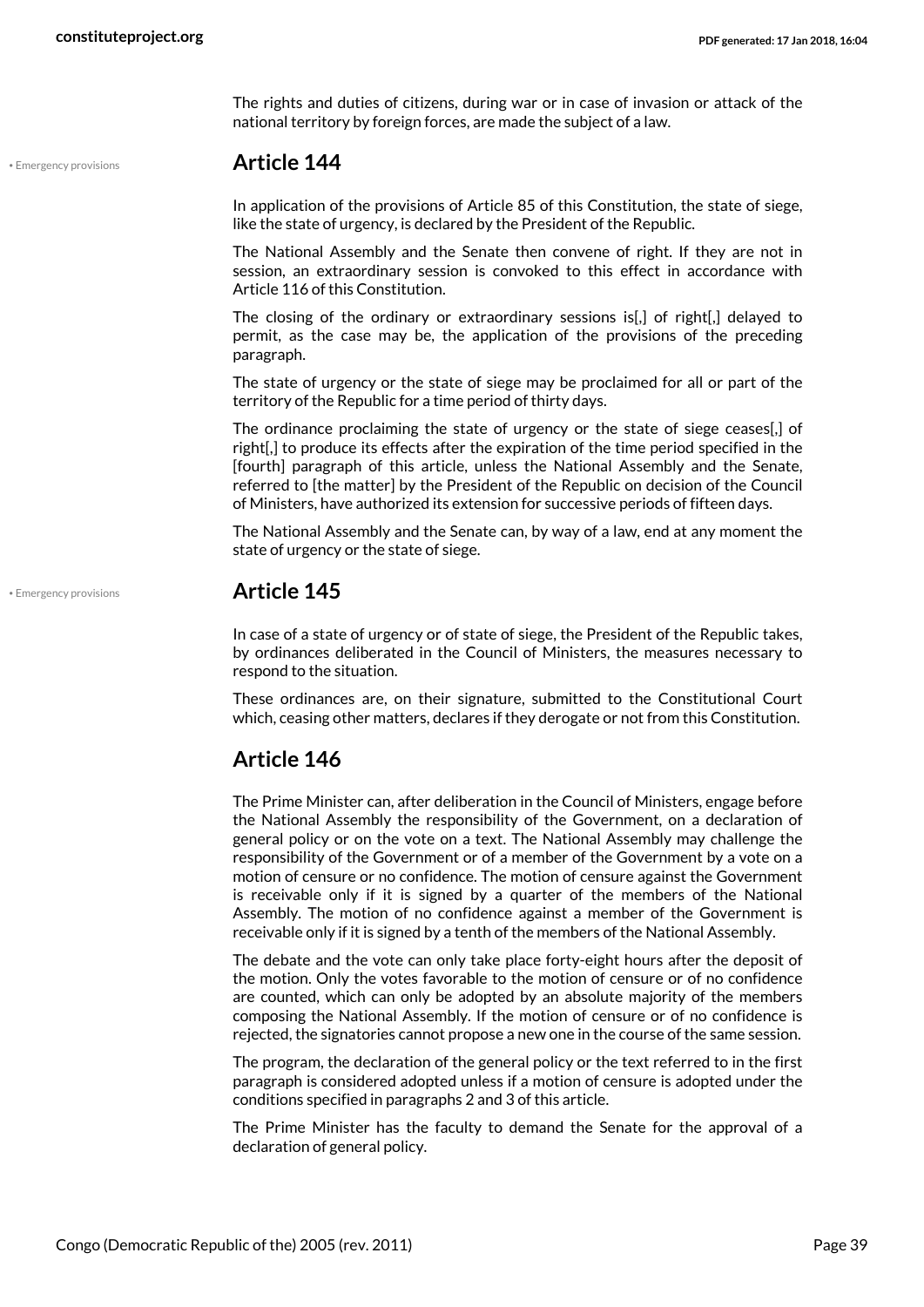# **Article 147**

When the National Assembly adopts a motion of censure, the Government is deemed to have resigned. In this case, the Prime Minister remits the resignation of the Government to the President of the Republic within twenty-four hours.

When a motion of no confidence against a member of the Government is adopted, that [member] is deemed to have resigned.

# **Article 148**

In the case of persistent crisis between the Government and the National Assembly, the President of the Republic can, after consultation of the Prime Minister and of the Presidents of the National Assembly and of the Senate, pronounce the dissolution of the National Assembly.

No dissolution may take place in the year which follows the elections, or during the periods of the state of urgency or of siege or of war, or when the Republic is directed by an interim President.

Following the dissolution of the National Assembly, the Independent National Electoral Commission convokes the electors, with a view to the election, within a time period of sixty days which follow the date of publication of the ordinance of dissolution, of a new National Assembly.

# <span id="page-39-0"></span>**Section 4: Of the Judicial Power**

# <span id="page-39-1"></span>**Paragraph 1: Of General Provisions**

• Structure of the courts **Article 149**

<span id="page-39-6"></span><span id="page-39-5"></span>

[Amended by Law No. 11/002 of 20 January 2011.]

The judicial power is independent of the Legislative Power and of the Executive Power.

<span id="page-39-4"></span><span id="page-39-3"></span><span id="page-39-2"></span>It is devolved to the Courts and Tribunals which are: the Constitutional Court, the Court of Cassation, the Council of State, the High Military Court, as well as the civil and military courts and tribunals.

Justice is rendered on the whole of the national territory in the name of the people.

The orders and the judgments as well as the ordinances of the Courts and Tribunals are executed in the name of the President of the Republic.

Extraordinary tribunals or [tribunals] of exception may never be created under whatever denomination that may be.

The law may create specialized jurisdictions.

The judicial power has a budget drafted by the Superior Council of the Magistrature and transmitted to the Government to be included in the general budget of the State. The President of the Court of Cassation is its director. He is assisted by the Permanent Secretariat of the Superior Council of the Magistrature.

# **Article 150**

The judicial power is the guarantor of the individual freedoms and of the fundamental rights of the citizens.

• Judicial independence

• Establishment of administrative courts

• Establishment of constitutional court • Establishment of military courts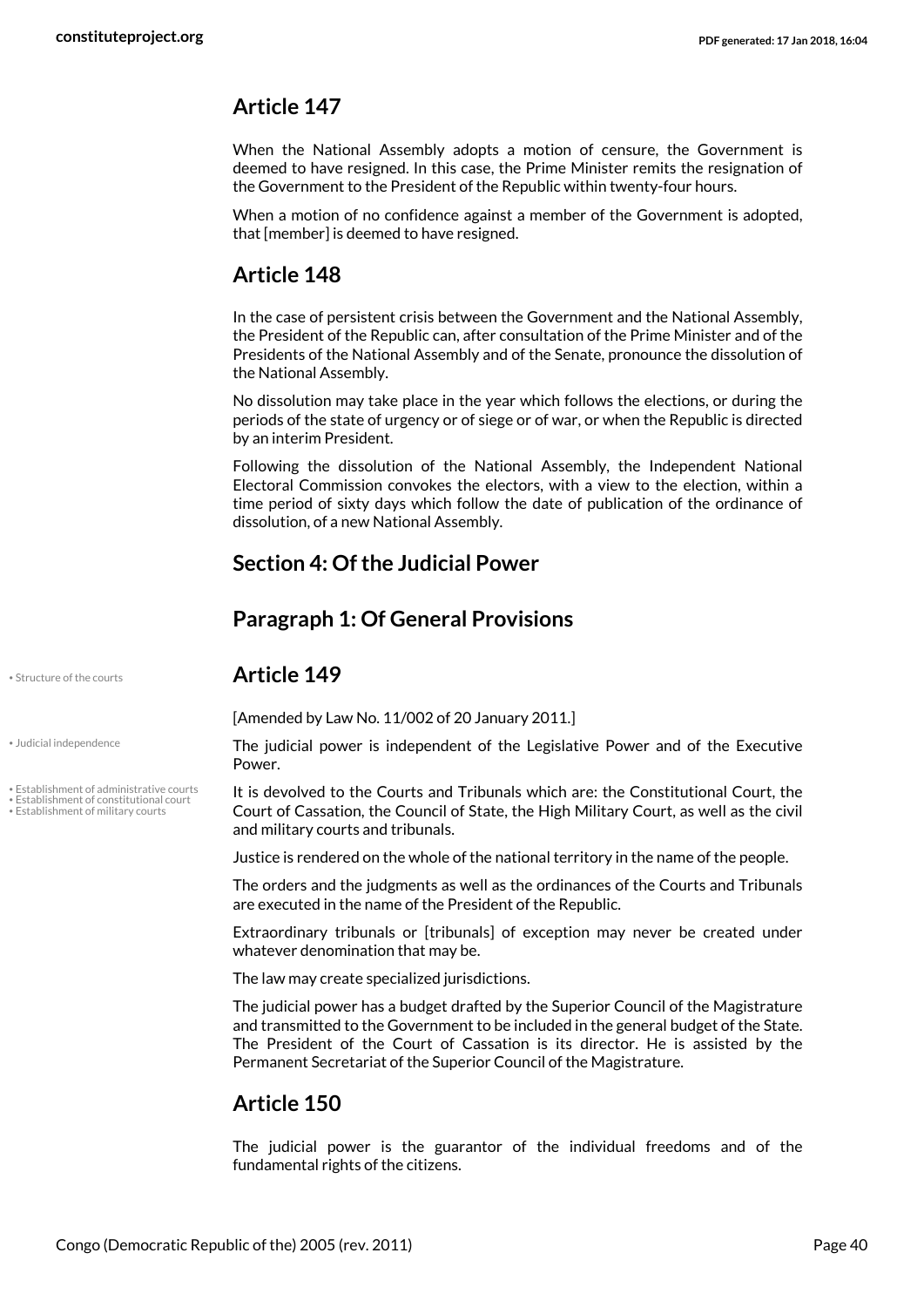The judges are only subject, in the exercise of their functions, to the authority of the law.

An organic law determines the status of the magistrates.

• Administrative court term length • Ordinary court term length

<span id="page-40-3"></span><span id="page-40-0"></span>The presiding magistrates may not be removed. They can only be transferred following a new appointment, or at their own demand or through a substantiated rotation decided by the Superior Council of the Magistrature.

# **Article 151**

The executive power may neither give orders to a judge in the exercise of his jurisdiction, nor decide on disputes, nor obstruct the course of justice, nor oppose the execution of a decision of justice.

The legislative power may not decide on jurisdictional disputes, or modify a decision of justice, nor oppose its execution.

Any law of which the subject is manifestly to provide a solution to a juridical process in [its] course is void and of no effect.

• Establishment of judicial council **Article 152**

<span id="page-40-2"></span>The Superior Council of the Magistrature is the organ of management of the judicial power.

The Superior Council of the Magistrature is composed of the:

- **1.** President of the Constitutional Court;
- **2.** Attorney [Procureur] General before the Constitutional Court;
- **3.** First President of the Court of Cassation;
- **4.** Attorney General before the Court of Cassation;
- **5.** First President of the Council of State;

<span id="page-40-1"></span>

- **6.** Attorney general **6.** Attorney General before the Council of State;
	- **7.** First President of the High Military Court;
	- **8.** Auditor General before the High Military Court;
	- **9.** First Presidents of the Courts of Appeal;
	- **10.** Attorneys General before the Courts of Appeal;
	- **11.** First Presidents of the Administrative Courts of Appeal;
	- **12.** Attorneys General before the Administrative Courts of Appeal;
	- **13.** First Presidents of Military Courts;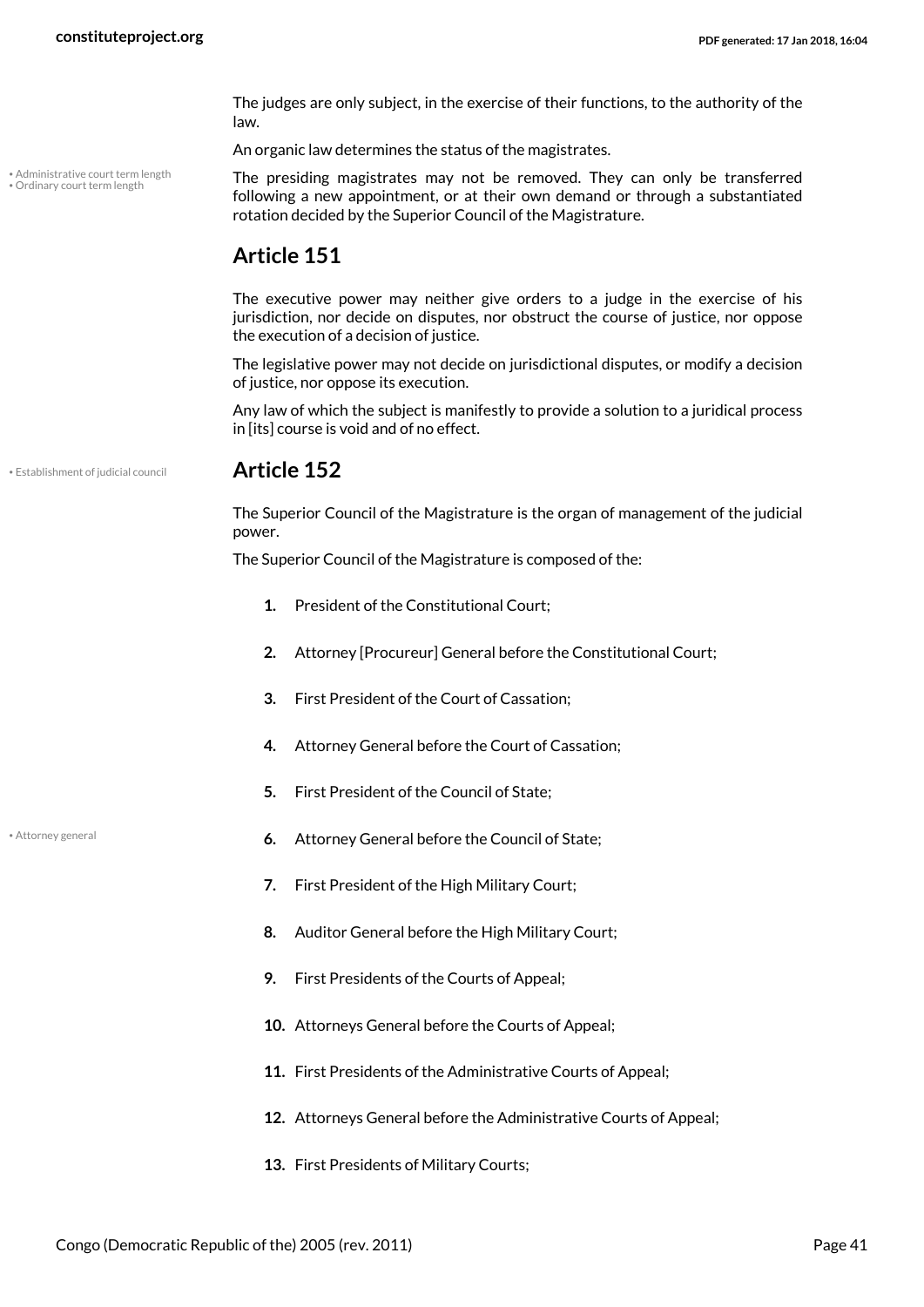- **14.** Superior Military Auditors;
- **15.** two presiding magistrates by jurisdiction [ressort] of Court[s] of Appeal, elected by all of the magistrates of the jurisdiction for a mandate of three years;
- **16.** two prosecuting magistrates by jurisdiction of Court[s] of Appeal, elected by all of the magistrates of the jurisdiction for a mandate of three years;
- **17.** a presiding magistrate by jurisdiction of Military Court[s];
- <span id="page-41-0"></span>**18.** a prosecuting magistrate by jurisdiction of Military Court[s].

<span id="page-41-6"></span><span id="page-41-2"></span><span id="page-41-1"></span>It drafts the proposals of appointment, of promotion and of dismissal of the magistrates.

It exercises the disciplinary power over the magistrates.

It gives its opinion on matters of recourse [for] pardon.

An organic law determines the organization and the functioning of the Superior Council of the Magistrature.

# **Paragraph 2: Of the Jurisdictions of the Judicial Order**

# • Structure of the courts **Article 153** • Supreme court powers

An order of judicial jurisdictions is instituted, composed of the civil and military courts and tribunals placed under the control of the Court of Cassation.

<span id="page-41-3"></span>Without prejudice to the other competences which are assigned to it by this Constitution or by the laws of the Republic, the Court of Cassation takes cognizance of the appeals in cassation brought against the orders and judgments rendered in last resort by the civil and military courts and tribunals.

Under the conditions specified by the Constitution and the laws of the Republic, the Court of Cassation decides in the first and last resort on the infractions committed by:

- **1.** the members of the National Assembly and the Senate;
- **2.** the members of the Government other than the Prime Minister;
- **3.** the members of the Constitutional Court;
- **4.** the magistrates of the Court of Cassation and the members of the prosecutorial office before that Court;
- **5.** the members of the Council of State and the members of the prosecutorial office before that Council;
- **6.** the members of the Court of Accounts and the members of the prosecutorial office before that Office;

• Administrative court selection • Supreme/ordinary court judge removal • Ordinary court selection

<span id="page-41-5"></span><span id="page-41-4"></span>

• Right to appeal judicial decisions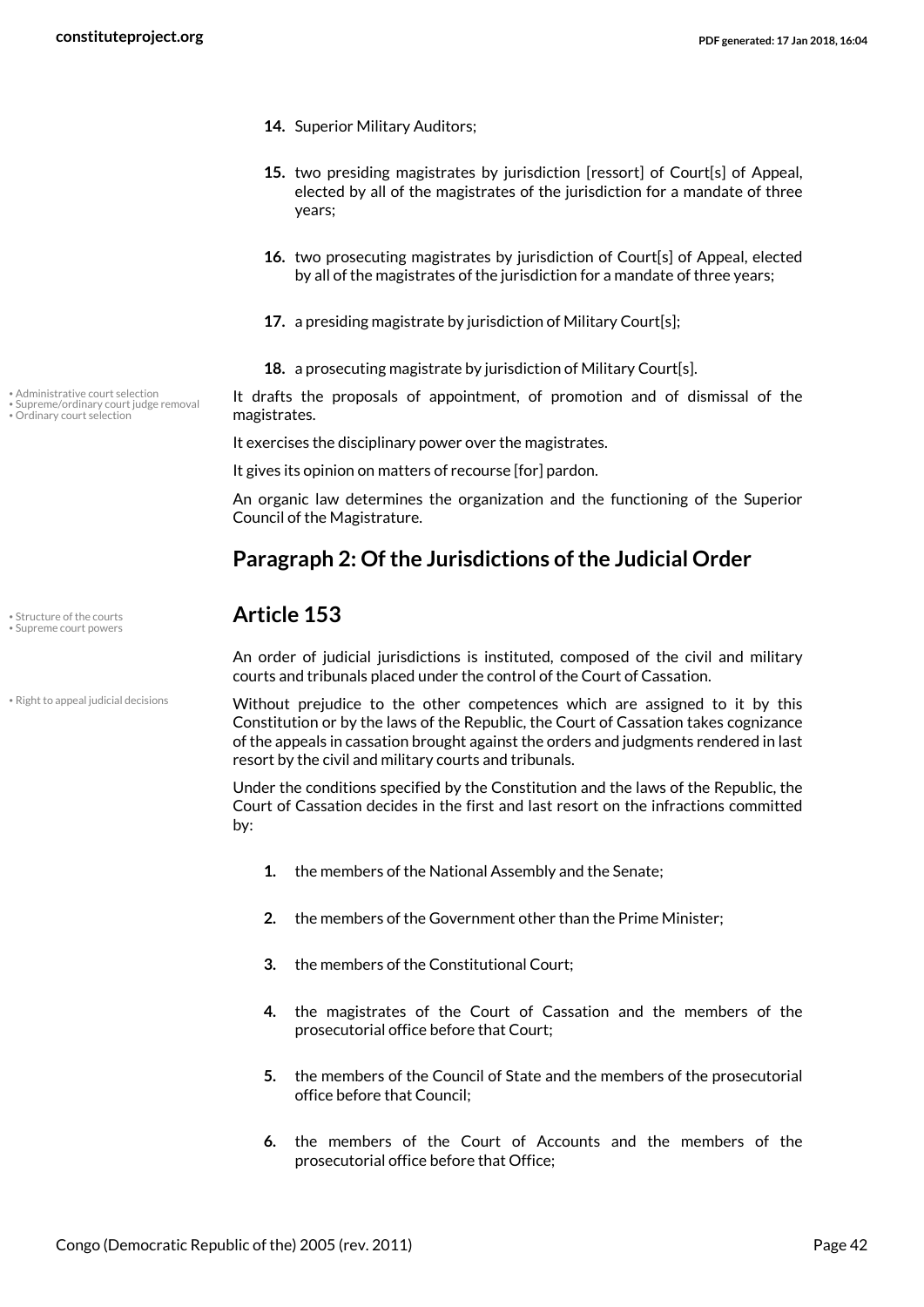<span id="page-42-3"></span>• International law

- **7.** the first Presidents of the Courts of Appeal as well as the Attorneys General at these courts;
- **8.** the first Presidents of the Administrative Courts of Appeal and the Attorneys General at these courts;
- **9.** the Governors, and Vice Governors of the Province and the Provincial Ministers.
- **10.** the Presidents of the Provincial Assemblies.

The civil and military Courts and Tribunals apply the duly ratified international treaties, the laws, [and] the regulatory acts, provided that they are in conformity with the laws as well as customary [law] unless the latter is contrary to the public order or to morality.

The organization, the functioning and the competences of the jurisdictions of the judicial order are determined by an organic law.

# <span id="page-42-0"></span>**Paragraph 3: Of the Jurisdictions of the Administrative Order**

• Establishment of administrative courts **Article 154** • Structure of the courts

<span id="page-42-4"></span><span id="page-42-2"></span>An order of administrative jurisdictions is instituted composed of the Council of State and of the Administrative Courts and Tribunals.

#### • Ultra-vires administrative actions **Article 155**

<span id="page-42-5"></span>Without prejudice to the other competences which are assigned to it by the Constitution or the law, the Council of State takes cognizance of in first and last resort, the recourses for violation of the law, brought against the acts, regulations and decisions of the central administrative authorities.

It takes cognizance [,] on appeal[,]of the recourses against the decisions of the Administrative Courts of Appeal.

It takes cognizance, in the cases where no other competent jurisdictions exist, of the claims for indemnity concerning the reparation of an exceptional damage, material or moral, resulting from a measure taken or ordered by the authorities of the Republic. It decides, in equity, taking into account all circumstances of public or private interest.

The organization, the competence and the functioning of the jurisdictions of the administrative order are established by an organic law.

# <span id="page-42-1"></span>**Paragraph 4: Of the Military Jurisdictions**

# **Article 156**

The military jurisdictions take cognizance of the infractions committed by the members of the Armed Forces and by the National Police.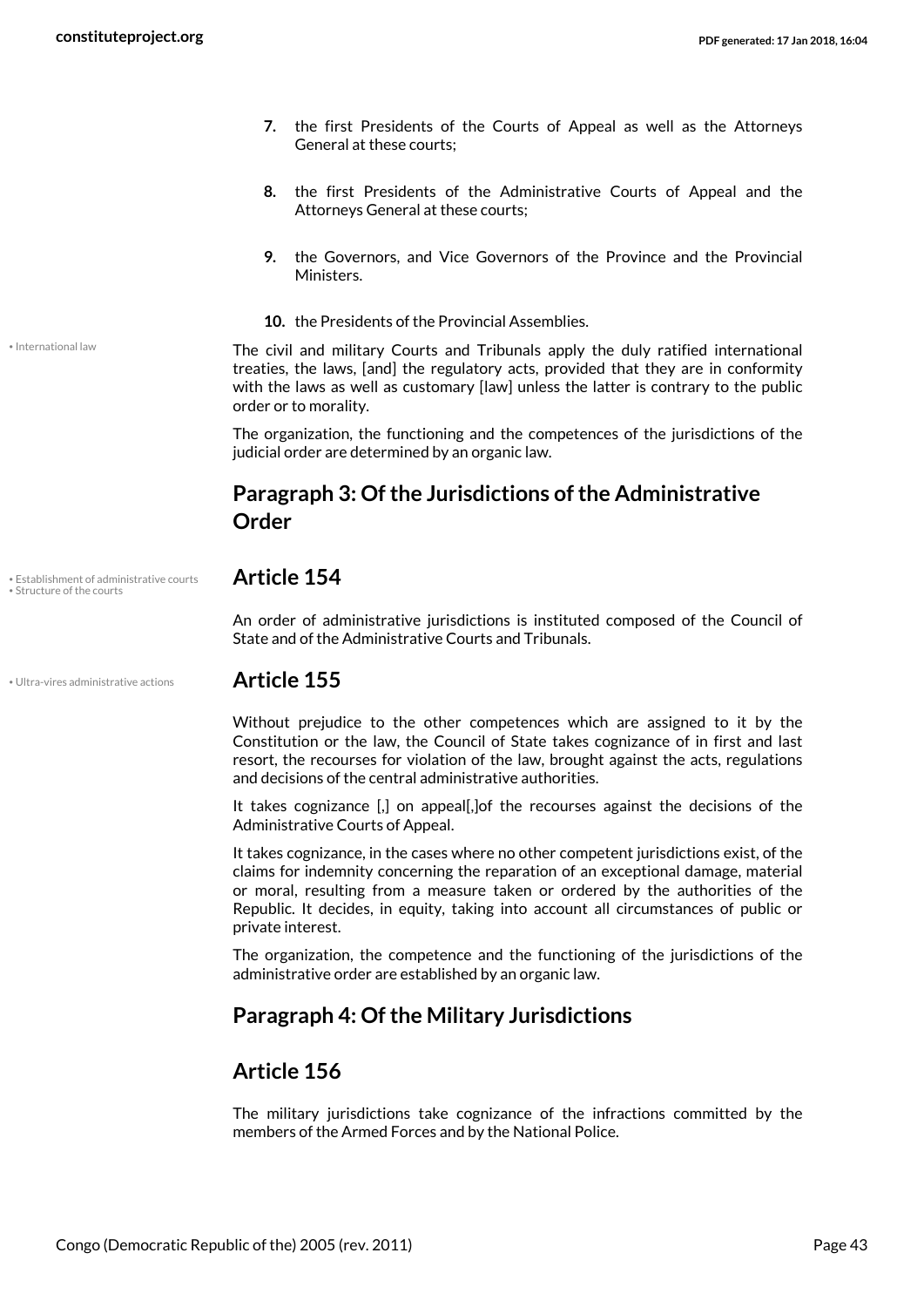In times of war or when the state of siege or of urgency is proclaimed, the President of the Republic, by a decision deliberated in the Council of Ministers, can suspend, on all or part of the Republic and for a time period and for infractions that are determined, the repressive action of the Courts and Tribunals of common law in favor of those of the military jurisdictions. However, the right to appeal cannot be suspended.

An organic law establishes the rules of competence, of organization and of functioning of the military jurisdictions.

# <span id="page-43-0"></span>**Paragraph 5: Of the Constitutional Court**

# **Article 157**

A Constitutional Court is instituted.

• Constitutional court selection **Article 158**

• Constitutional court term limits • Constitutional court term length

• Constitutional court term limits • Constitutional court term length

• Constitutional interpretation **Article 160** • Constitutionality of legislation

<span id="page-43-1"></span>The Constitutional Court consists of nine members appointed by the President of the Republic; three on his own initiative, three designated by the Parliament meeting in Congress and three designated by the Superior Council of the Magistrature.

Two-thirds of the members of the Constitutional Court must be jurists from among the magistrature, of the Bar or from university education.

The mandate of the members of the Constitutional Court is of nine years, nonrenewable.

The Constitutional Court is renewed by thirds every three years. However, on each renewal, one member per group will be determined by the drawing of lots.

<span id="page-43-3"></span><span id="page-43-2"></span>The President of the Constitutional Court is elected by his peers for a time period of three years, renewable one time. He is invested by ordinance of the President of the Republic.

#### • Eligibility for const court judges **Article 159**

<span id="page-43-6"></span>No one may be appointed as a member of the Constitutional Court:

- **a.** if he is not Congolese;
- **b.** if he cannot demonstrate [a] proven experience of fifteen years in the judicial or political domain.

<span id="page-43-5"></span><span id="page-43-4"></span>The Constitutional Court is charged with the control of the constitutionality of the laws and of the acts having the force of law.

The organic laws, before their promulgation, and the Internal Regulations of the parliamentary Chambers and of the Congress, of the Independent National Electoral Commission as well as of the Superior Council for Audiovisual and Communication, before their entry into application, must be submitted to the Constitutional Court which rules on their conformity with the Constitution.

For the same end of examining [the] constitutionality, the laws may be referred to the Constitutional Court, before their promulgation, by the President of the Republic, the Prime Minister, the President of the National Assembly, the President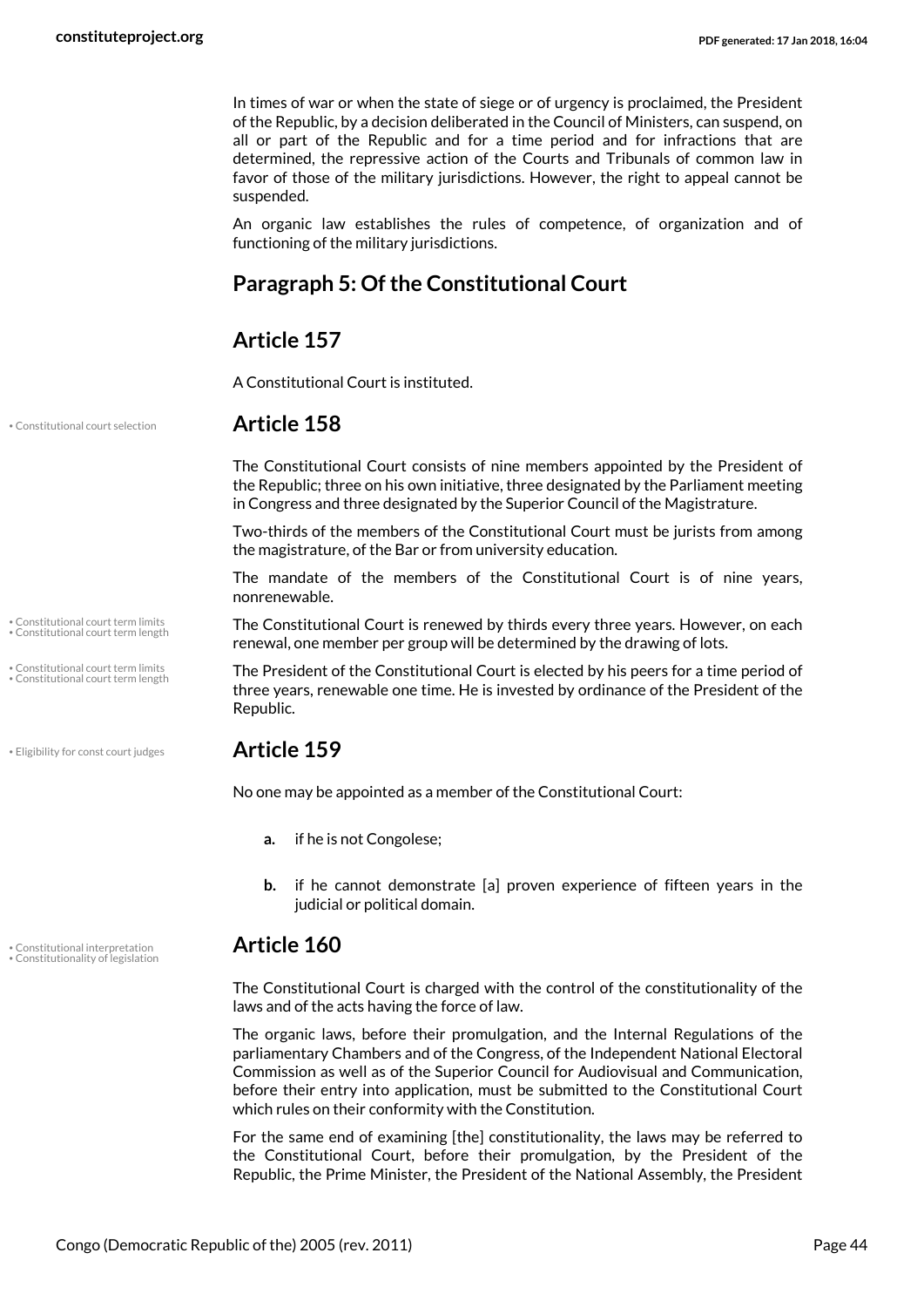of the Senate or a tenth of the Deputies or of the Senators.

The Constitutional Court decides within the time period of thirty days. However, at the demand of the Government, if there is urgency, this delay is reduced to eight days.

• Constitutional court powers **Article 161**

The Constitutional Court takes cognizance of the recourses for interpretation of the Constitution on being referred to [the matter] by the President of the Republic, by the Government, by the President of the Senate, by the President of the National Assembly, by one-tenth of the members of each of the parliamentary Chambers, by the provincial Governors and by the Presidents of the Provincial Assemblies.

It resolves disputes concerning the presidential and legislative elections as well [concerning the] referendum.

It takes cognizance of the conflicts of competence between the Executive Power and the Legislative Power as well as between the State and the Provinces.

It takes cognizance of the recourses against the orders rendered by the Court of Cassation and the Council of State, only insofar as it decides on the attribution of the litigation to the jurisdiction of the judicial order or [to the] administrative [order]. This recourse is only receivable if a denial of jurisdiction has been raised by or before the Court of Cassation or the Council of State.

The modalities and the effects of the recourses referred to in the preceding paragraphs are determined by the law.

#### • Constitutionality of legislation **Article 162**

<span id="page-44-1"></span>The Constitutional Court is the judge of the exceptions of unconstitutionality raised before or by a jurisdiction.

Any person may refer the Constitution Court to [a matter concerning] the unconstitutionality of any legislative or regulatory act.

In addition, he may refer the Constitutional Court to [a matter], by the procedure of the exception of unconstitutionality invoked in a matter concerning him before a jurisdiction.

That [jurisdiction] stays [its] decision and refers the Constitutional Court to [it], all [other] matters ceasing.

#### • Constitutional court powers **Article 163**

<span id="page-44-0"></span>The Constitutional Court is the criminal jurisdiction for the Head of the State and for the Prime Minister in the cases and conditions provided by the Constitution.

# <span id="page-44-3"></span> $\bullet$  Head of government removal **Article 164**

<span id="page-44-2"></span>The Constitutional Court is the criminal judge for the President of the Republic and the Prime Minister for the political infractions of high treason, of contempt of Parliament, infringements of honor or of probity as well as crimes of privilege and for the other infractions of common law committed in the exercise or on the occasion of the exercise of their functions. It is equally competent to judge their co-authors and accomplices.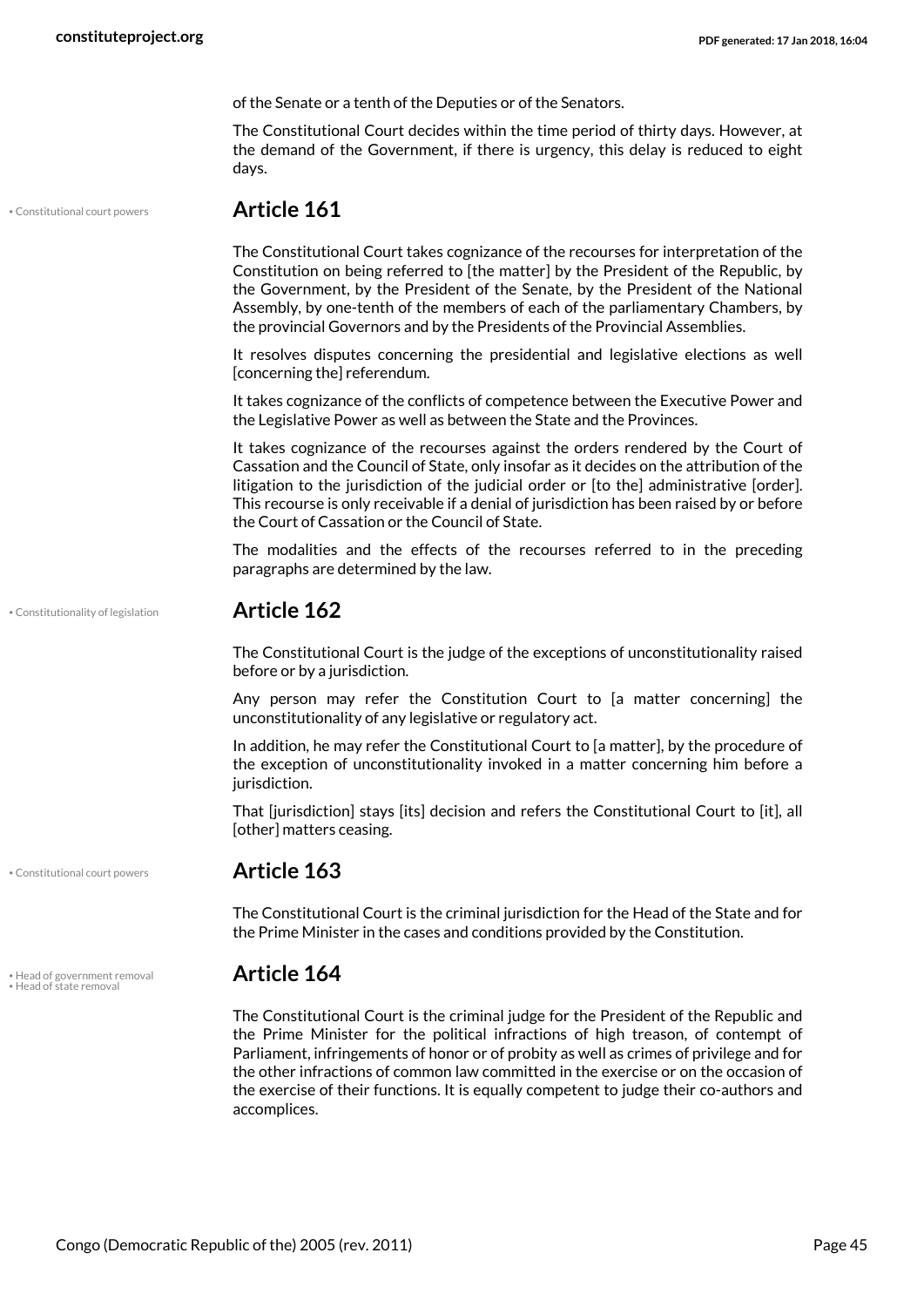# **Article 165**

Without prejudice to the other provisions of this Constitution, there is high treason when the President of the Republic has intentionally violated the Constitution or when he or the Prime Minister are identified [as] authors, coauthors or accomplices of grave violations and [those] characterized [as] violations of the Rights of Man, or of the cession of a part of the national territory.

Infringements of honor and of probity are notably when the personal comportment of the President of the Republic or of the Prime Minister is contrary to morality or when they are identified as authors, co-authors or accomplices of embezzlement, of corruption or illicit enrichment.

There is crime of privilege of the President of the Republic or of the Prime Minister when he conducts activities concerning immovable assets or merchandise with regard to which he possesses privileged information and by which he profited before this information was made known to the public. The crime of privilege encompasses the purchase and the selling of shares based on information which would never be divulged to the shareholders.

There is contempt of Parliament when[,] on the questions posed by either of the Chambers of Parliament on the governmental activity, the Prime Minister does not furnish any response within a time period of thirty days.

The decision to prosecute as well as to bring charges against the President of the Republic and the Prime Minister are voted by a majority of two-thirds of the members of Parliament assembled in Congress following the procedure specified by the Internal Regulations.

The decision to prosecute as well as to bring charges against the members of the Government are voted by an absolute majority of the members composing the National Assembly following the procedures specified by the Internal Regulations.

The members of the Government [so] charged, present their resignation.

In case of conviction, the President of the Republic and the Prime Minister are relieved of their responsibilities. The termination is declared by the Constitutional Court.

For the infractions committed outside of the exercise of their functions, the prosecutions against the President of the Republic and the Prime Minister are suspended until the expiration of their mandates. During this time, prescription is suspended.

<span id="page-45-1"></span><span id="page-45-0"></span>The orders of the Constitutional Court are not susceptible to any recourse and are immediately executory. They are obligatory and [are] imposed on the public powers, on all the administrative, and jurisdictional, [and] civil and military authorities as well as on individuals.

Any act declared non-conforming to the Constitution is null[,] of right.

• Head of government removal **Article 166** • Head of state removal

• Head of government removal **Article 167** • Head of state removal

• Head of government removal **Article 168** • Head of state removal • Constitutionality of legislation

<span id="page-45-2"></span>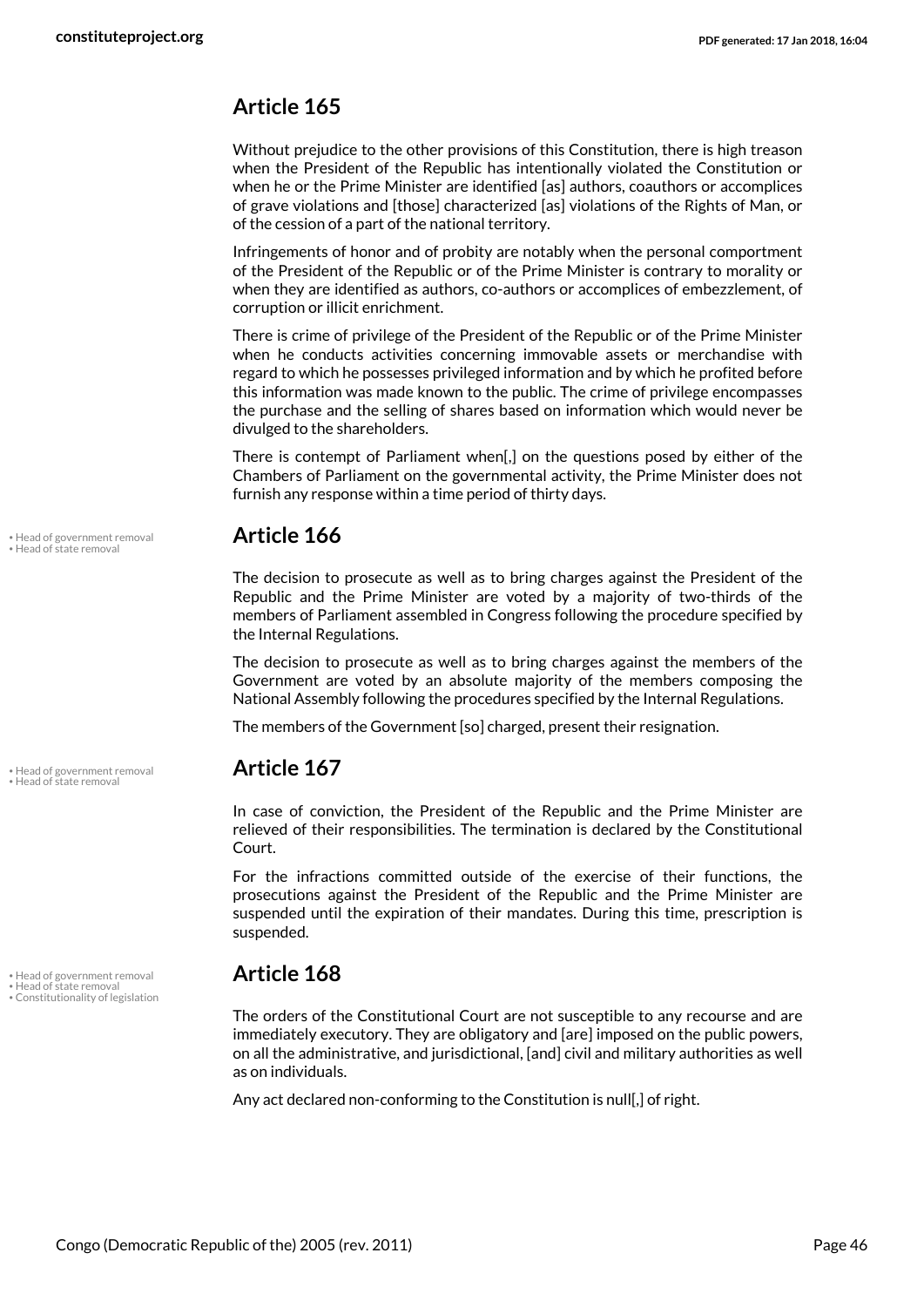### **Article 169**

The organization and functioning of the Constitutional Court are determined by an organic law.

#### <span id="page-46-0"></span>**Section 5: Of Public Finance**

### <span id="page-46-1"></span>**Paragraph 1: Of General Provisions**

#### **Article 170**

The Congolese Franc is the monetary unit of the Democratic Republic of the Congo. It has the power of legal tender [pouvoir libératoire] on all the national territory.

#### **Article 171**

The finances of the Central Power and those of the Provinces are separate.

# **Article 172**

The fiscal year starts on the first of January and terminates on 31 December.

#### **Article 173**

The general account of the Republic is submitted each year to Parliament by the Court of Accounts with its observations.

The general account of the Republic is ordered [arrêté] by the law.

# **Article 174**

Taxes can only be established by the law.

The contribution to the public expenses constitutes a duty for every person living in the Democratic Republic of the Congo.

Tax exemption or relief can only be established by virtue of the law.

# **Article 175**

The budget of receipts and of expenses of the State, specifically that of the Central Power and of the Provinces, is ordered each year by a law.

The percentage of receipts of national character allocated to the Provinces is prescribed at 40%. It is retained at its source.

The law establishes the nomenclature of the other local receipts and the modalities of their distribution.

#### <span id="page-46-2"></span>**Paragraph 2: Of the Central Bank**

<span id="page-46-3"></span>

• Central bank **Article 176**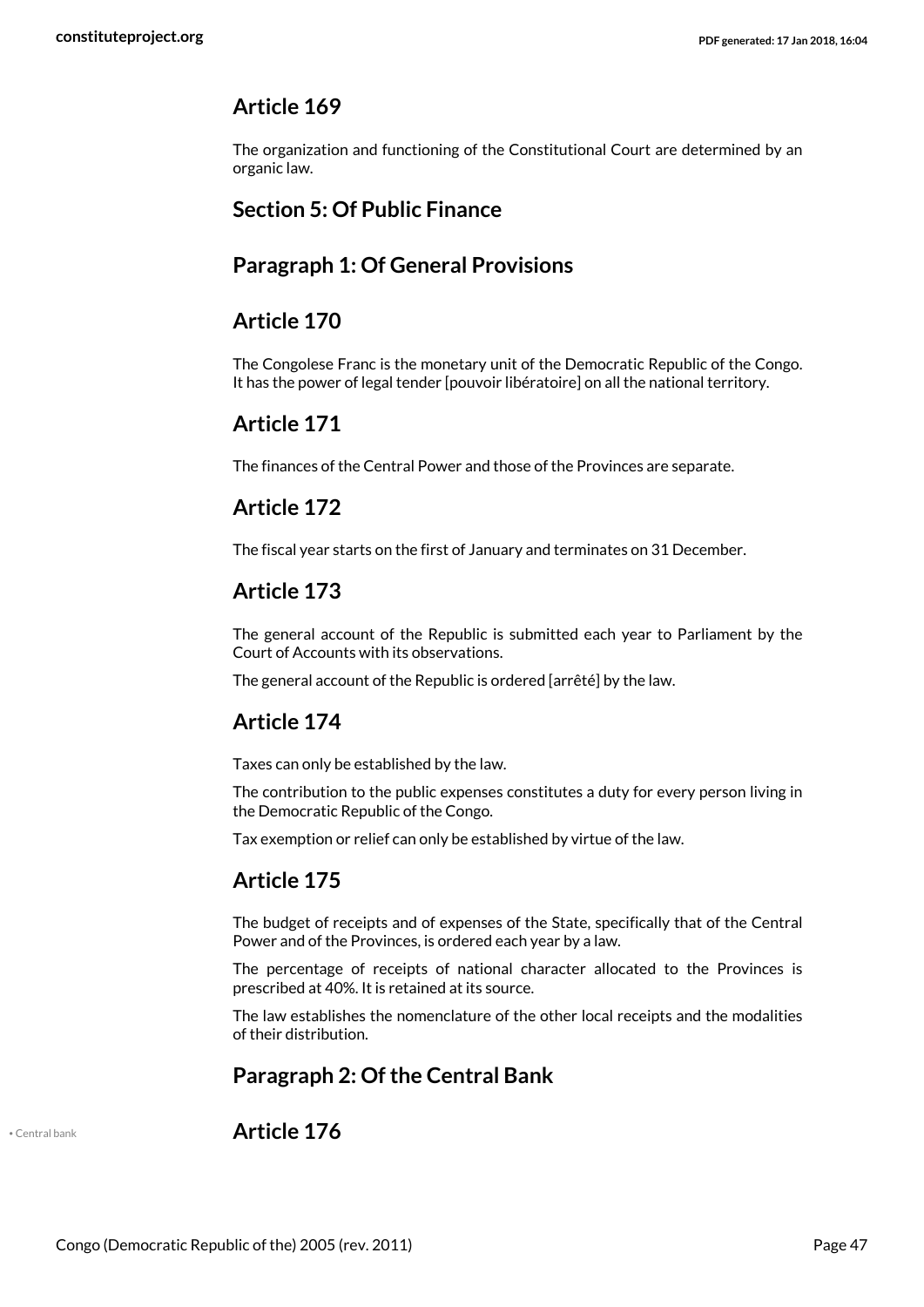The Central Bank of Congo is the issuing institution of the Democratic Republic of the Congo.

In this capacity, its mission includes:

- **1.** the guarding of the public funds;
- **2.** monetary safeguarding and [monetary] stability;
- **3.** the definition and the implementation of monetary policy;
- **4.** the control of all banking activities;
- **5.** the economic and financial council of the Government.

For the realization of these missions and attributions, the Central Bank of the Congo is independent and enjoys autonomy of management.

#### • Central bank **Article 177**

The organization and functioning of the Central Bank of the Congo are established by an organic law.

# <span id="page-47-0"></span>**Paragraph 3: Of the Court of Accounts**

#### **Article 178**

A Court of Accounts is instituted in the Democratic Republic of the Congo.

The Court of Accounts relates to the National Assembly.

The members of the Court of Accounts are appointed, relieved of their functions and, the case requiring, revoked by the President of the Republic, after the opinion of the National Assembly.

The members of the Court of Accounts must demonstrate a high qualification in financial, juridical or administrative matters and a professional experience of at least ten years.

#### **Article 179**

The composition, the organization and the functioning of the Court of Accounts are established by an organic law.

#### **Article 180**

The Court of Accounts controls, under the conditions established by the law, the management of the finances of the State, of the public assets as well as the accounts of the Provinces, of the decentralized territorial entities as well as the public organs.

It publishes each year, a report remitted to the President of the Republic, to the Parliament and to the Government.

The report is published in the Journal Officiel.

<span id="page-47-1"></span>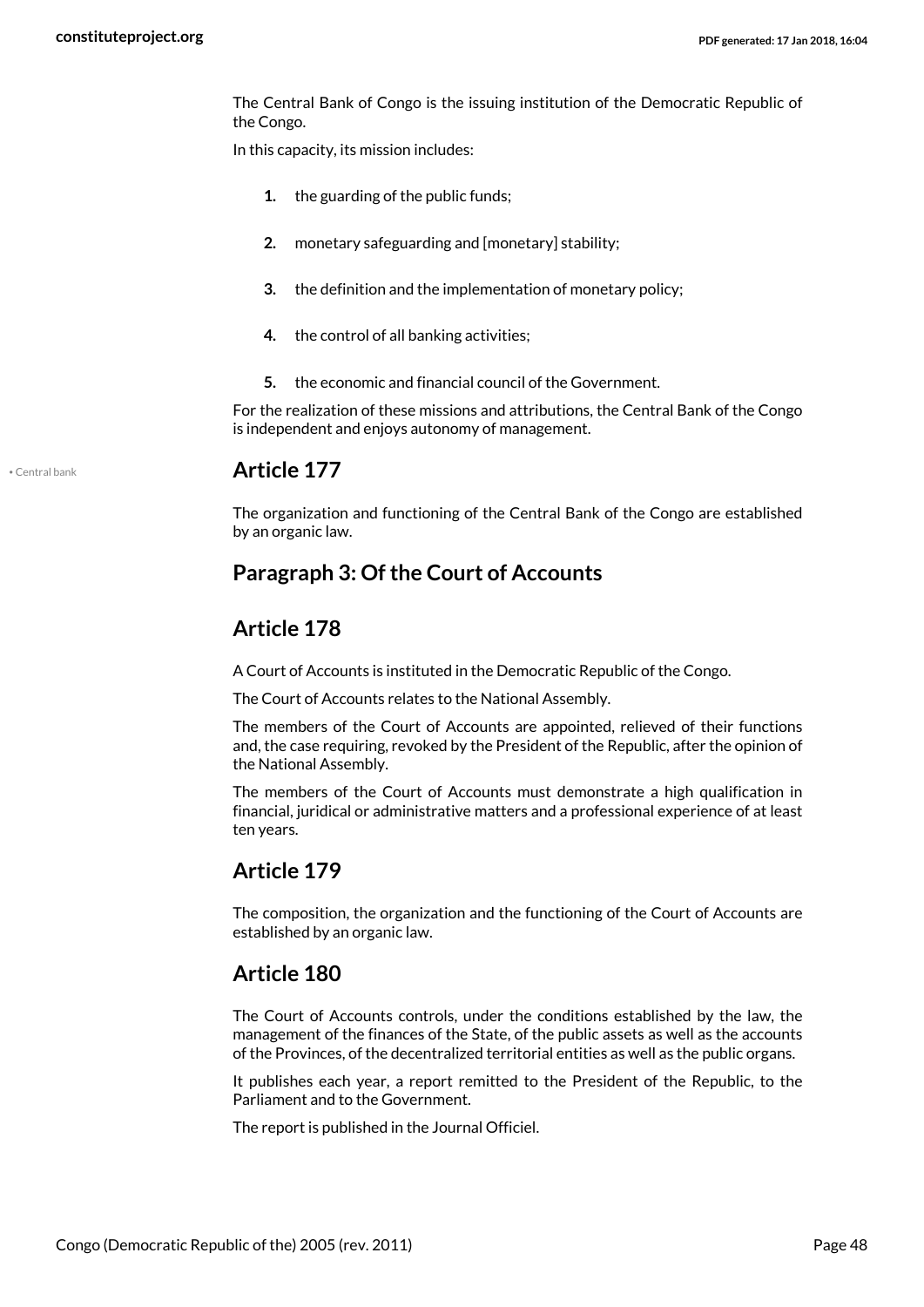# <span id="page-48-0"></span>**Paragraph 4: Of the Caisse Nationale de Péréquation [National Fund for Equalization]**

# **Article 181**

A Caisse Nationale de Péréquation is instituted. It is endowed with juridical personality.

The Caisse Nationale de Péréquation has the mission to finance the projects and programs of public investment, with a view to assure nationally solidarity and to correct the unequal development between the Provinces and between the other decentralized territorial entities.

It disposes of a budget provided by the Public Treasury at the rate of ten percent of all the receipts of national character due to the State each year.

It is placed under the oversight of the Government.

An organic law establishes its organization and its functioning.

# <span id="page-48-1"></span>**Section 6: Of the National Police and of the Armed Forces**

# <span id="page-48-2"></span>**Paragraph 1: Of the National Police**

# **Article 182**

The National Police is responsible for the public security, the security of persons and of their assets, of the maintenance and of the re-establishment of the public order as well as the close protection of the high authorities.

# **Article 183**

The National Police is apolitical. It is at the service of the Congolese Nation. No one may direct it for his own purposes.

The National Police exercises its acts on the whole of the national territory with respect for this Constitution and the laws of the Republic.

# **Article 184**

The National Police is subject to the local civil authority and is placed under the responsibility of the Minister who has interior affairs among his attributions.

# **Article 185**

The personnel [effectifs], at all levels, [and] the functions of command at all times and in all circumstances, must take account of objective criteria linked to both physical aptitude, to sufficient instruction and to a proven morality as well as to an equitable representation of the Provinces.

# **Article 186**

An organic law establishes the organization and the functioning of the National Police.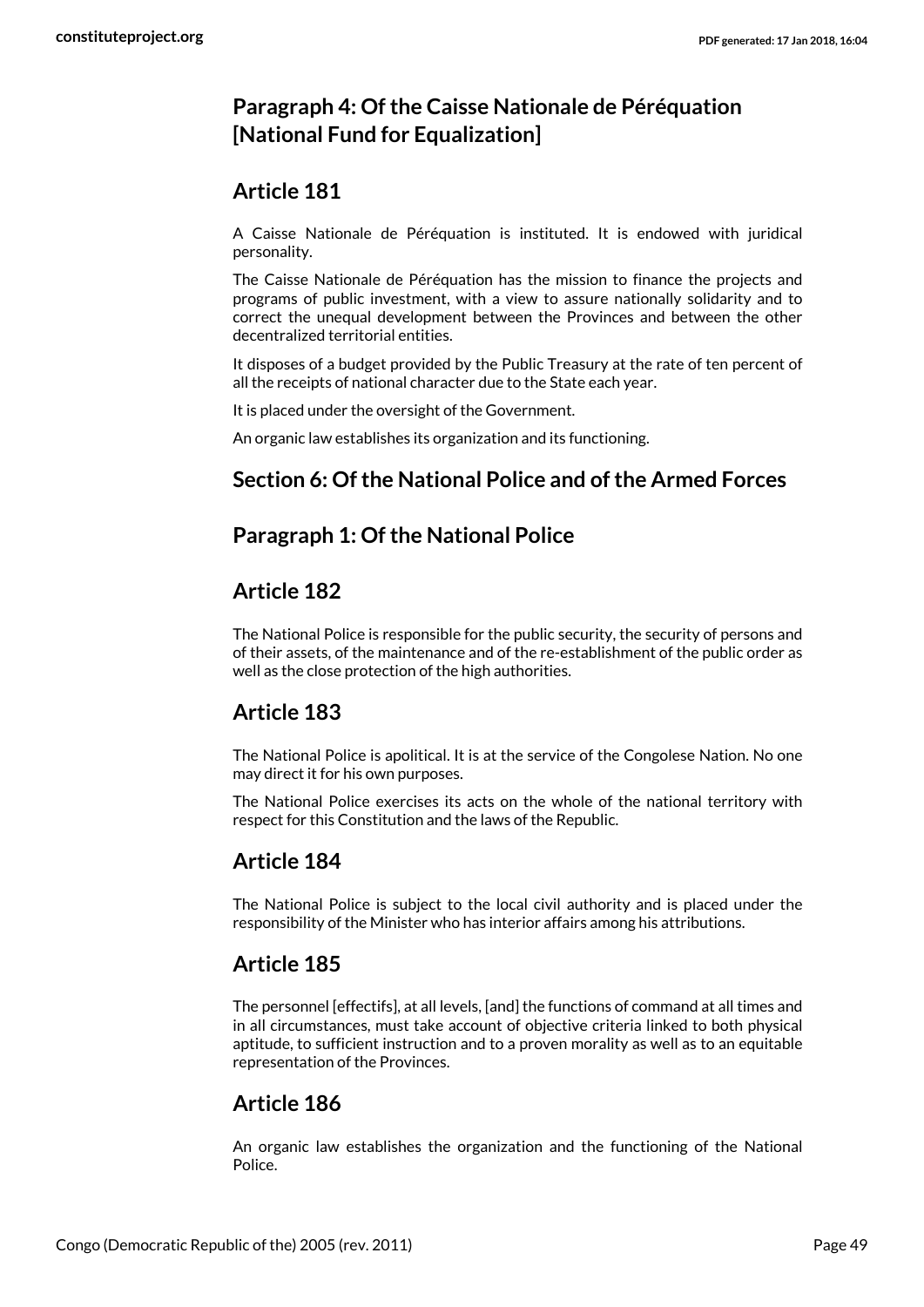### <span id="page-49-0"></span>**Paragraph 2: Of the Armed Forces**

# **Article 187**

The Armed Forces consist of the land force, the air force, the naval force and their services of support.

They have the mission to defend the integrity of the national territory and the frontiers. Under the conditions specified by the law, they participate, in times of peace, in the economic, social and cultural development as well as the protection of persons and of their assets.

# **Article 188**

The Armed Forces are republican. They are at the service of the entire Nation.

No one may, under penalty of high treason, direct them for their own purposes.

They are apolitical and subject to the civil authority.

# **Article 189**

The personnel, at all levels, [and] the functions of command at all times and in all circumstances, must take account of objective criteria linked to both physical aptitude, to sufficient instruction and to a proven morality as well as to an equitable representation of the Provinces.

#### **Article 190**

No one may, under penalty of high treason, organize military groups, paramilitary [groups] or private militias, or maintain a youth army.

#### **Article 191**

An organic law determines the organization and the functioning of the Armed Forces.

# **Article 192**

A Superior Council of Defense is instituted.

The Superior Council of Defense is presided over by the President of the Republic and, in the case of his absence or incapacity, by the Prime Minister.

An organic law determines the organization, the composition, the attributions and the functioning of the Superior Council of Defense.

# <span id="page-49-1"></span>**Section 7: Of the Public Administration**

#### **Article 193**

The Public Administration is apolitical, neutral and impartial. No one may direct it for personal or partisan ends.

It consists of the public function [fonction publique] as well as similar organs and services.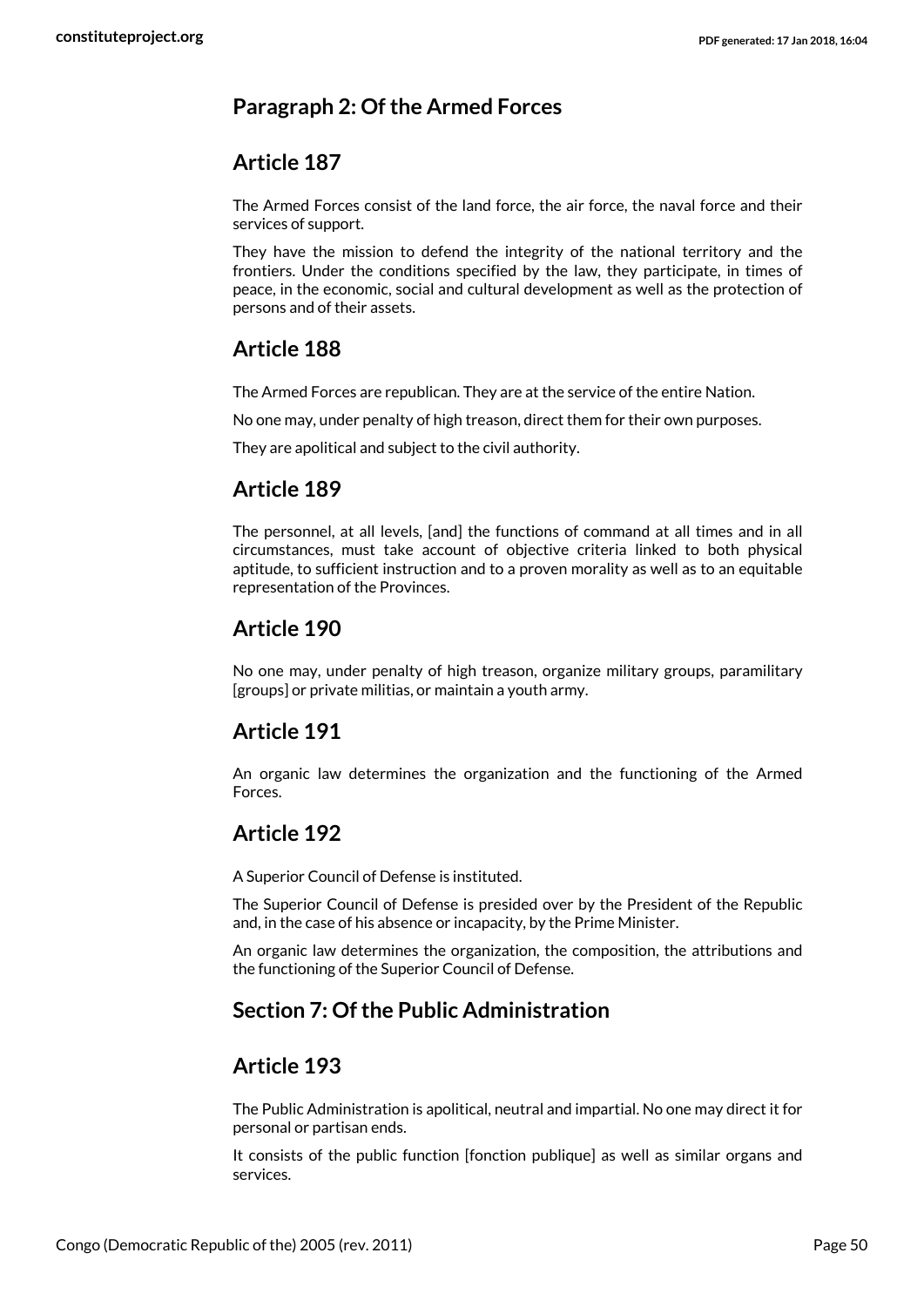# **Article 194**

An organic law establishes the organization and the functioning of the public services of the Central Power, of the Provinces and of the decentralized territorial entities.

### <span id="page-50-0"></span>**Chapter 2: Of the Provinces**

# **Section 1: Of the Provincial Political Institutions**

#### • Subsidiary unit government **Article 195**

The Provincial Institutions are:

- <span id="page-50-1"></span>**1.** the Provincial Assembly;
- **2.** the Provincial Government.

# **Article 196**

The Provinces are organized in accordance with the principles provided by Article 3 of this Constitution.

The territorial subdivisions interior to the Provinces are determined by an organic law.

#### • Subsidiary unit government **Article 197**

<span id="page-50-2"></span>[Amended by Law No. 11/002 of 20 January 2011.]

The Provincial Assembly is the deliberative organ of the Province. It deliberates in the domain of the competences reserved to the Province and controls the Provincial Government as well as the provincial and local public services.

It legislates by way of edict.

Its members are called Provincial Deputies.

They are elected by universal, direct and secret suffrage or designated [cooptés] for a mandate of five years, renewable.

The number of the designated Provincial Deputies may not exceed a tenth of the members composing the Provincial Assembly.

Without prejudice to the other provisions of this Constitution, the provisions of Articles 100, 101, 102, 103, 107, 108, 109 and 110 are applicable, mutatis mutandis, to the Provincial Assemblies and to their members.

When a grave and persistent political crisis threatens to interrupt the regular functioning of the provincial institutions, the President of the Republic can, by an ordinance deliberated in the Council of Ministers and after agreement with the Bureaus of the National Assembly and of the Senate, dissolve the Provincial Assembly. In this case, the Independent National Electoral Commission organizes the provincial elections within a time period of sixty days counting from the dissolution.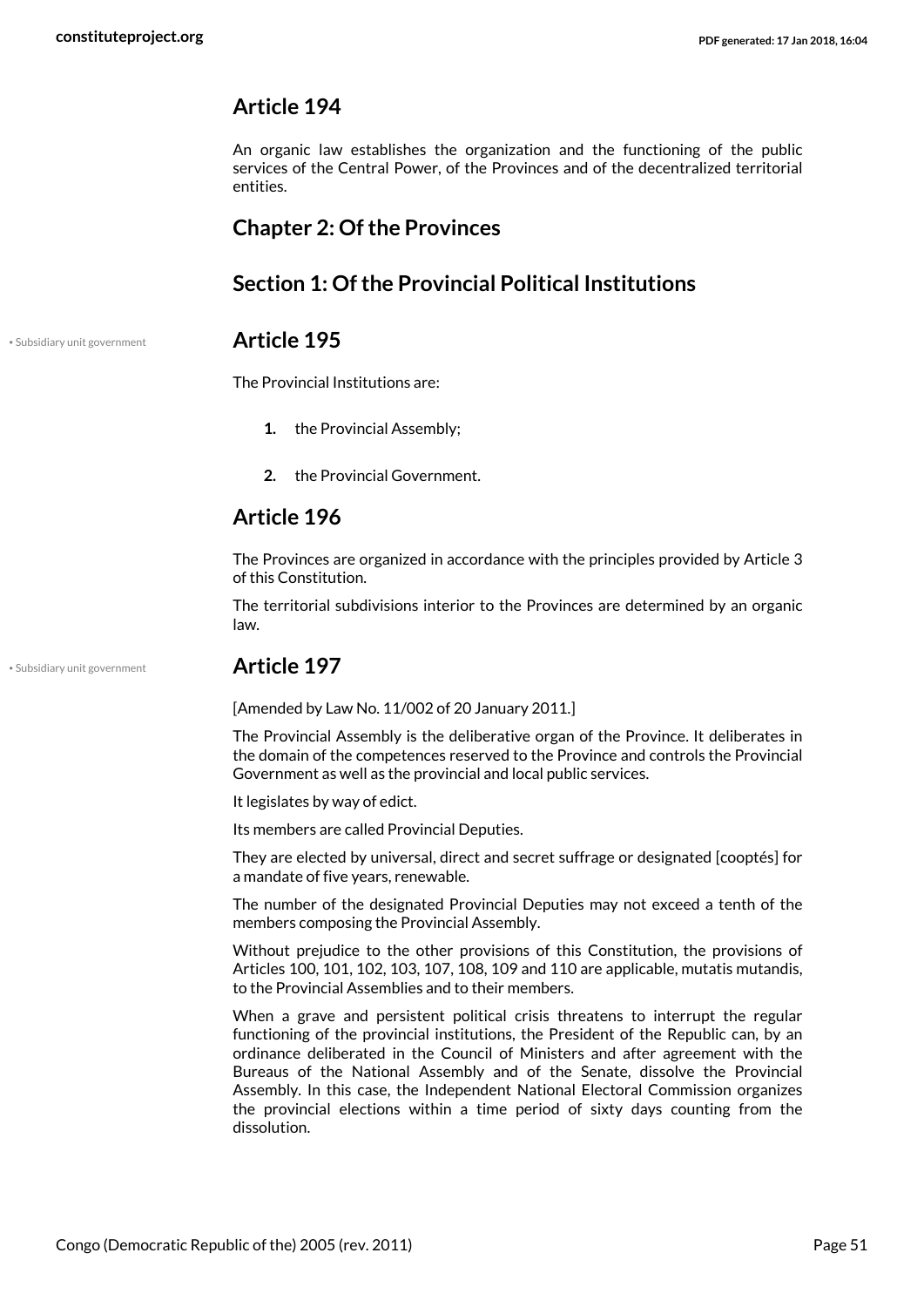In case of force majeure, this time period can be prolonged to one hundred twenty days at most, by the Constitutional Court referred to [the matter] by the Independent National Electoral Commission.

#### • Subsidiary unit government **Article 198**

<span id="page-51-0"></span>[Amended by Law No. 11/002 of 20 January 2011.]

The Provincial Government consists of a Governor, of a Vice Governor and of the Provincial Ministers.

The Governor and the Vice Governor are elected for a mandate of five years, renewable one time, by the Provincial Deputies from within or from outside of the Provincial Assembly. They are invested by ordinance of the President of the Republic.

The Provincial Ministers are designated by the Governor from within or from outside of the Provincial Assembly.

The composition of the Provincial Government takes into account the provincial representation.

The number of Provincial Ministers may not exceed ten.

Before entering into [his] functions, the Governor presents to the Provincial Assembly the program of his Government.

When this program has been approved by an absolute majority of the members composing the Provincial Assembly, it invests the Ministers.

The members of the Provincial Government can be, collectively or individually, relieved of their functions by the vote of a motion of censure or of no confidence of the Provincial Assembly.

The provisions of the Articles 146 and 147 of this Constitution apply, mutatis mutandis, to the members of the Provincial Government.

When a grave and persistent political crisis threatens to interrupt the regular functioning of the provincial institutions, the President of the Republic can, by an ordinance deliberated in the Council of Ministers and after agreement with the Bureaus of the National Assembly and of the Senate, relieve the Governor of a Province of his functions. In this case, the Independent National Electoral Commission organizes the election of a new Governor within a time period of thirty days.

#### **Article 199**

Two or more Provinces can, by common accord, create a framework for the harmonization and coordination of their respective policies and manage in common certain services of which the attribution concerns matters within their competence.

#### **Article 200**

A Conference of Provincial Governors is instituted.

It has the mission to issue opinions and to formulate suggestions on the policy to be taken and the legislation to be enacted by the Republic.

The Conference of Provincial Governors is composed, in addition to the Provincial Governors, of the President of the Republic, of the Prime Minister and of the Minister of the Interior. Any other member of the Government may be invited into it.

It is presided over by the President of the Republic.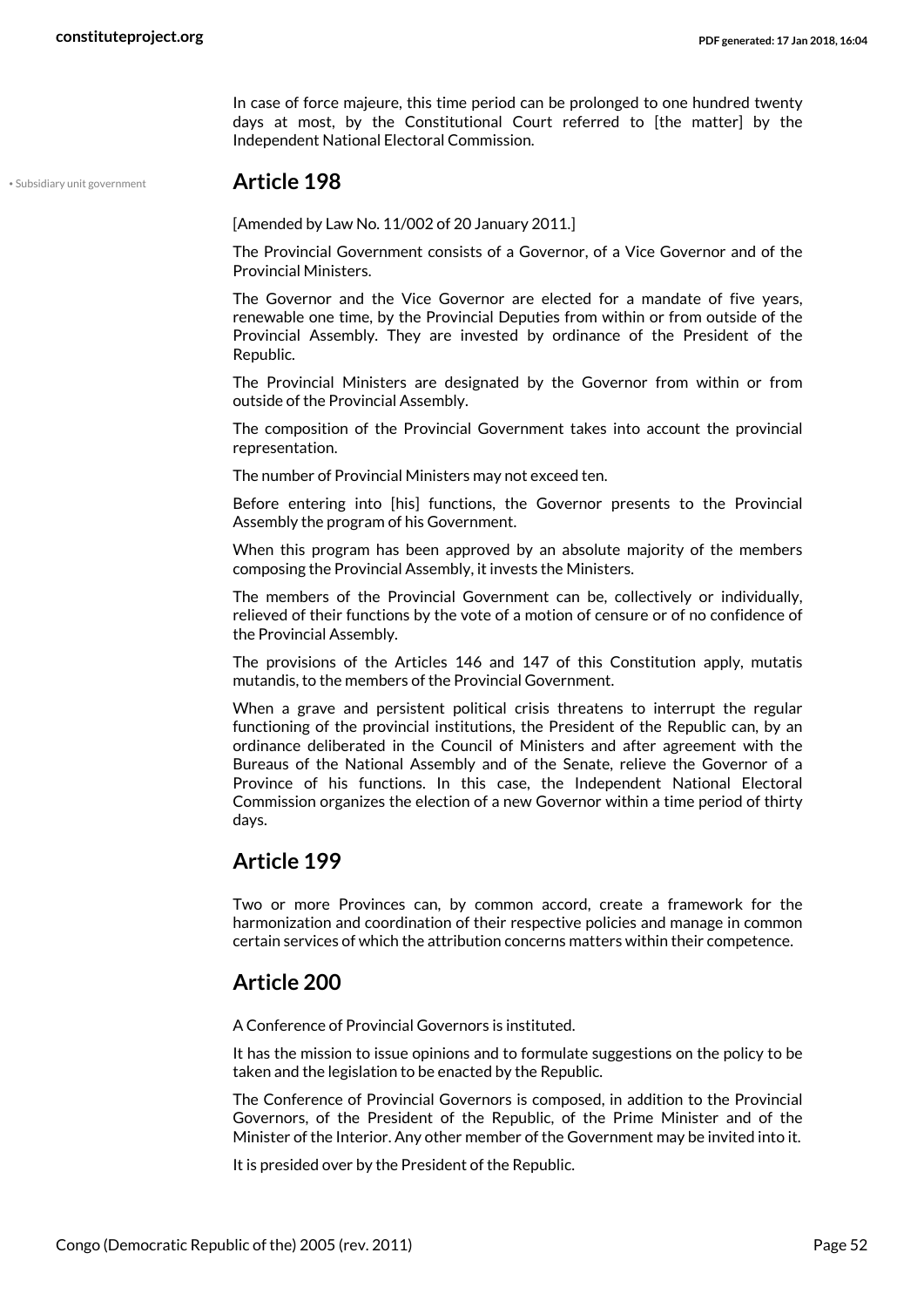It meets at least twice per year on convocation of its President.

It is held by rotation in each Province.

An organic law determines the modalities of the organization and of the functioning.

# <span id="page-52-0"></span>**Section 2: Of the Distribution of Competences Between the Central Power and the Provinces**

#### **Article 201**

The division of competences between the Central Power and the Provinces is established by this Constitution.

The matters are, either of the exclusive competence of the Central Power, or of the concurrent competence of the Central Power and the Provinces, or of the exclusive competence of the Provinces.

#### • Census **Article 202**

Without prejudice to the other provisions of this Constitution, the following matters are of the exclusive competence of the Central Power:

- **1.** foreign affairs including diplomatic relations as well as international treaties and agreements;
- **2.** the regulation of foreign trade;
- **3.** nationality, status and the policing of foreigners;
- **4.** extradition, immigration, emigration and the issuance of passports and of [the]visa;
- **5.** the external security;
- **6.** the national defense;
- **7.** the national police;
- **8.** the national public function;
- **9.** the public finances of the Republic;
- **10.** the establishment of taxes on revenue, taxes on [commercial] societies and personal taxes in accordance with Article 174;
- **11.** the public debt of the Republic;
- **12.** foreign loans for the needs of the Republic or of the Provinces;
- **13.** domestic loans for the needs of the Republic;

<span id="page-52-1"></span>

<span id="page-52-2"></span>• International law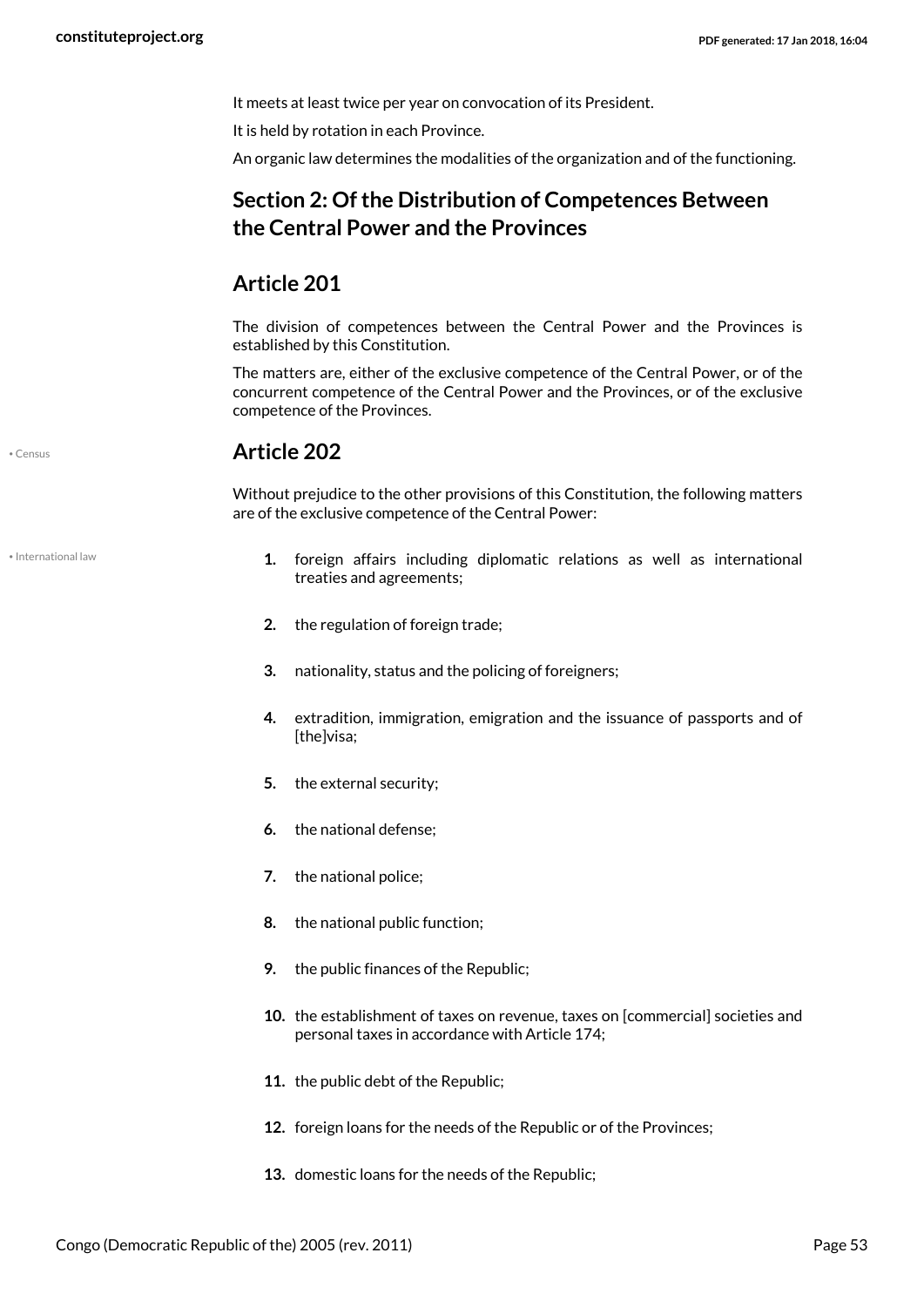- **14.** the currency, the issuance of currency and the power of legal tender of the currency;
- **15.** weights, measures and informatics;
- **16.** customs and the regime [droits] of importation and exportation;
- **17.** regulation concerning banks and banking and exchange operations;
- **18.** exchange regulations;
- **19.** literary, artistic and industrial property and patents;
- **20.** posts and telecommunications, including telephones and telegraphs, broadcasting, television and satellites;
- **21.** maritime and internal navigation, air routes, railways, the routes and other means of communication, natural or artificial, which connect two or more Provinces or the territory of the Republic to a foreign territory or which a national law has declared of national interest although they may be entirely situated on the territory of a Province;
- **22.** the universities and other establishments of superior scientific, technical or professional education created or subsidized by the Central Government or by the Provincial Governments and which a national law has declared of national interest;
- **23.** the establishment of norms of education applicable to all the territories of the Republic;
- **24.** the acquisition of assets for the needs of the Republic, without prejudice to the provisions of Article 34;
- **25.** the elaboration of agricultural, forestry and energy programs of national interest and the coordination of programs of provincial interest;

The agencies [offices] of agricultural products and the similar organs as well as the deployment [répartition] of the personnel [cadres], in accordance with the status of the career officers of the public services of the State;

The energy, agricultural and forestry regimes concerning hunting and fishing, concerning the conservation of nature (flora and fauna), concerning the capture [and] breeding of animals, foodstuffs of animal origin and concerning the veterinary arts;

- **26.** the protection against dangers caused by energy or by radiation and the elimination of radioactive substances;
- **27.** the prevention of abuses by the economic forces [puissances];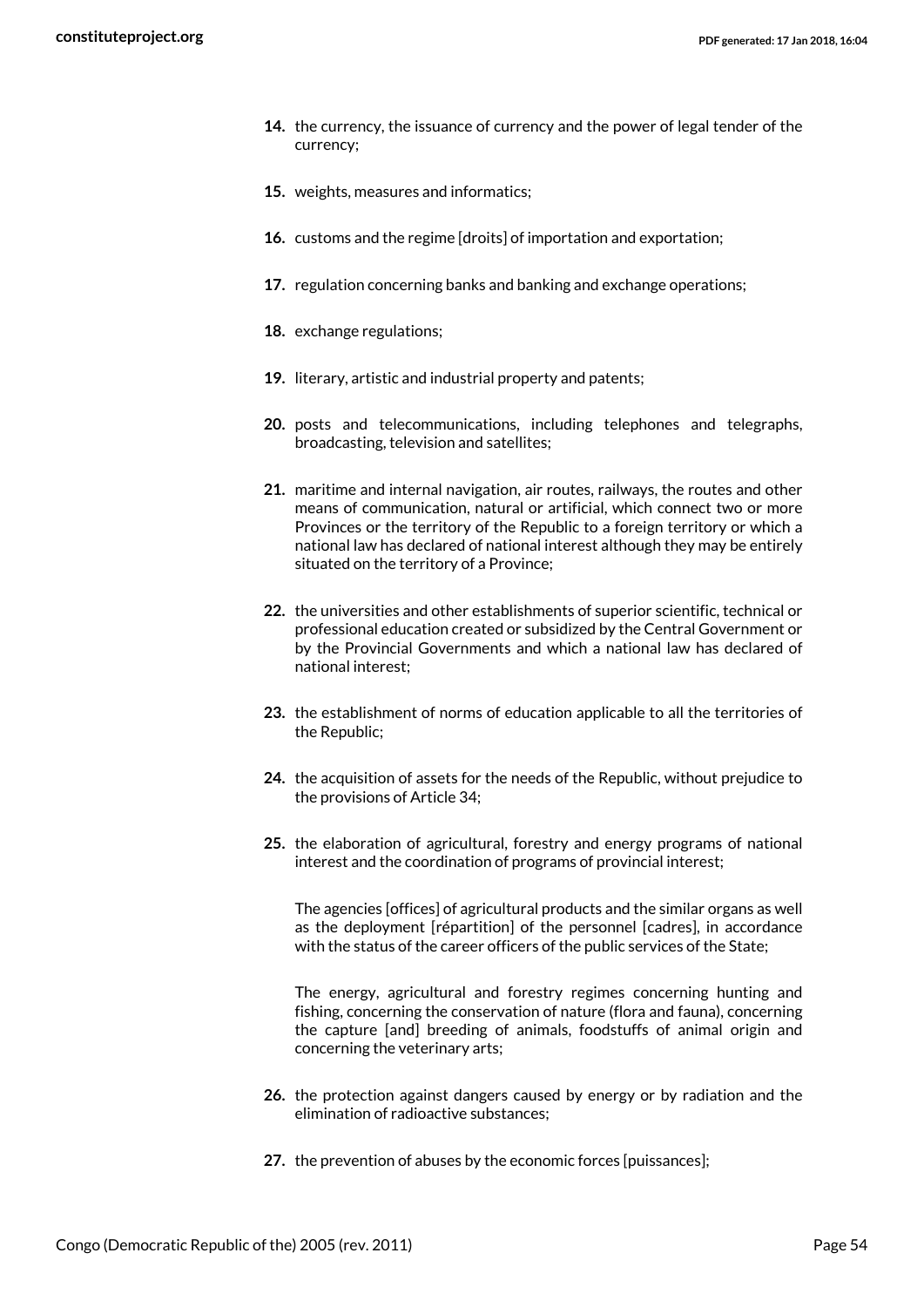- **28.** the historical patrimony, the public monuments and the parks declared of national interest;
- **29.** the meteorologic services and the technical coordination of the services of surveying, of cartography and of hydrography;
- **30.** the appointment and the assignment of the provincial inspectors of primary, secondary, professional and special education;
- **31.** statistics and census-taking of national interest;
- <span id="page-54-0"></span>**Economic plans 1998 12. ational planning**;
	- **33.** scientific and technological research;
	- **34.** the national development [directeurs] plans concerning the development of basic infrastructure, notably the ports, the airports and the railway stations;
- <span id="page-54-1"></span>\*State support for the disabled **35.** the assistance for war veterans and [those] handicapped by war;
	- **36.** legislation concerning[,] notably;
		- **a.** the code of commerce, including insurance, the constitution and approval [agrément] of companies;
		- **b.** the penal code and the prison regime;
		- **c.** the code of judicial organization and competence and the judicial code;
		- **d.** legislation on the liberal professions;
		- **e.** labor legislation including notably the laws governing the relations between employers and workers, the security of workers, the rules concerning social security and, in particular, the rules concerning social insurance and involuntary unemployment;
		- **f.** economic legislation including the laws concerning mines, minerals and mineral oils, the industry, the energy sources and the conservation of natural resources;
		- **g.** legislation on the arts and trades;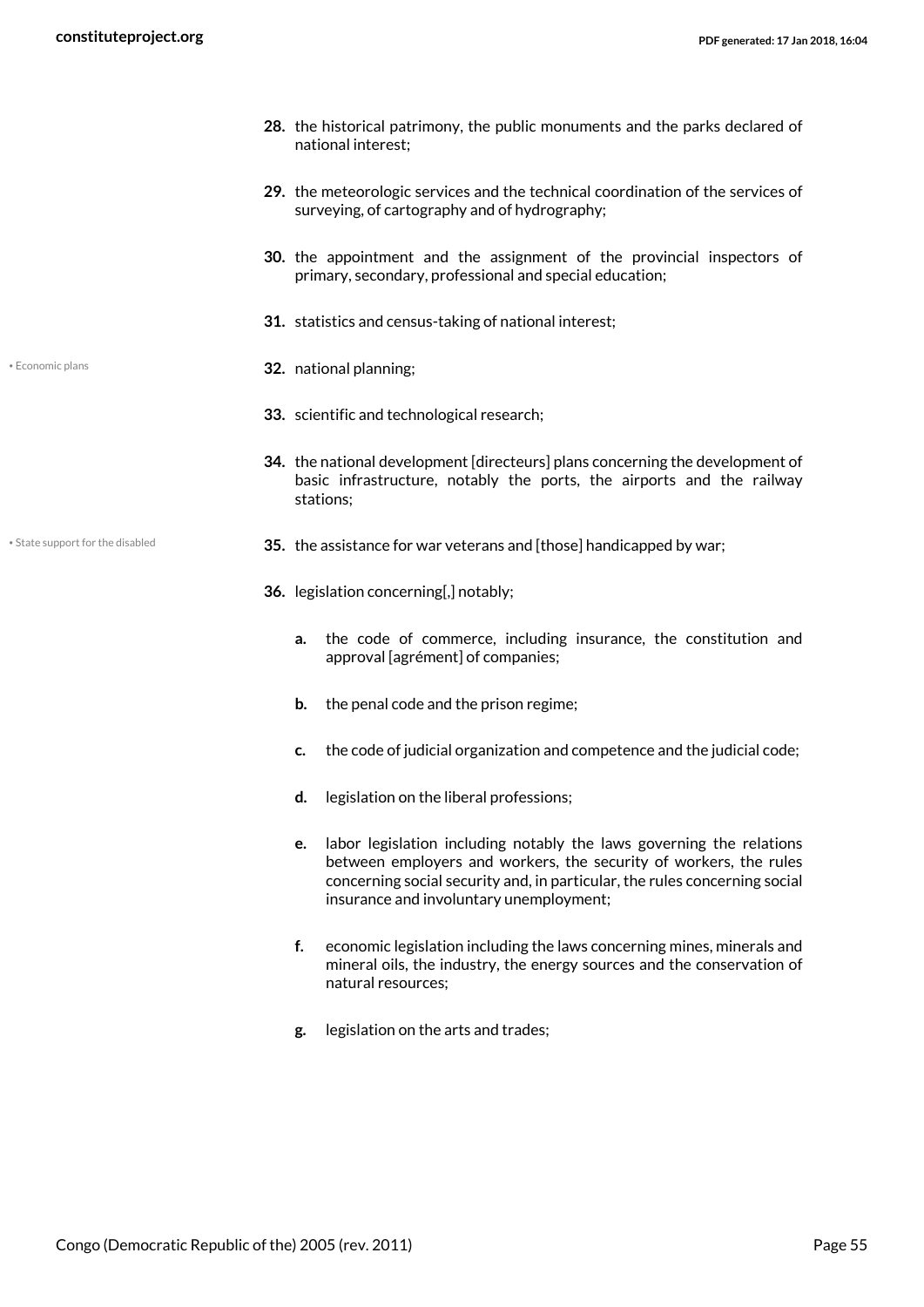- **h.** legislation [concerning] medicine and the art of healing, preventive medicine, notably hygiene, the public health and the protection of mother and child, legislation on the profession of pharmacist, on pharmaceutical commerce, on immigration and transit, bilateral and international sanitary regulations, legislation on hygiene at work, the technical coordination of medical laboratories and the distribution [répartition] of doctors;
- **i.** the electoral law;
- **j.** legislation on the fabrication, the rectification, the importation, the exportation and the selling of alcohol obtained by distillation;
- **k.** legislation on the fabrication, the importation, the exportation, [and] the selling of alcoholic and non-alcoholic drinks;
- **l.** legislation on the fabrication, the importation, the exportation [and] the transit of materiel of war;
- **m.** legislation on the artificial insemination of the human being, on the manipulation of genetic information and on the transplantation of human organs and tissues;
- **n.** legislation on refugees, the expelled and displaced persons;
- **o.** legislation on the admission to the medical professions and to the other professions and activities.

#### **Article 203**

Without prejudice to the other provisions of this Constitution, the following matters are of the concurrent competence of the Central Power and the Provinces:

- **1.** the implementation of the mechanisms of promotion and of protection of the human rights and fundamental freedoms consecrated in this Constitution;
- **2.** the civil and customary rights;
- **3.** statistics and census-taking;
	- **4.** domestic security;
	- **5.** the administration of courts and tribunals, jails and correctional facilities [maisons] and prisons;
	- **6.** culture and sports life;

<span id="page-55-0"></span>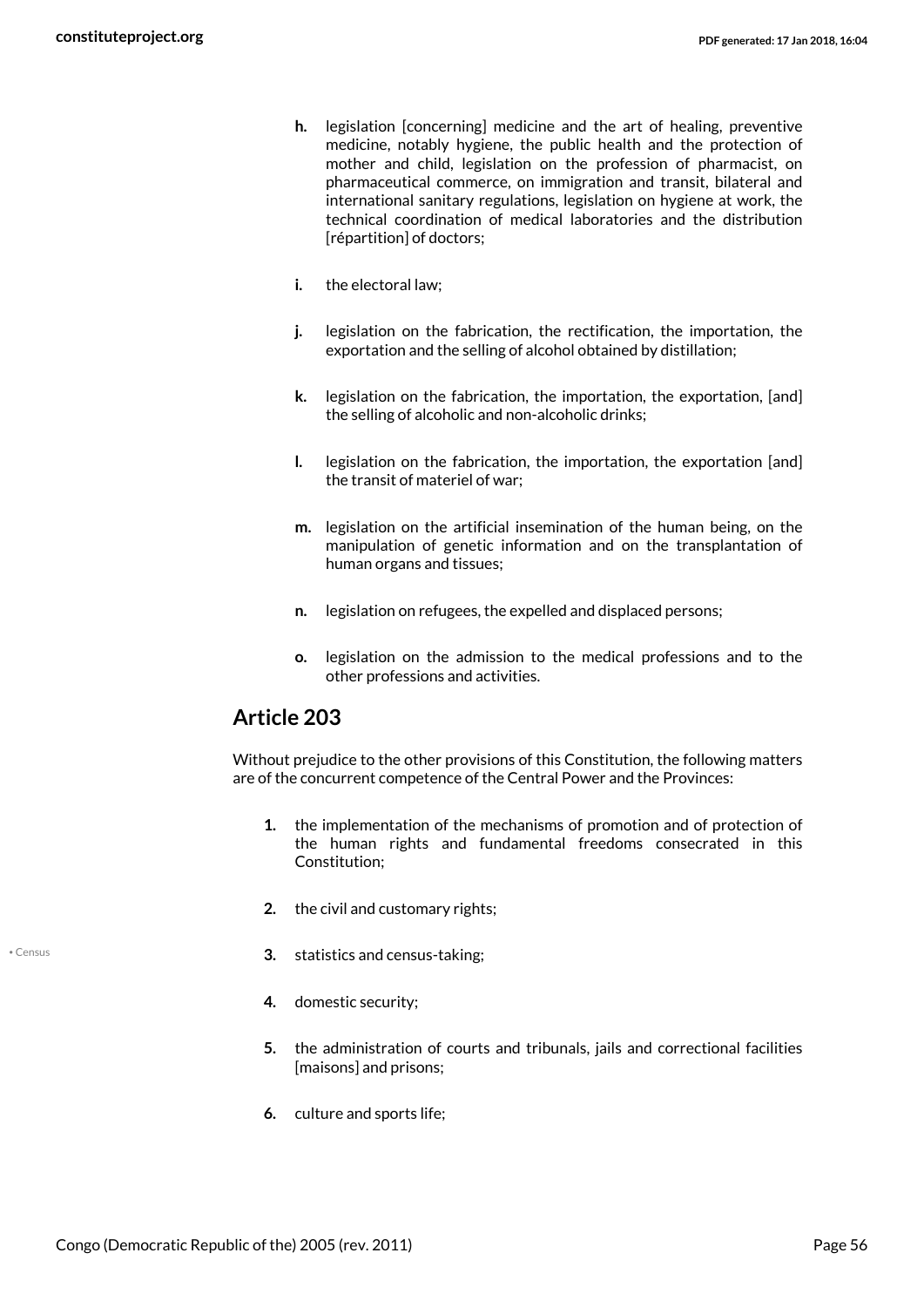- **7.** the establishment of taxes, including excise taxes and [taxes] on consumables, with the exclusion of the taxes specified in Article 174;
- **8.** the execution of measures concerning the policing of foreigners;
- **9.** scientific and technological research as well as scholarships, the continuation [perfectionnement] and encouragement of research;
- **10.** medical and philanthropic institutions, the employment of supervisors for medical and agricultural personnel;
- **11.** the implementation of programs of meteorology, of geology, of cartography and of hydrology;

**12.** natural disasters;

- **13.** the press, radio, television, and the film industry;
- **14.** civil protection;
- **15.** tourism;
- <span id="page-56-0"></span>**16.** land and mining rights, territorial management, the regime of waters and forests;
- **17.** the prevention of human and animal epidemics dangerous to the collectivity;
- <span id="page-56-1"></span>**18.** protection of the environment, of natural sites, of landscapes and of the conservation of sites;
- **19.** the regulation concerning the regimes [of] energy, agriculture and forests, livestock, [and] foodstuffs of animal or vegetable origin;
- **20.** the creation of establishments of primary, secondary, superior and university [education];
- **21.** road traffic, automotive traffic [circulation], the construction and maintenance of routes of national interest, the collection and distribution of tolls for the use of routes constructed by the Central Power and/or by the Province;
- **22.** medical and philanthropic institutions;
- **23.** the initiative of projects, programs and agreements of international economic, cultural, scientific and social cooperation;
- **24.** the production, transport, use and exploitation of energy;

<span id="page-56-3"></span><span id="page-56-2"></span>• Radio<br>• Television

• Ownership of natural resources

• Protection of environment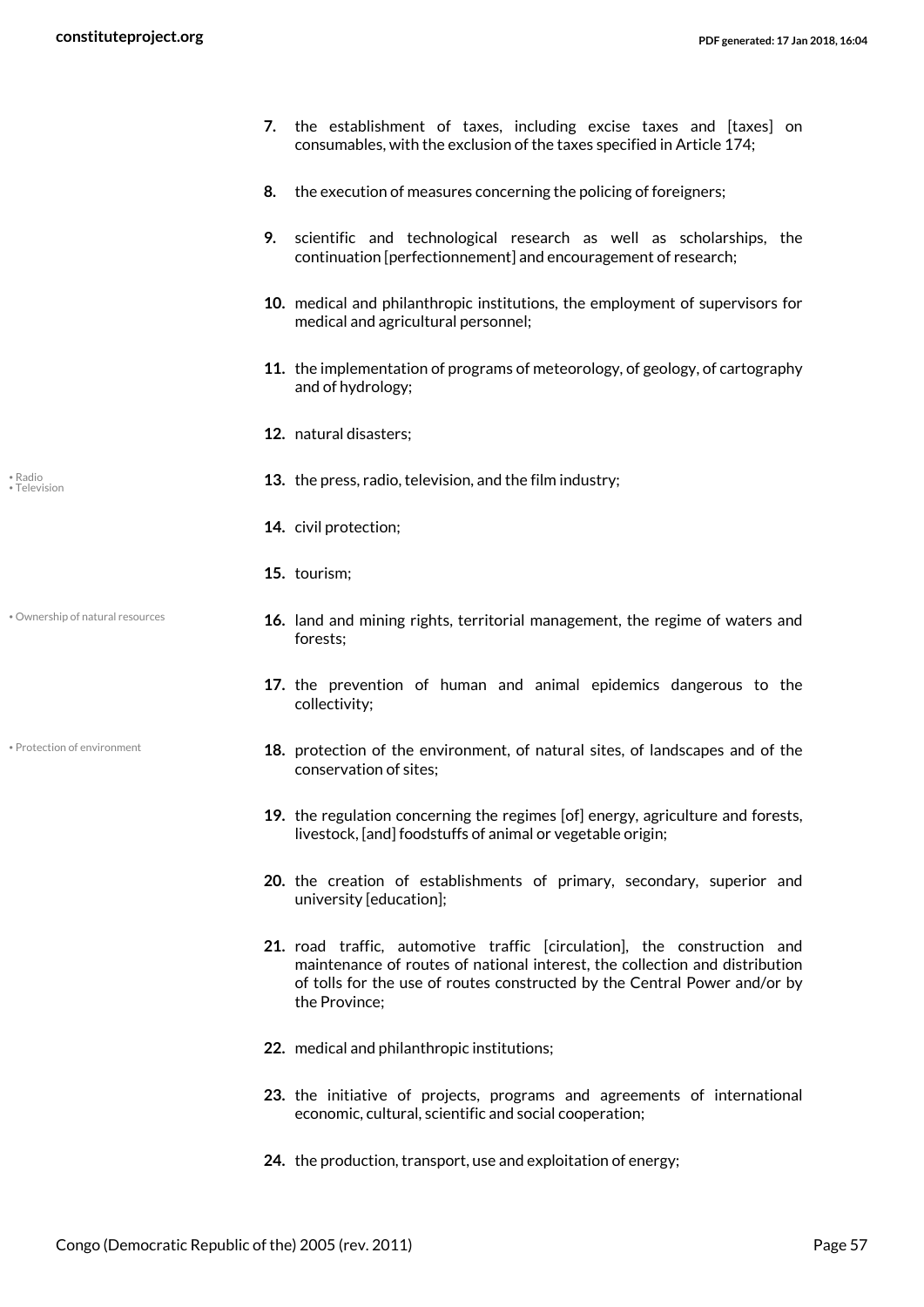**25.** the protection of vulnerable groups and persons.

#### • Subsidiary unit government **Article 204**

<span id="page-57-0"></span>Without prejudice to the other provisions of this Constitution, the following matters are of the exclusive competence of the Provinces:

- **1.** the development plan of the Province;
- **2.** inter-provincial cooperation;
- **3.** the provincial and local public function;
- **4.** the application of the norms concerning civil estate;
- **5.** the provincial public finances;
- **6.** the provincial public debt;
- **7.** domestic loans for the needs of the Provinces;
- **8.** the issuance and conservation of titles of real property with respect for the national legislation;
- **9.** the organization of the small commerce [at the] frontier [petit commerce frontalier];
- **10.** the organization and the functioning of the provincial public services, establishments and public enterprises with respect for the national legislation;
- **11.** public works and contracts [marchés] of provincial and local interest;
- **12.** the acquisition of assets for the needs of the Province;
- **13.** maternal, primary, secondary, professional and special education as well as literacy of citizens, in accordance with the norms established by the Central Power;
- **14.** the establishment of fines and prison penalties to assure the respect for edicts in accordance with the national legislation;
- **15.** internal communications of the Provinces;
- **16.** provincial and local taxes, and duties and assessments [droits], notably property tax, tax on local revenue and the tax on motor vehicles;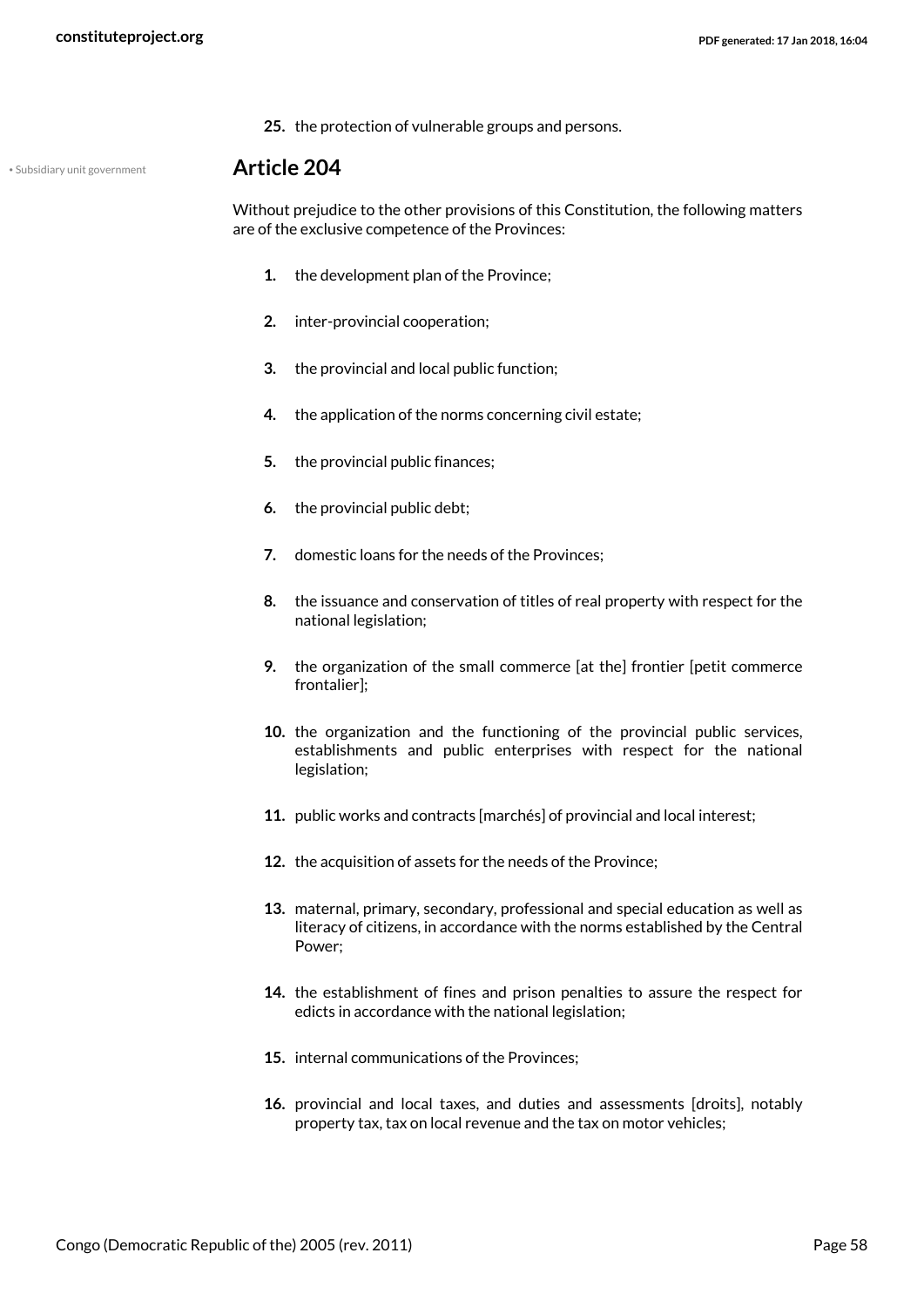- **17.** the establishment of provincial minimum wages, in accordance with the national legislation;
- **18.** the assignment of the medical personnel, in accordance with the status of the career officers of the public services of the State, the drafting of programs of sanitation and of the struggle against endemic/epidemic diseases in accordance with the national plan: the organization of the services for provincial hygiene and prophylaxis, the application and control of the national medical and pharmaceutical legislation as well as the organization of the services of curative medicine, of philanthropic and missionary services, of medical laboratories and of pharmaceutical services, of the organization and promotion of primary health care;
- **19.** the drafting of mining, mineralogy, industrial [and] energy programs of provincial interest and their execution in accordance with the general norms of national planning;
- **20.** the drafting of agricultural and forestry programs and their execution in accordance to the norms of national planning, the assignment of agricultural personnel, [and] of the staff [cadres] in accordance with the provisions of the status of the career officers of the public services of the State, the application of the national legislation concerning agriculture, the forest, hunting and fishing as well as the environment, the conservation of nature and the capture of wild animals, the organization and the control of agricultural campaigns, the establishment of prices for agricultural products;
- **21.** the assignment in the Province of veterinary personnel, in accordance with the provisions of the status of the career officers of the public services of the State; the drafting of programs of campaigns for animal health and the application of measures of veterinarial sanitation policing, notably in that which concerns frontier posts and quarantine;
- **22.** the organization of vaccination campaigns against animal diseases, the organization of laboratories, clinics and dispensary providers as well as the application of the national legislation in veterinary matters, [and] the organization of the promotion of basic health;
- **23.** tourism, the historical patrimony, the public monuments and the parks of provincial and local interest;
- **24.** urban und rural housing, highway maintenance [voirie] and the collective provincial and local equipment;
- **25.** the inspection of provincial cultural and sports activities;
- **26.** the exploitation of non-nuclear sources of energy and the production of water for the needs of the Province;
- **27.** the execution of measures of the rights of residence and establishment of foreigners, in accordance with the law;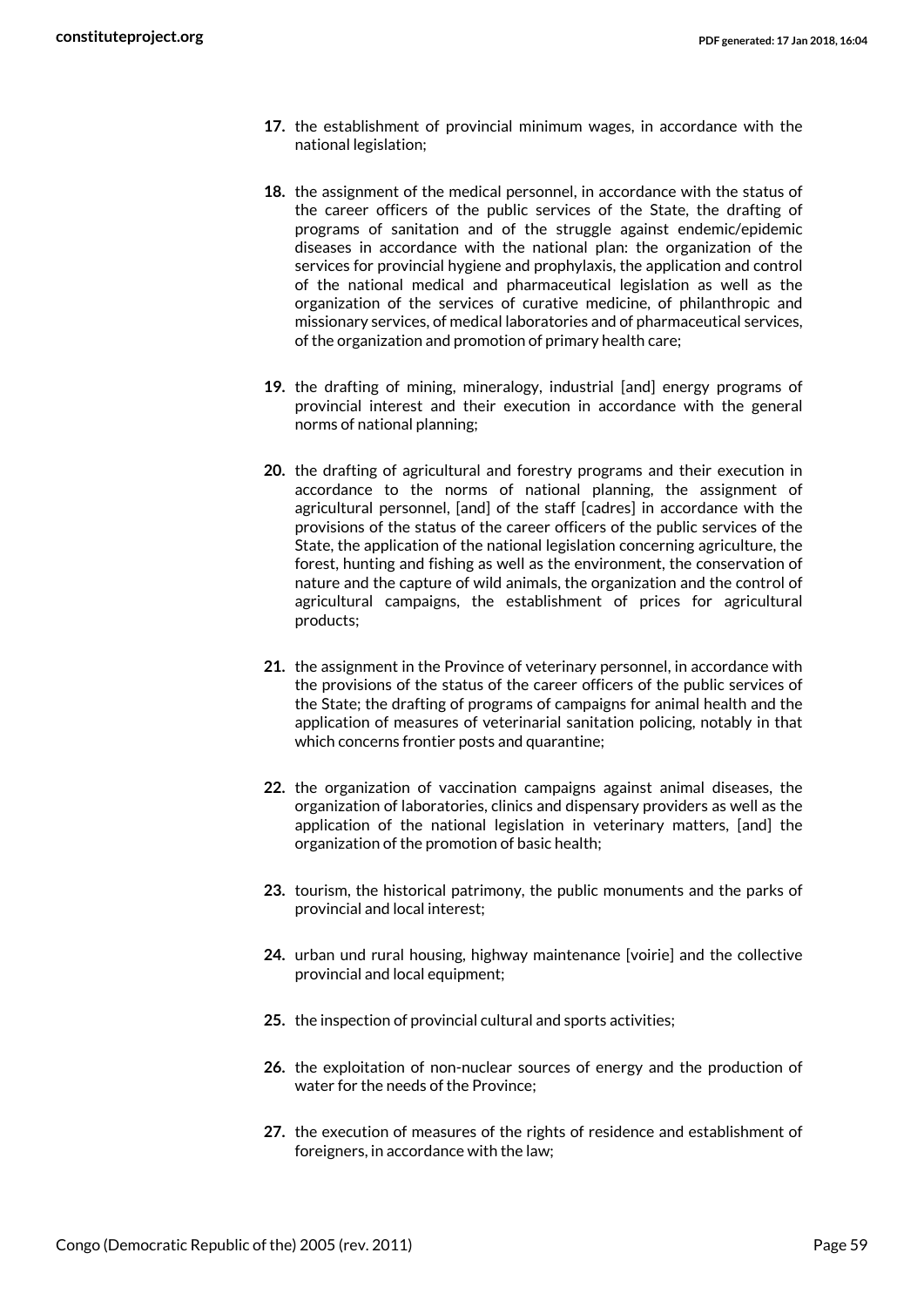- **28.** the execution of customary law;
- **29.** provincial planning.

#### • National vs subnational laws **Article 205**

<span id="page-59-1"></span>A Provincial Assembly cannot legislate on the matters of the exclusive competence of the Central Power. Reciprocally, the National Assembly and the Senate cannot legislate on the matters of the exclusive competence of a Province.

However, the National Assembly and the Senate may, by a law, enable a Provincial Assembly to make edicts on the matters of the exclusive competence of the Central Power. When the National Assembly and the Senate terminate the delegation of power so given to the Provincial Assembly, the provisions of the provincial edicts promulgated in matters of the exclusive competence of the Central Power by virtue of the delegation of power, remain nevertheless in force in the interested Province until a national law has regulated those matters.

In Parallel, a Provincial Assembly can, by an edict, enable the National Assembly and the Senate to legislate on matters of the exclusive competence of the Province.

When the Provincial Assembly terminates the delegation of power so given to the National Assembly and the Senate, the provisions of the national laws promulgated in the matters of the exclusive competence of the Provinces, by virtue of the delegation of power, remain nevertheless in force in the interested Province until a provincial edict has regulated them.

In the matters concerning the concurrent competence of the Central Power and the Provinces, any provincial edict incompatible with the national laws and regulations of execution is null and abrogated of plain right, to the extent that there is incompatibility.

The national legislation takes precedence over the provincial edict.

#### **Article 206**

Excepting provisions of the national legislation to the contrary, the Provincial Governments execute, by the intermediary of their services, the national laws and regulations.

#### <span id="page-59-0"></span>**Section 3: Of the Customary Authority**

#### **Article 207**

The customary authority is recognized.

It is devolved conforming to local custom, provided that it is not contrary to the Constitution, to the law, to public order and to good morals.

Each customary chief [who] desires to exercise a public elective mandate must submit himself to election, except in application of the provisions of Article 197, paragraph 3 of this Constitution.

The customary authority has the duty to promote national unity and cohesion.

A law establishes the status of the customary chiefs.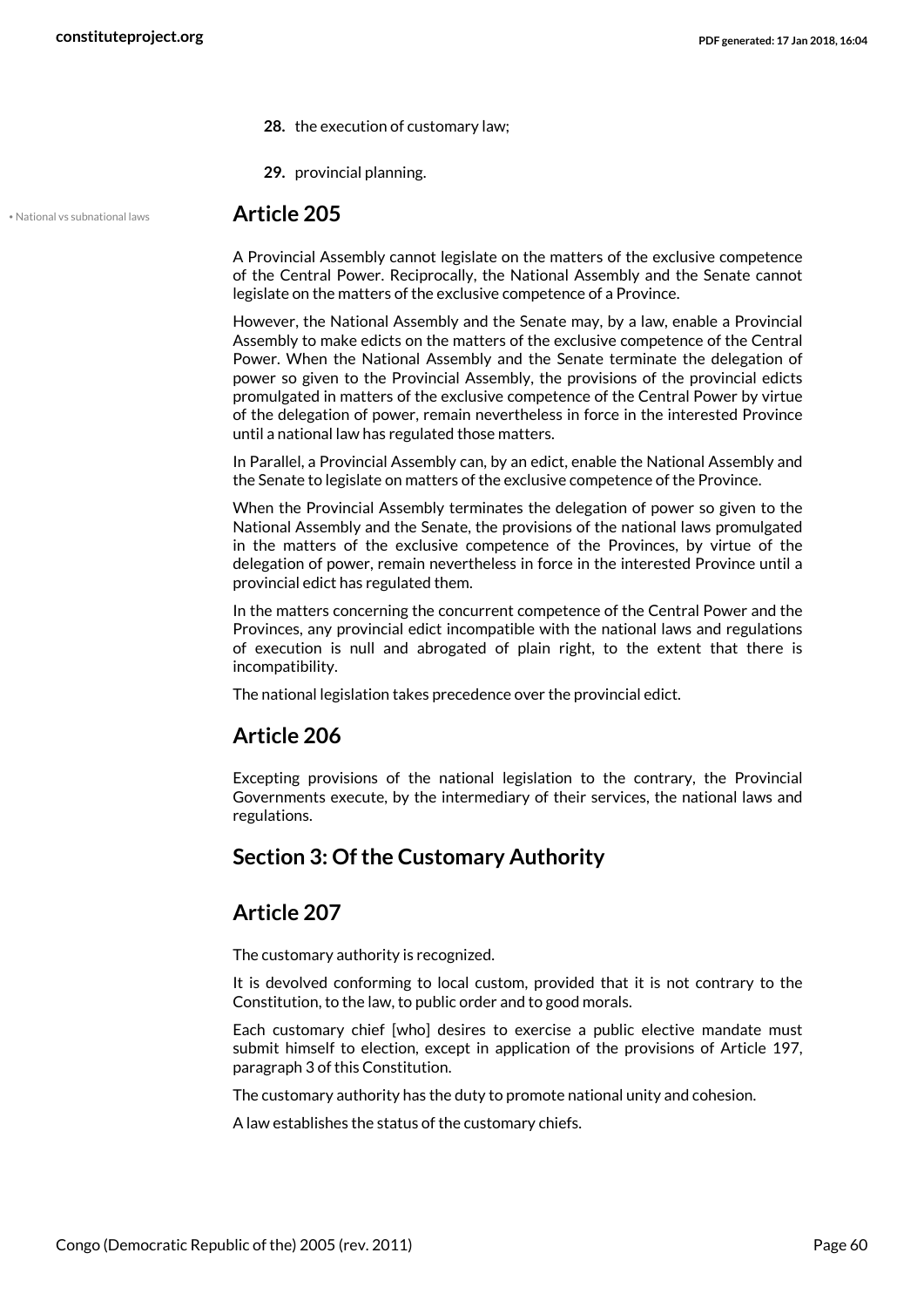# <span id="page-60-0"></span>**TITLE IV: OF THE ECONOMIC AND SOCIAL COUNCIL**

# **Article 208**

An Economic and Social Council is instituted in the Democratic Republic of the Congo.

# **Article 209**

The Economic and Social Council has the mission to give its consultative advice on the economic and social questions submitted to it by the President of the Republic, the National Assembly, the Senate and the Government.

It can, on its own initiative, bring the attention of the Government and of the Provinces to the reforms which appear to it as favorable to the economic and social development of the country.

# **Article 210**

An organic law determines the organization and the functioning of the Economic and Social Council.

# <span id="page-60-1"></span>**TITLE V: OF THE INSTITUTIONS IN SUPPORT OF DEMOCRACY**

# <span id="page-60-2"></span>**Chapter 1: Of the Independent National Electoral Commission**

<span id="page-60-3"></span>

# • Electoral commission **Article 211**

An Independent National Electoral Commission is instituted with juridical personality.

The Independent National Electoral Commission is responsible for the organization of the electoral process, notably of the registration of the electors, of the maintenance of the electoral list [fichier électoral], the operations of the vote, of the counting and of any referendum.

It assures the regularity of the electoral and referendum process.

An organic law establishes the organization and the functioning of the Independent National Electoral Commission.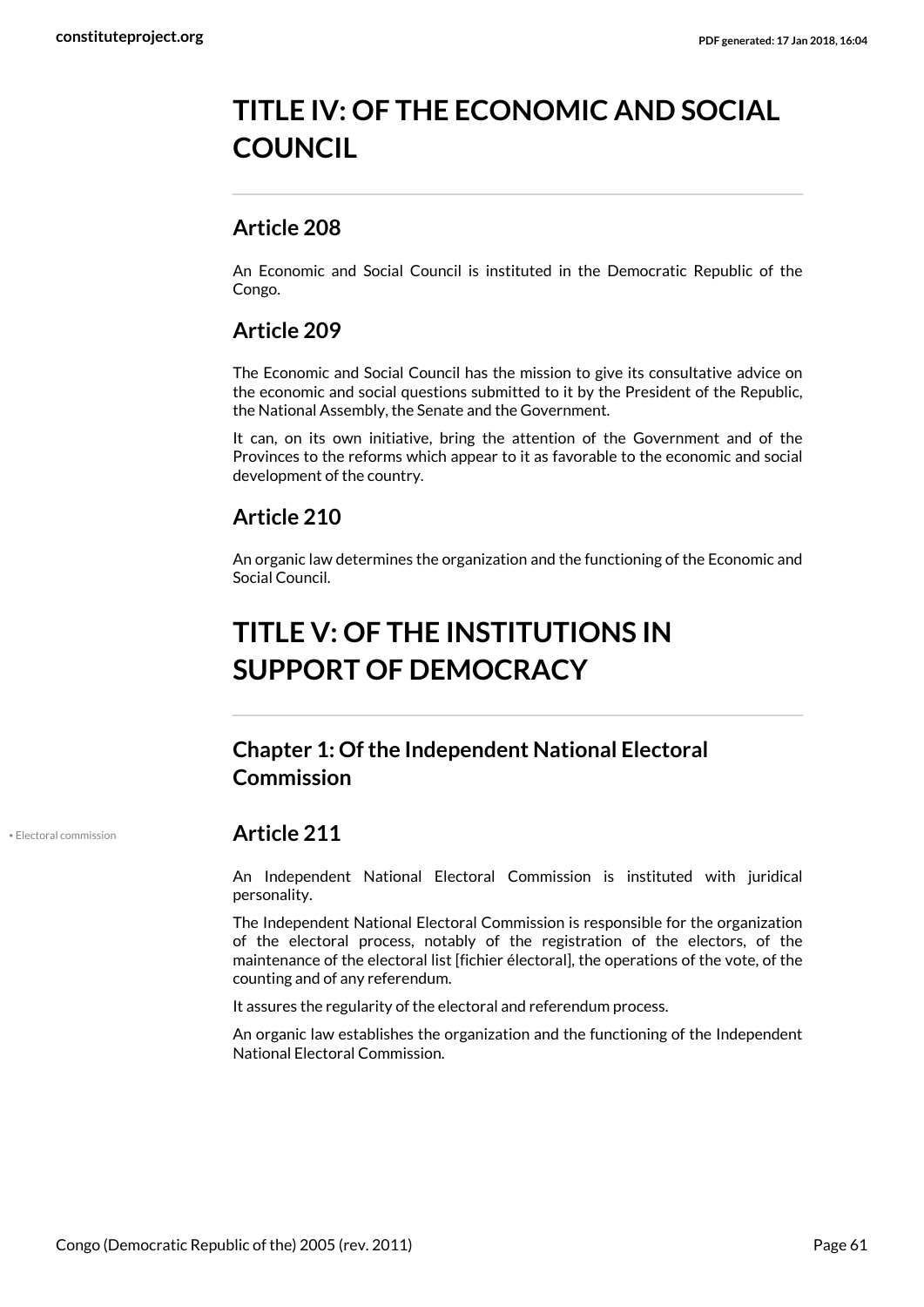# <span id="page-61-0"></span>**Chapter 2: Of the Superior Council for Audiovisual Media and of Communication**

#### <span id="page-61-4"></span>• Media commission **Article 212**

A Superior Council for Audiovisual Media and of Communication is instituted with juridical personality.

It has the mission to guarantee and to assure the freedom and the protection of the press, as well as of all the means of mass communication with respect for the law.

It sees to the respect for that which is dutiful [de la déontologie] in matters of information and to the equitable access of the political parties, of the associations and of the citizens to the official means of information and of communication.

The composition, the attributions, the organization and the functioning of the Superior Council for Audiovisual Media and Communication are established by an organic law.

# <span id="page-61-1"></span>**TITLE VI: OF THE INTERNATIONAL TREATIES AND AGREEMENTS**

# • International law **Article 213** • Treaty ratification

The President of the Republic negotiates and the ratifies international treaties and agreements.

The Government concludes the international agreements not submitted to ratification after deliberation in the Council of Ministers. It so informs the National Assembly and the Senate.

# • International law **Article 214**

The peace treaties, the treaties of commerce, the treaties and agreements of concern to the international organizations and to the regulation of international conflicts, those which engage the public finances, those which modify the legislative provisions, those which concern the status of persons, [and] those which involve the exchange and addition of territory, may only be ratified or approved by virtue of a law.

No cession, no exchange [or] no addition of territory is valid without the agreement of the Congolese People consulted by way of referendum.

<span id="page-61-3"></span>The international treaties and agreements, regularly concluded, have, on their publication, an authority superior to that of the laws, under reserve for each treaty and agreement, of its the application by the other party.

<span id="page-61-5"></span>

<span id="page-61-2"></span>• International law **Article 215** • Legal status of treaties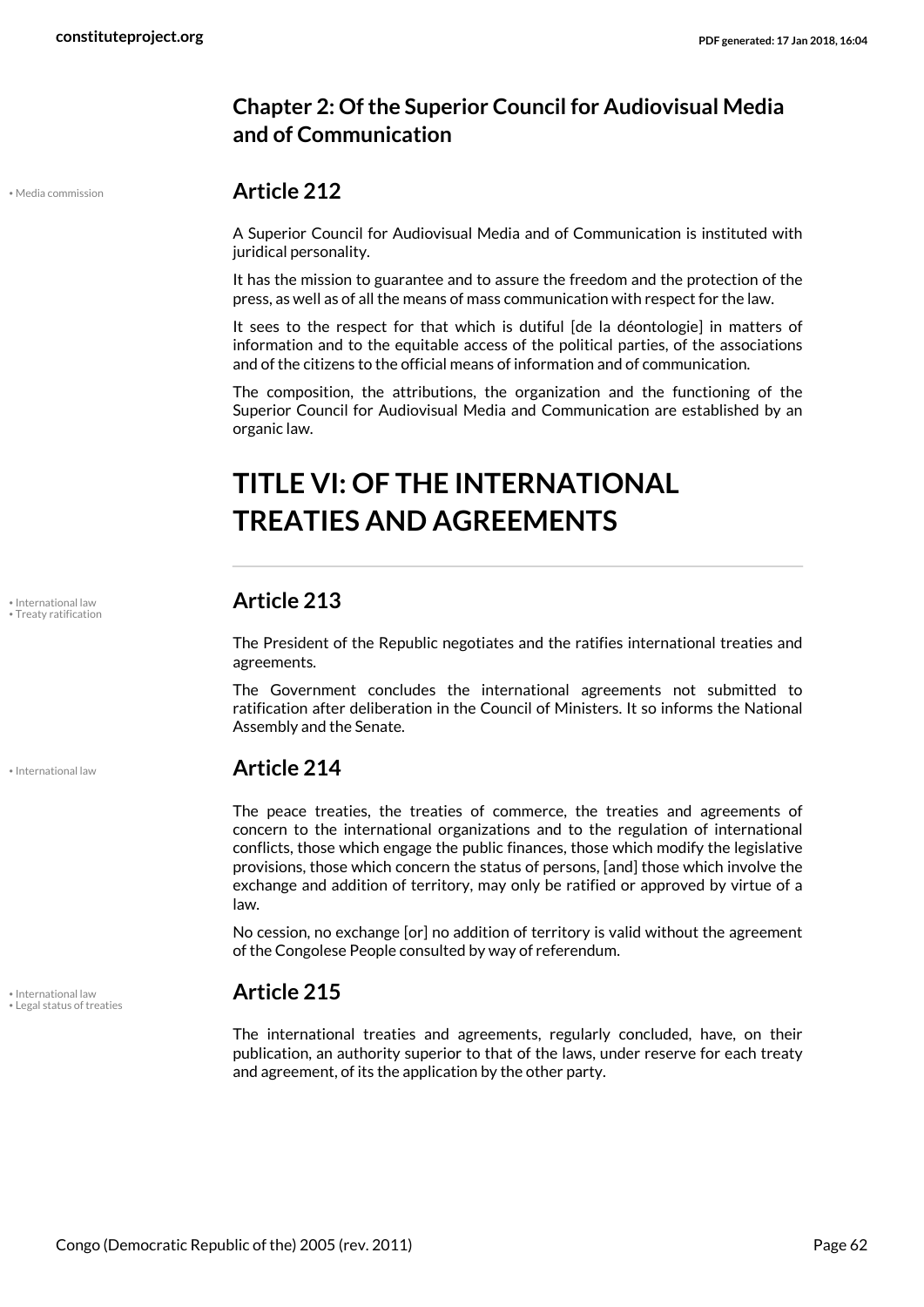<span id="page-62-3"></span>If the Constitutional Court consulted by the President of the Republic, by the Prime Minister, the President of the National Assembly or the President of the Senate, by a tenth of the Deputies or a tenth of the Senators, declares that an international treaty or agreement includes a clause contrary to the Constitution, the ratification or approval may only intervene after the revision of the Constitution.

# <span id="page-62-2"></span>• International law **Article 217**

The Democratic Republic of the Congo may conclude treaties or agreements of association or of community which involve a partial relinquishment of sovereignty with a view to promote African unity.

# <span id="page-62-0"></span>**TITLE VII: OF THE REVISION OF THE CONSTITUTION**

#### • Constitution amendment procedure **Article 218**

<span id="page-62-1"></span>[Amended by Law No. 11/002 of 20 January 2011.]

The initiative of the constitutional revision belongs concurrently:

- **1.** to the President of the Republic;
- **2.** to the Government after deliberation in the Council of Ministers;
- **3.** to either of the Chambers of the Parliament at the initiative of half of its members;
- **4.** to a fraction of the Congolese people, with the concurrence of 100,000 persons, expressed by petition addressed to one of the two Chambers.

Each of these initiatives is submitted to the National Assembly and to the Senate which decide, with the absolute majority of each Chamber, on the substance of the Bill, of the proposal or of the petition for revision.

The revision is only definitive if the Bill, the proposal or the petition is approved by referendum on the convocation of the President of the Republic.

However, the Bill, the proposal or the petition is not submitted to referendum when the National Assembly and the Senate meeting in Congress approve it by the majority of three-fifths of the members composing it.

#### **Article 219**

No revision may intervene during the state of war, the state of urgency or the state of siege, or during the interim in the Presidency of the Republic or when the National Assembly and the Senate are prevented from meeting freely.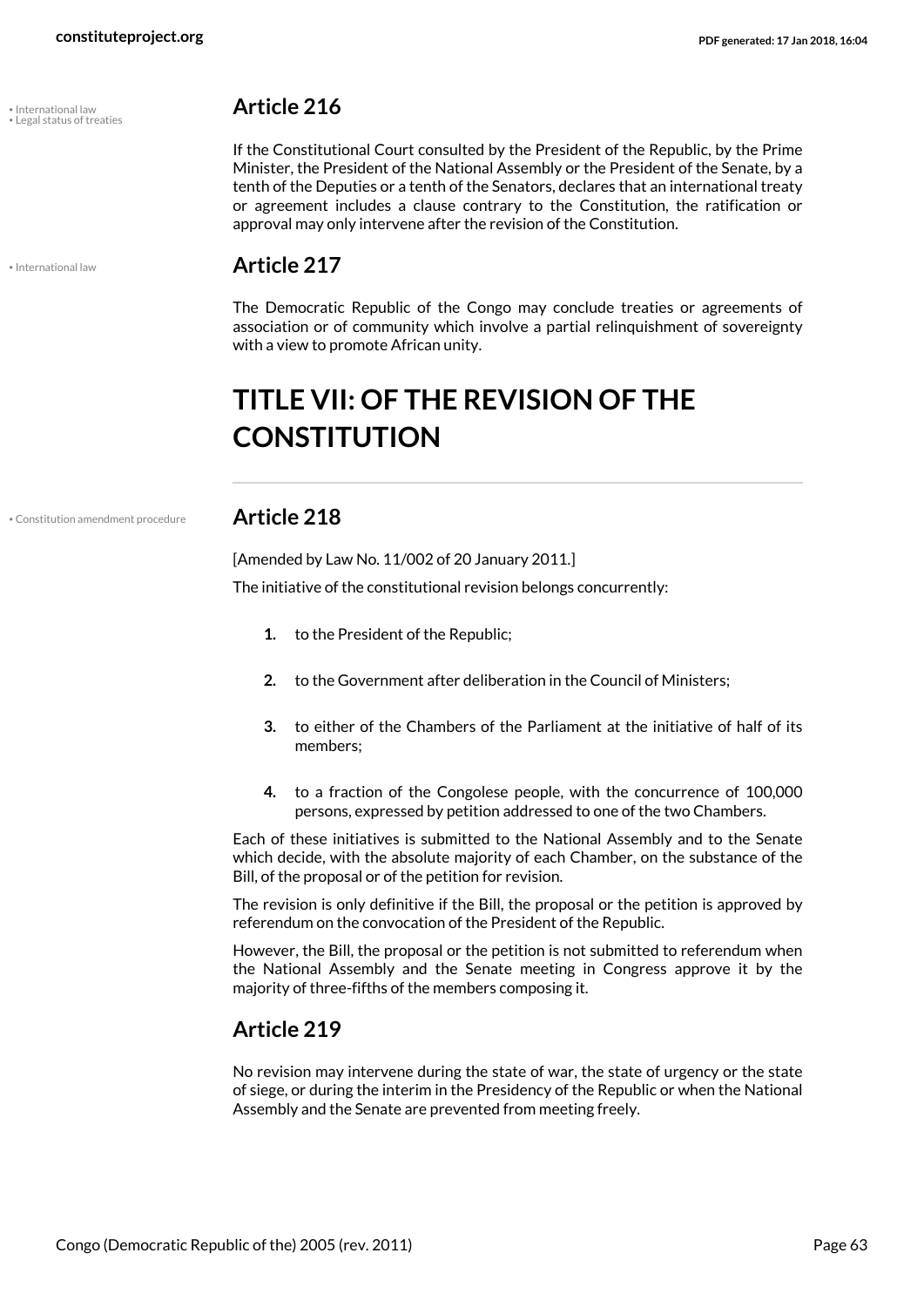#### • Unamendable provisions **Article 220**

<span id="page-63-1"></span>The republican form of the State, the principle of universal suffrage, the representative form of Government, the number and the duration of the mandates of the President of the Republic, the independence of the Judicial Power, [and] political and trade union pluralism, cannot be made the object of any constitutional revision.

Any constitutional revision having for its object or for [its] effect the reduction of the rights and freedoms of the person or the reduction [of] the prerogatives of the Provinces and the decentralized territorial entities is formally prohibited.

# <span id="page-63-0"></span>**TITLE VIII: OF THE TRANSITORY AND FINAL PROVISIONS**

# **Article 221**

Provided that they are not contrary to this Constitution, the legislative and regulatory texts in force continue to maintain it until their abrogation or their modification.

# **Article 222**

The political institutions of the transition remain in function until the effective installation of the corresponding institutions provided for by this Constitution, and exercise their attributions in accordance with the Constitution of the Transition.

The institutions in support of democracy are dissolved of plain right on the installation of the new Parliament.

However, by organic law, the Parliament may, if necessary, institute other institutions in support of democracy.

# **Article 223**

Until the installation of the Constitutional Court, of the Council of State and of the Court of Cassation, the Supreme Court of Justice exercises the attributions devolved to them by this Constitution.

# **Article 224**

Until the installation of the jurisdictions of the administrative order, the Courts of Appeal exercise the competences devolved to the Administrative Courts of Appeal.

# **Article 225**

The Court of Security of the State [Cour de Sureté de l'Etat] is dissolved on the entry into force of this Constitution.

# **Article 226**

[Amended by Law No. 11/002 of 20 January 2011.]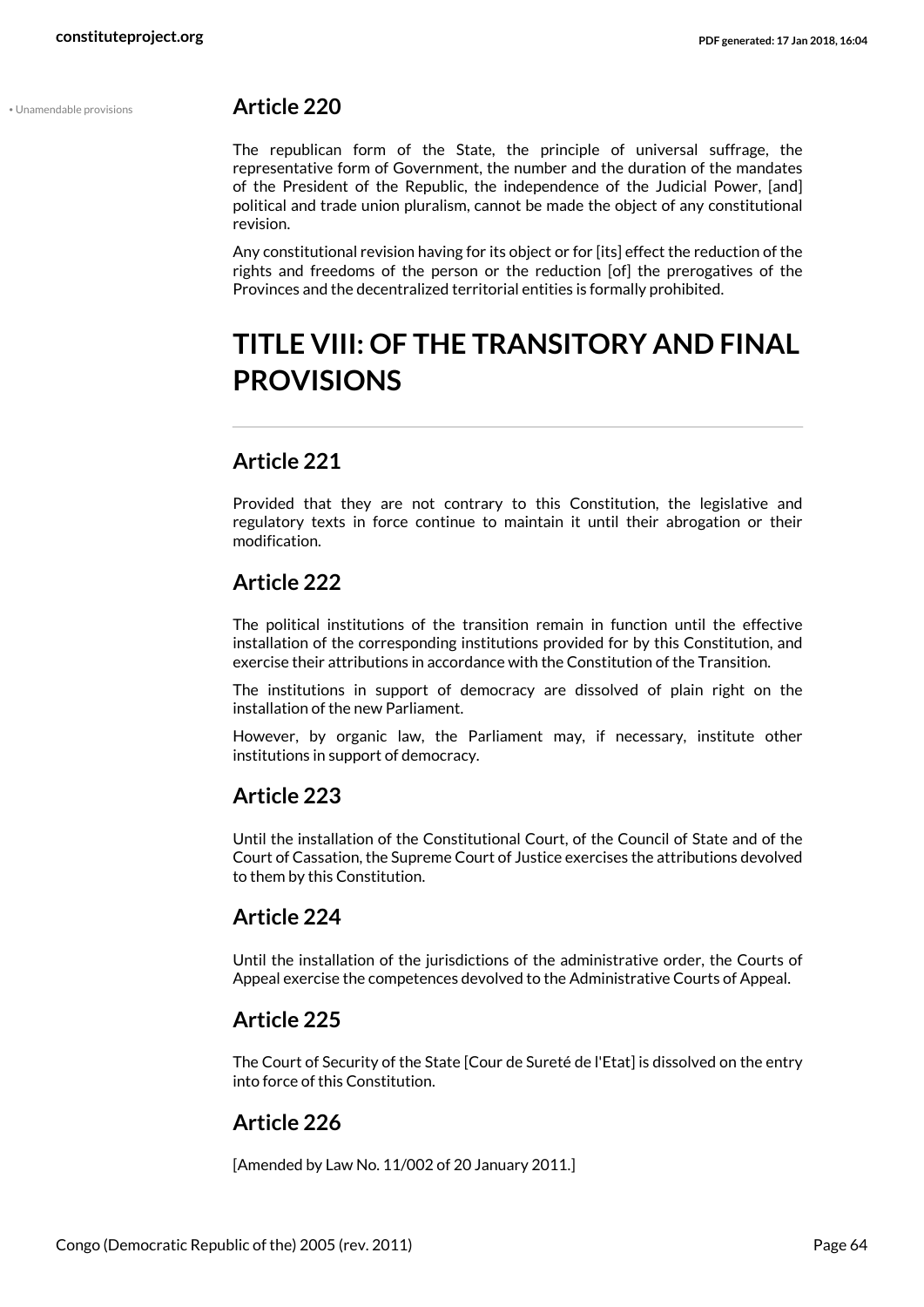A program-law establishes the modalities of installation of the new Provinces cited in Article 2 of this Constitution. Until [that time], the Democratic Republic of Congo is composed of the city of

Kinshasa and of the following ten Provinces [which are] endowed with juridical personality: Bandundu, Bas-Congo, Equateur, Kasai-Occidental, Kasai-Oriental, Katanga, Maniema, Nord-Kivu, Province Orientale, Sud-Kivu.

# **Article 227**

The Provinces which are enumerated by Article 2 of this Constitution constitute the electoral circumscriptions of the Senators of the first legislature. The electoral law determines the conditions of attribution for an additional quota to the city of Kinshasa for the election of the Senators.

# **Article 228**

Without prejudice to the provisions of Article 222, paragraph 1, the Transitional Constitution of the Transition of 4 April 2003 is abrogated.

# **Article 229**

This Constitution, adopted by referendum, enters into force on its promulgation by the President of the Republic.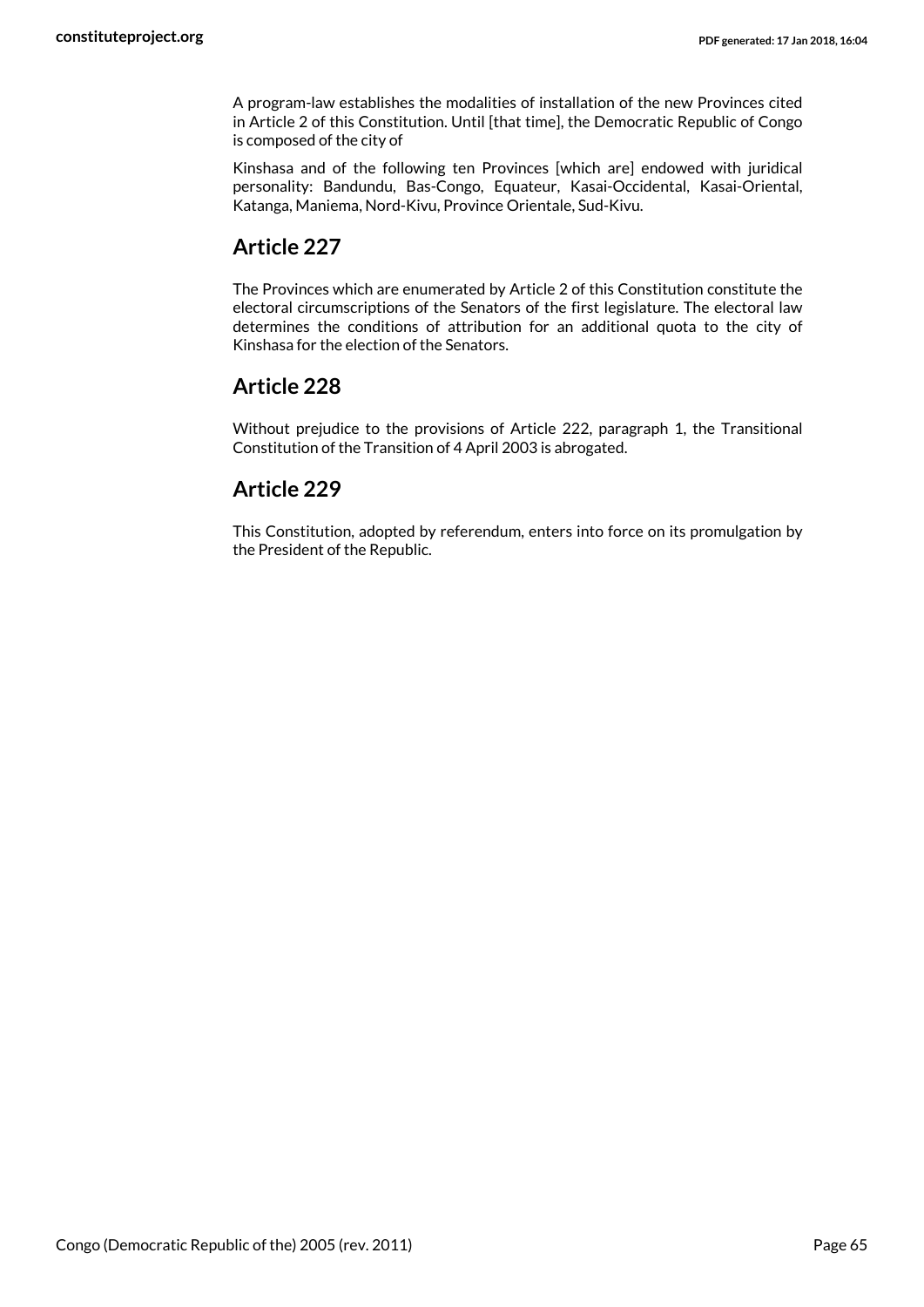# **Topic index**

#### A

| B |                                                                                                                |
|---|----------------------------------------------------------------------------------------------------------------|
|   |                                                                                                                |
| Ċ |                                                                                                                |
|   |                                                                                                                |
|   |                                                                                                                |
|   |                                                                                                                |
|   | Claim of universal suffrage $\dots\dots\dots\dots\dots\dots\dots\dots\dots\dots\dots\dots\dots\dots\dots\dots$ |
|   |                                                                                                                |
|   |                                                                                                                |
|   |                                                                                                                |
|   |                                                                                                                |
|   |                                                                                                                |
|   |                                                                                                                |
|   |                                                                                                                |
|   |                                                                                                                |
| D |                                                                                                                |
|   |                                                                                                                |
|   |                                                                                                                |
|   |                                                                                                                |
|   |                                                                                                                |
|   | Duty to pay taxes $\dots\dots\dots\dots\dots\dots\dots\dots\dots\dots\dots\dots\dots\dots\dots\dots\dots\dots$ |
|   |                                                                                                                |
|   |                                                                                                                |
| E |                                                                                                                |
|   |                                                                                                                |
|   |                                                                                                                |
|   |                                                                                                                |
|   |                                                                                                                |
|   |                                                                                                                |
|   |                                                                                                                |
|   |                                                                                                                |
|   |                                                                                                                |
|   |                                                                                                                |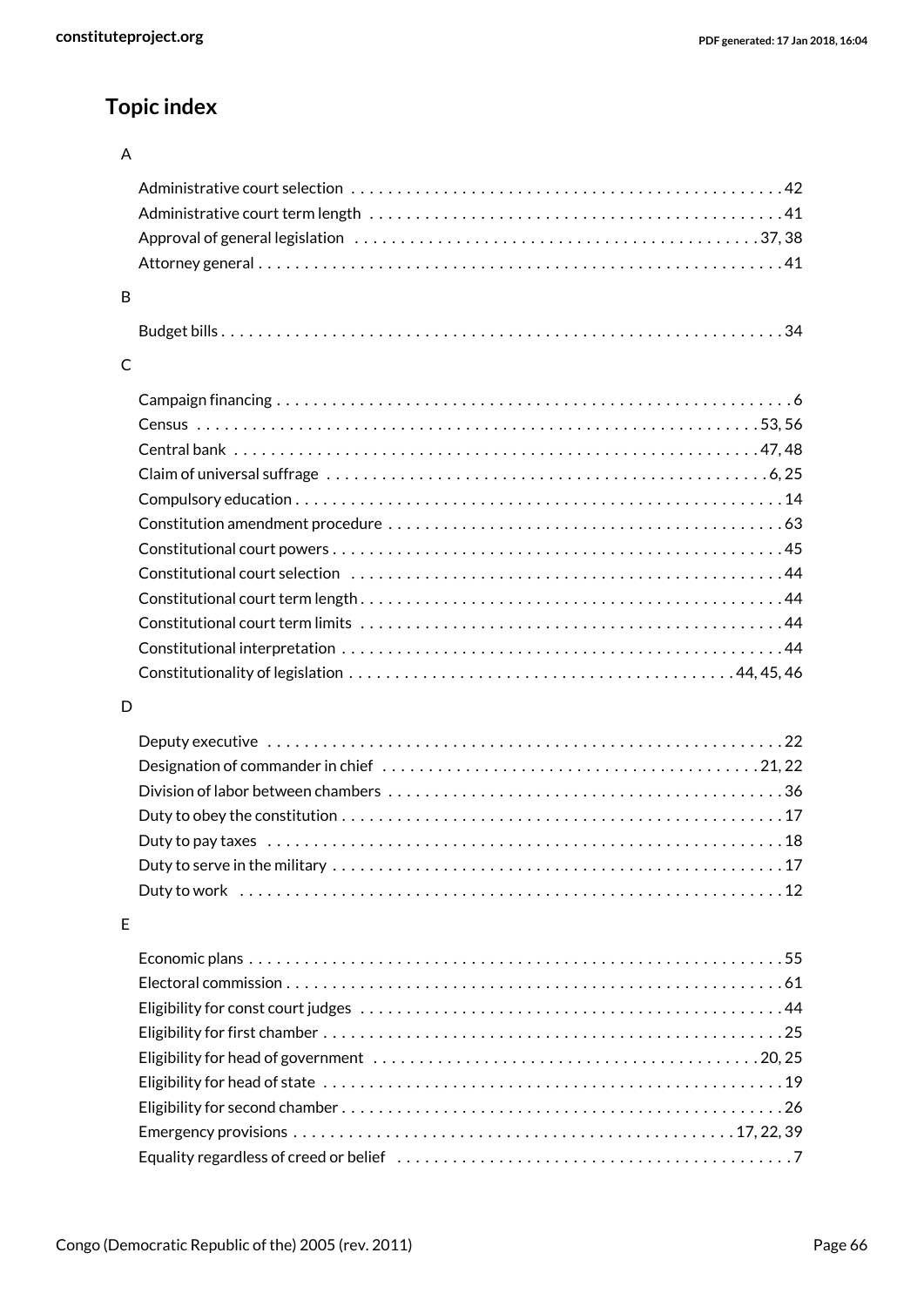| F |  |
|---|--|
|   |  |
|   |  |
|   |  |
|   |  |
|   |  |
|   |  |
|   |  |
|   |  |
|   |  |
|   |  |
|   |  |
| G |  |
|   |  |
|   |  |
|   |  |
| H |  |
|   |  |
|   |  |
|   |  |
|   |  |
|   |  |
|   |  |
|   |  |
|   |  |
|   |  |
|   |  |
|   |  |
|   |  |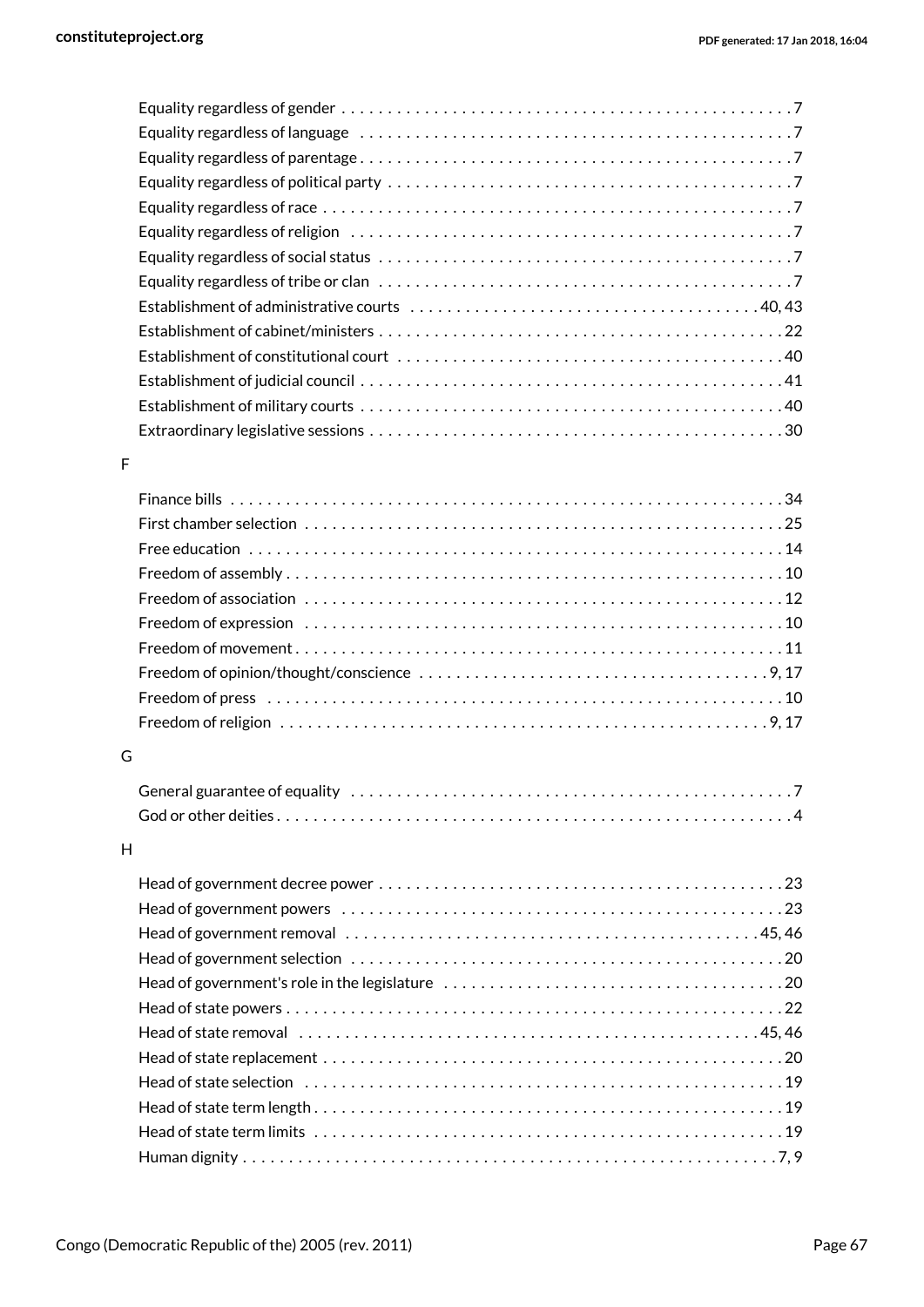| $\mathbf{I}$ |                                                                                                                                |
|--------------|--------------------------------------------------------------------------------------------------------------------------------|
|              |                                                                                                                                |
|              |                                                                                                                                |
|              |                                                                                                                                |
|              |                                                                                                                                |
|              |                                                                                                                                |
|              |                                                                                                                                |
|              |                                                                                                                                |
| J            |                                                                                                                                |
|              |                                                                                                                                |
|              |                                                                                                                                |
| $\mathsf{L}$ |                                                                                                                                |
|              |                                                                                                                                |
|              |                                                                                                                                |
|              |                                                                                                                                |
|              |                                                                                                                                |
|              |                                                                                                                                |
| M            |                                                                                                                                |
|              |                                                                                                                                |
|              |                                                                                                                                |
|              |                                                                                                                                |
|              | Minimum age of head of government $\ldots \ldots \ldots \ldots \ldots \ldots \ldots \ldots \ldots \ldots \ldots \ldots \ldots$ |
|              |                                                                                                                                |
|              |                                                                                                                                |
| N            |                                                                                                                                |
|              | Name/structure of executive(s) $\dots\dots\dots\dots\dots\dots\dots\dots\dots\dots\dots\dots\dots\dots$                        |
|              |                                                                                                                                |
|              |                                                                                                                                |
|              |                                                                                                                                |
|              |                                                                                                                                |
|              | National vs subnational laws entitled values of the series of the series of the series of the series of the se                 |
| O            |                                                                                                                                |
|              |                                                                                                                                |
|              |                                                                                                                                |
|              |                                                                                                                                |
|              |                                                                                                                                |
|              |                                                                                                                                |
|              |                                                                                                                                |
| P            |                                                                                                                                |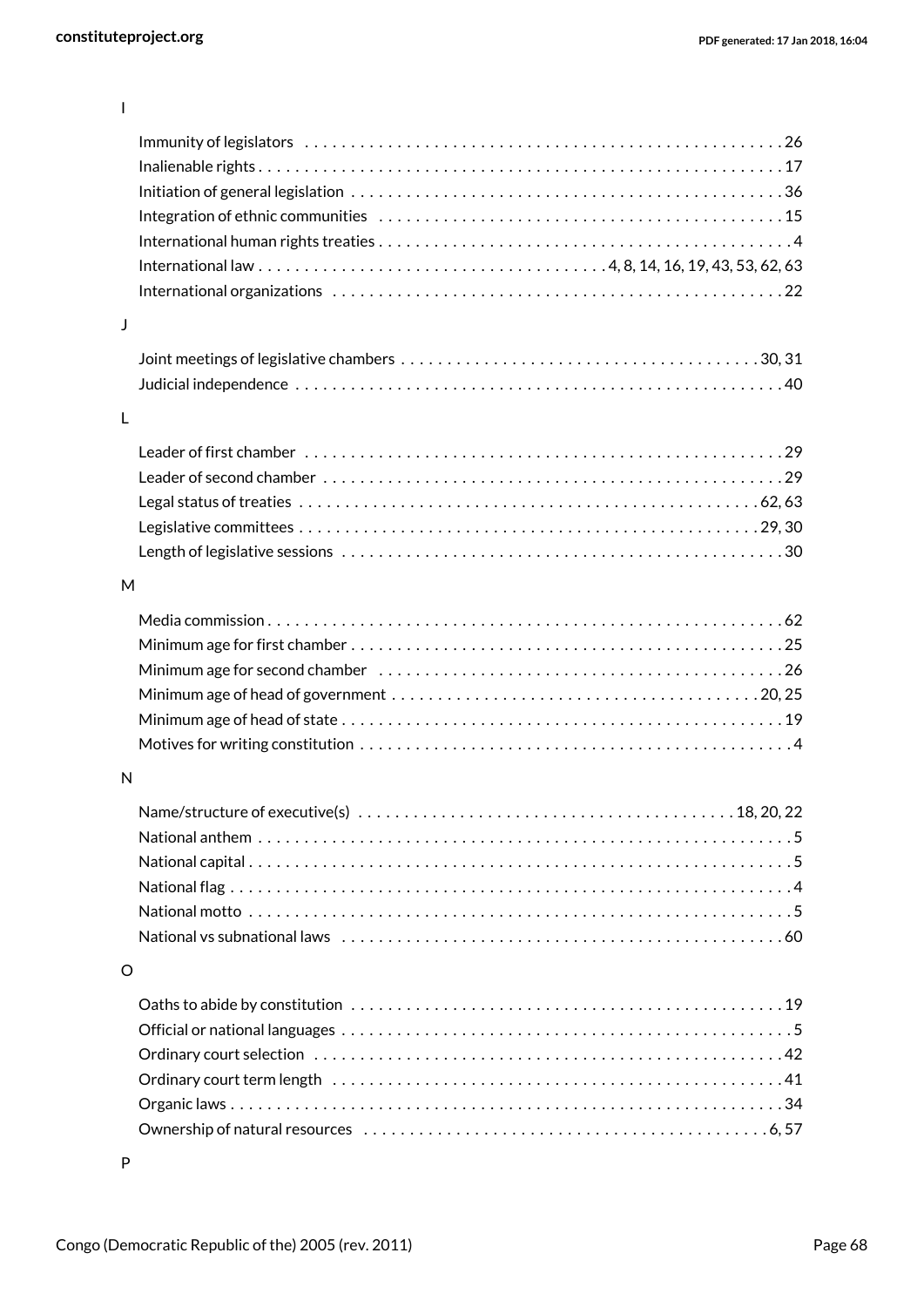| Q |  |
|---|--|
|   |  |
| R |  |
|   |  |
|   |  |
|   |  |
|   |  |
|   |  |
|   |  |
|   |  |
|   |  |
|   |  |
|   |  |
|   |  |
|   |  |
|   |  |
|   |  |
|   |  |
|   |  |
|   |  |
|   |  |
|   |  |
|   |  |
|   |  |
|   |  |
|   |  |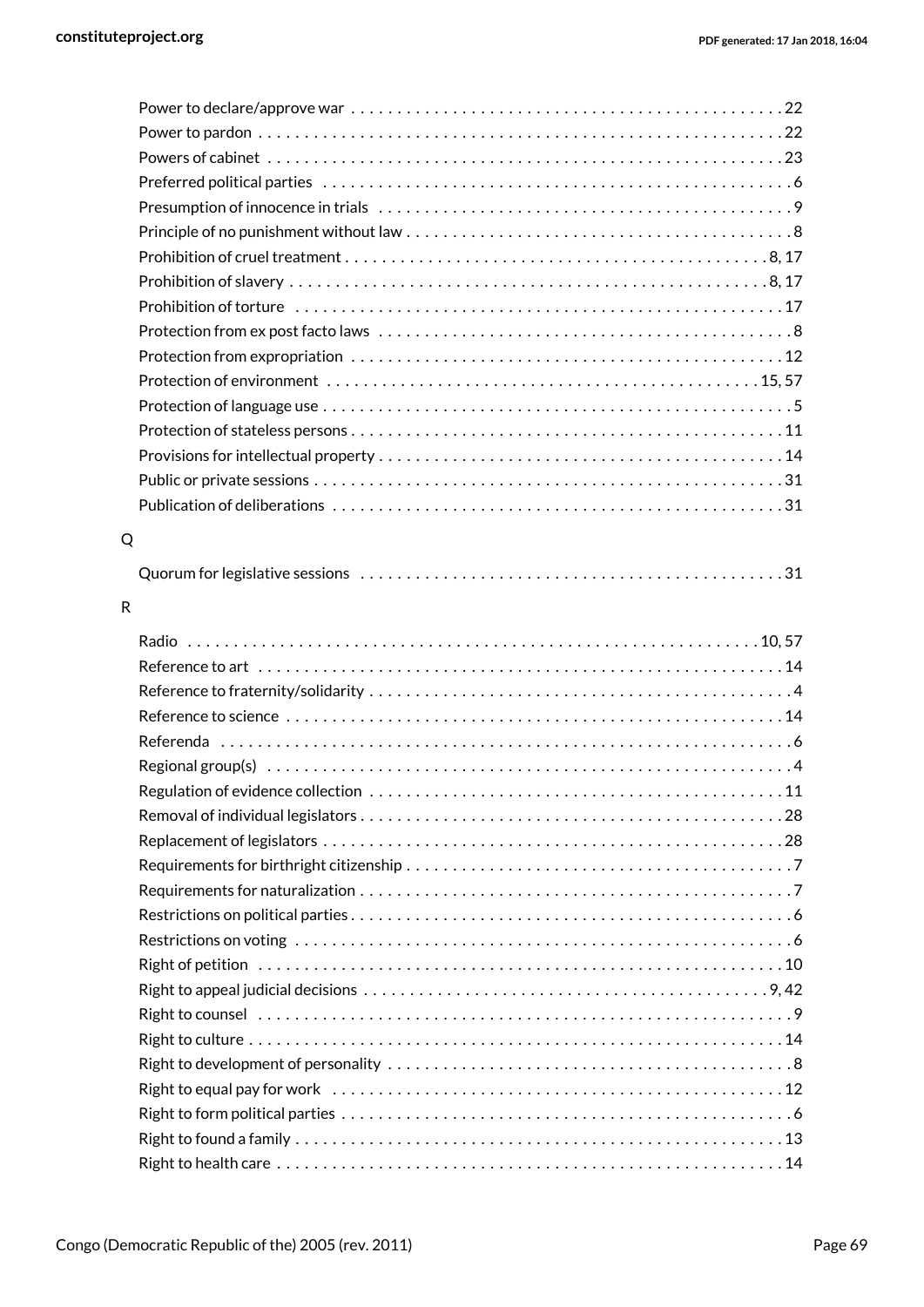| S |  |
|---|--|
|   |  |
|   |  |
|   |  |
|   |  |
|   |  |
|   |  |
|   |  |
|   |  |

State support for children . . . . . . . . . . . . . . . . . . . . . . . . . . . . . . . . . . . . . . . . . . . . . . . . . . [13](#page-12-3) State support for the disabled . . . . . . . . . . . . . . . . . . . . . . . . . . . . . . . . . . . . . . . . . . . . . [15,](#page-14-4) [55](#page-54-1) State support for the elderly . . . . . . . . . . . . . . . . . . . . . . . . . . . . . . . . . . . . . . . . . . . . . . . . . [15](#page-14-5) Structure of legislative chamber(s) . . . . . . . . . . . . . . . . . . . . . . . . . . . . . . . . . . . . . . . . . . . . [25](#page-24-9) Structure of the courts . . . . . . . . . . . . . . . . . . . . . . . . . . . . . . . . . . . . . . . . . . . . . . . [40,](#page-39-6) [42,](#page-41-4) [43](#page-42-4) Subsidiary unit government . . . . . . . . . . . . . . . . . . . . . . . . . . . . . . . . . . . . . . . . . . [5](#page-4-5), [51,](#page-50-2) [52,](#page-51-0) [58](#page-57-0) Supreme court powers . . . . . . . . . . . . . . . . . . . . . . . . . . . . . . . . . . . . . . . . . . . . . . . . . . . . . [42](#page-41-5) Supreme/ordinary court judge removal . . . . . . . . . . . . . . . . . . . . . . . . . . . . . . . . . . . . . . . . . [42](#page-41-6)

#### T

| $\cup$ |  |
|--------|--|
|        |  |
|        |  |